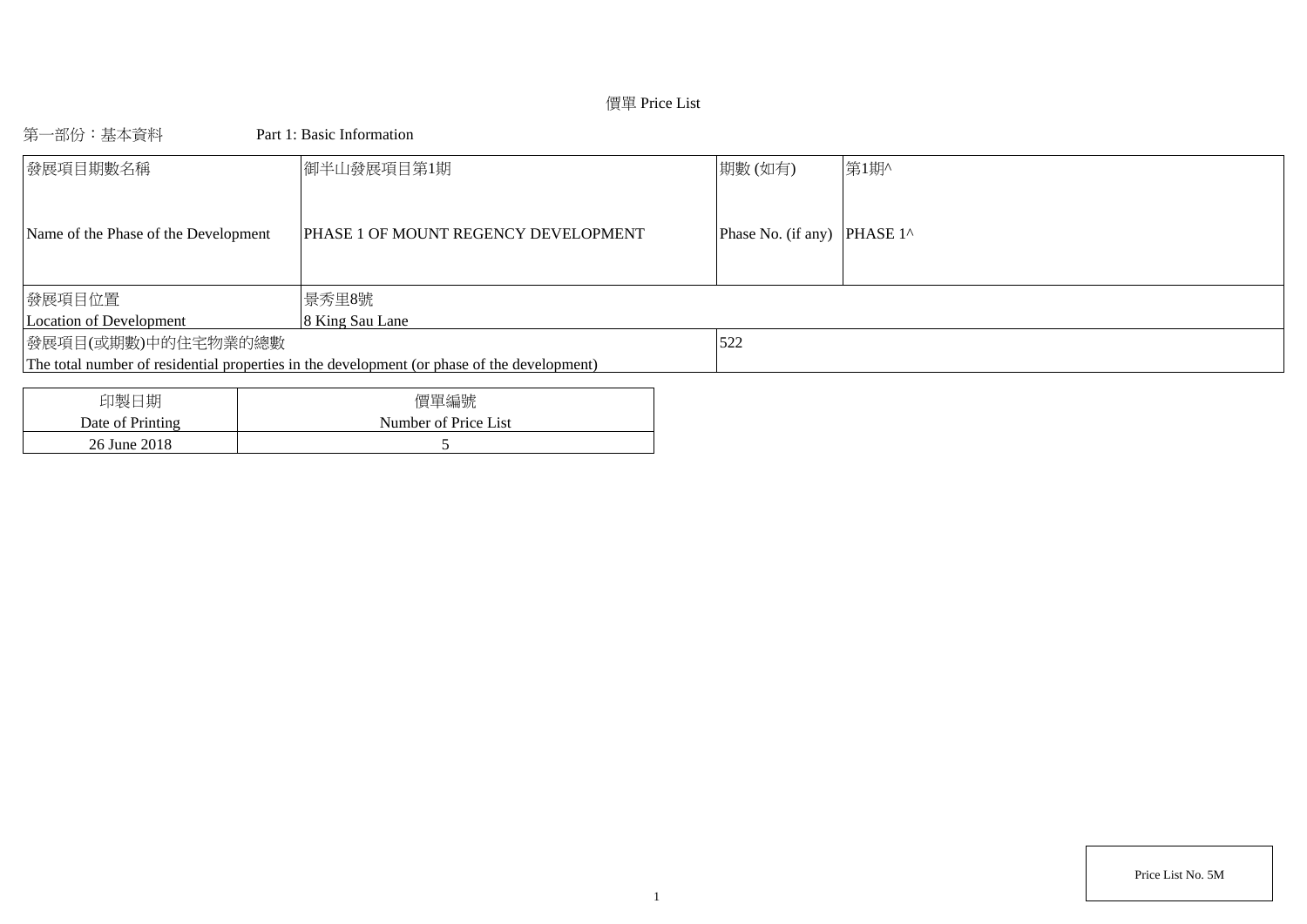# 修改價單 (如有) Revision to Price List (if any)

| 修改日期              | 經修改的價單編號                        | 如物業價錢經修改,請以「√」標示                                                                  |
|-------------------|---------------------------------|-----------------------------------------------------------------------------------|
| Date of Revision  | Numbering of Revised Price List | Please use " $\sqrt{ }$ " to indicate changes to prices of residential properties |
|                   |                                 | 價錢 Price                                                                          |
| 08 July 2018      | 5A                              |                                                                                   |
| 04 September 2018 | 5B                              |                                                                                   |
| 06 September 2018 | 5C                              |                                                                                   |
| 05 November 2018  | 5D                              |                                                                                   |
| 04 January 2019   | 5E                              |                                                                                   |
| 05 March 2019     | 5F                              |                                                                                   |
| 26 April 2019     | 5G                              |                                                                                   |
| 03 August 2019    | 5H                              |                                                                                   |
| 02 October 2019   | 5I                              |                                                                                   |
| 01 December 2019  | 5J                              |                                                                                   |
| 02 November 2020  | 5K                              |                                                                                   |
| 28 December 2020  | 5L                              |                                                                                   |
| 22 March 2021     | 5M                              |                                                                                   |

^備註: 期數中住宅發展項目的第1A及1B座稱為「御半山」

^Remarks: Towers 1A and 1B of the residential development in the Phase are called "Mount Regency"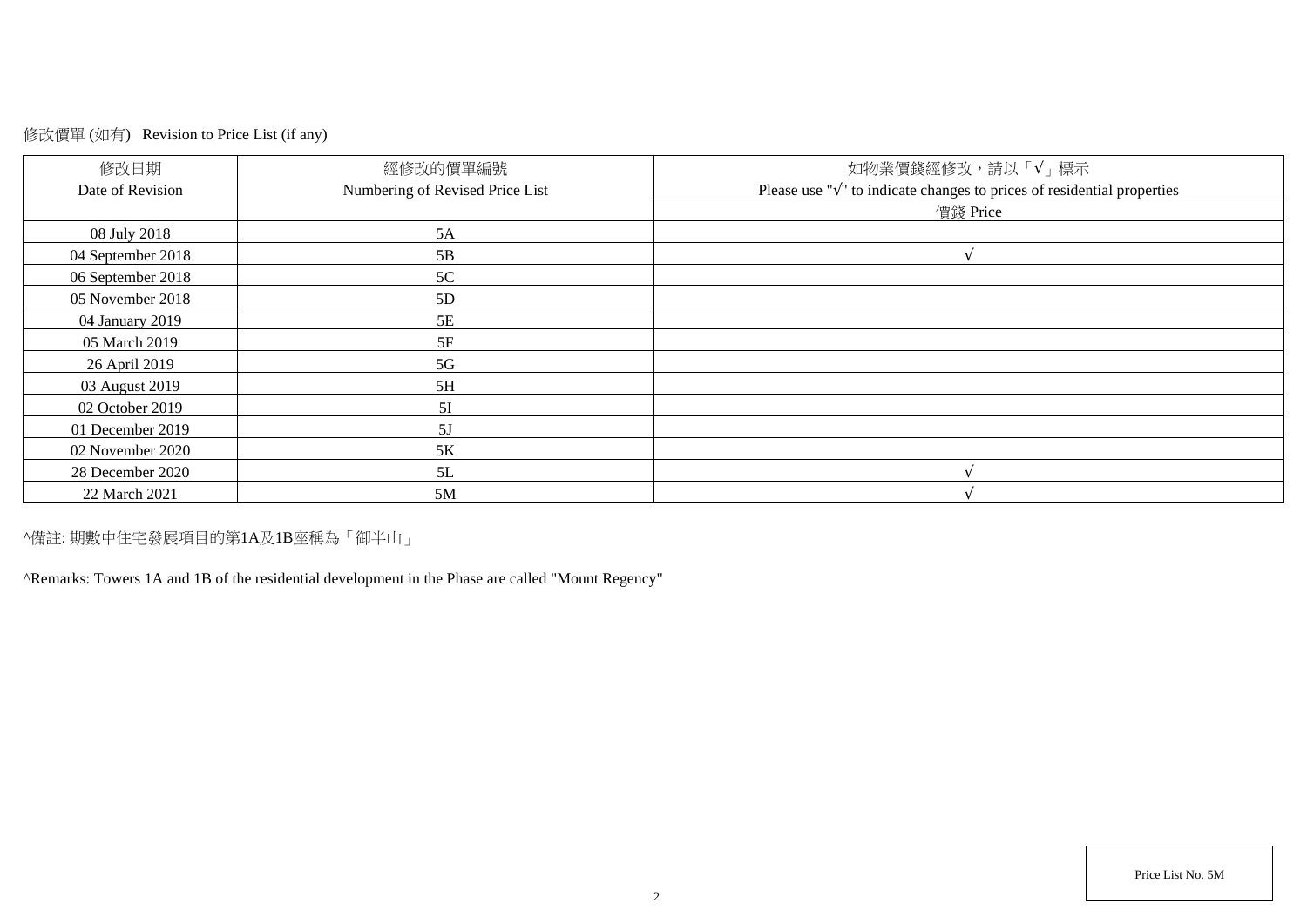## 第二部份:面積及售價資料 Part 2: Information on Area and Price

|                           | 物業的描述<br>Description of Residential Property |             | 實用面積<br>(包括露台,工作平台及陽台如有)<br>平方米(平方呎)<br>Saleable Area                                | 售價<br>$(\vec{\pi})$<br>Price<br>(S) | 實用面積<br>每平方米/呎售價<br>元,每平方米<br>(元,每平方呎)                                |                                            |                     |    |    | 平方米(平方呎)<br>sq. metre (sq. ft.) | 其他指明項目的面積(不計算入實用面積)     |            | Area of other specified items (Not included in the Saleable Area) |               |            |
|---------------------------|----------------------------------------------|-------------|--------------------------------------------------------------------------------------|-------------------------------------|-----------------------------------------------------------------------|--------------------------------------------|---------------------|----|----|---------------------------------|-------------------------|------------|-------------------------------------------------------------------|---------------|------------|
| 大廈名稱<br><b>Block Name</b> | 樓層<br>Floor                                  | 單位<br>Unit  | (including balcony, utility platform<br>and verandah, if any)<br>sq. metre (sq. ft.) |                                     | Unit Rate of<br>Saleable Area<br>\$ per sq. metre<br>$$$ per sq. ft.) | 空調機房<br>Air-<br>conditioning<br>plant room | 窗台<br>Bay<br>window | 閣樓 | 平台 | 花園<br>Cockloft Flat roof Garden | 停車位<br>Parking<br>space | 天台<br>Roof | 梯屋<br>Stairhood                                                   | 前庭<br>Terrace | 庭院<br>Yard |
|                           |                                              |             | 28.269 (304)                                                                         | 7,273,000                           | 257,278                                                               |                                            |                     |    |    |                                 |                         |            |                                                                   |               |            |
| 1A                        | 31                                           | $B^*$       | 露台 Balcony:1.955 (21);                                                               |                                     | (23, 924)                                                             |                                            |                     |    |    |                                 |                         |            |                                                                   |               |            |
|                           |                                              |             | 工作平台 Utility Platform:0.000 (0)                                                      |                                     |                                                                       |                                            |                     |    |    |                                 |                         |            |                                                                   |               |            |
|                           |                                              |             | 28.269 (304)                                                                         | 7,234,500                           | 255,916                                                               | ÷                                          | $\sim$              |    |    |                                 |                         | ÷          |                                                                   | $\sim$        | $\sim$     |
| 1A                        | 30                                           | $B^*$       | 露台 Balcony:1.955 (21);                                                               |                                     | (23,798)                                                              |                                            |                     |    |    |                                 |                         |            |                                                                   |               |            |
|                           |                                              |             | 工作平台 Utility Platform: 0.000 (0)                                                     |                                     |                                                                       |                                            |                     |    |    |                                 |                         |            |                                                                   |               |            |
|                           |                                              |             | 37.075 (399)                                                                         | 8,096,100                           | 218,371                                                               | ÷                                          |                     |    |    |                                 |                         |            |                                                                   |               |            |
| 1A                        | 20                                           | $\mathbf D$ | 露台 Balcony:2.000 (22);                                                               |                                     | (20,291)                                                              |                                            |                     |    |    |                                 |                         |            |                                                                   |               |            |
|                           |                                              |             | 工作平台 Utility Platform:1.500 (16)                                                     |                                     |                                                                       |                                            |                     |    |    |                                 |                         |            |                                                                   |               |            |
|                           |                                              |             | 37.075 (399)                                                                         | 8,081,100                           | 217,966                                                               |                                            |                     |    |    |                                 |                         | ٠          |                                                                   |               |            |
| 1A                        | 19                                           | $D^*$       | 露台 Balcony:2.000 (22);                                                               |                                     | (20, 253)                                                             |                                            |                     |    |    |                                 |                         |            |                                                                   |               |            |
|                           |                                              |             | 工作平台 Utility Platform:1.500 (16)                                                     |                                     |                                                                       |                                            |                     |    |    |                                 |                         |            |                                                                   |               |            |
|                           |                                              |             | 37.075 (399)                                                                         | 8,070,900                           | 217,691                                                               | ٠                                          |                     |    |    |                                 |                         |            |                                                                   |               |            |
| 1A                        | 18                                           | $D^*$       | 露台 Balcony:2.000 (22);                                                               |                                     | (20, 228)                                                             |                                            |                     |    |    |                                 |                         |            |                                                                   |               |            |
|                           |                                              |             | 工作平台 Utility Platform:1.500 (16)                                                     |                                     |                                                                       |                                            |                     |    |    |                                 |                         |            |                                                                   |               |            |
|                           |                                              |             | 37.075 (399)                                                                         | 7,778,000                           | 209,791                                                               |                                            |                     |    |    |                                 |                         |            |                                                                   |               |            |
| 1A                        | $\overline{2}$                               | D           | 露台 Balcony:2.000 (22);                                                               |                                     | (19, 494)                                                             |                                            |                     |    |    |                                 |                         |            |                                                                   |               |            |
|                           |                                              |             | 工作平台 Utility Platform:1.500 (16)                                                     |                                     |                                                                       |                                            |                     |    |    |                                 |                         |            |                                                                   |               |            |
|                           |                                              |             | 37.075 (399)                                                                         | 7,727,500                           | 208,429                                                               |                                            |                     |    |    |                                 |                         |            |                                                                   |               |            |
| 1A                        |                                              | D           | 露台 Balcony:2.000 (22);                                                               |                                     | (19,367)                                                              |                                            |                     |    |    |                                 |                         |            |                                                                   |               |            |
|                           |                                              |             | 工作平台 Utility Platform:1.500 (16)                                                     |                                     |                                                                       |                                            |                     |    |    |                                 |                         |            |                                                                   |               |            |
|                           |                                              |             | 38.298 (412)                                                                         | 8,988,000                           | 234,686                                                               |                                            |                     |    |    |                                 |                         |            |                                                                   |               |            |
| 1A                        | 31                                           | $F^*$       | 露台 Balcony:1.957 (21);                                                               |                                     | (21, 816)                                                             |                                            |                     |    |    |                                 |                         |            |                                                                   |               |            |
|                           |                                              |             | 工作平台 Utility Platform:1.500 (16)                                                     |                                     |                                                                       |                                            |                     |    |    |                                 |                         |            |                                                                   |               |            |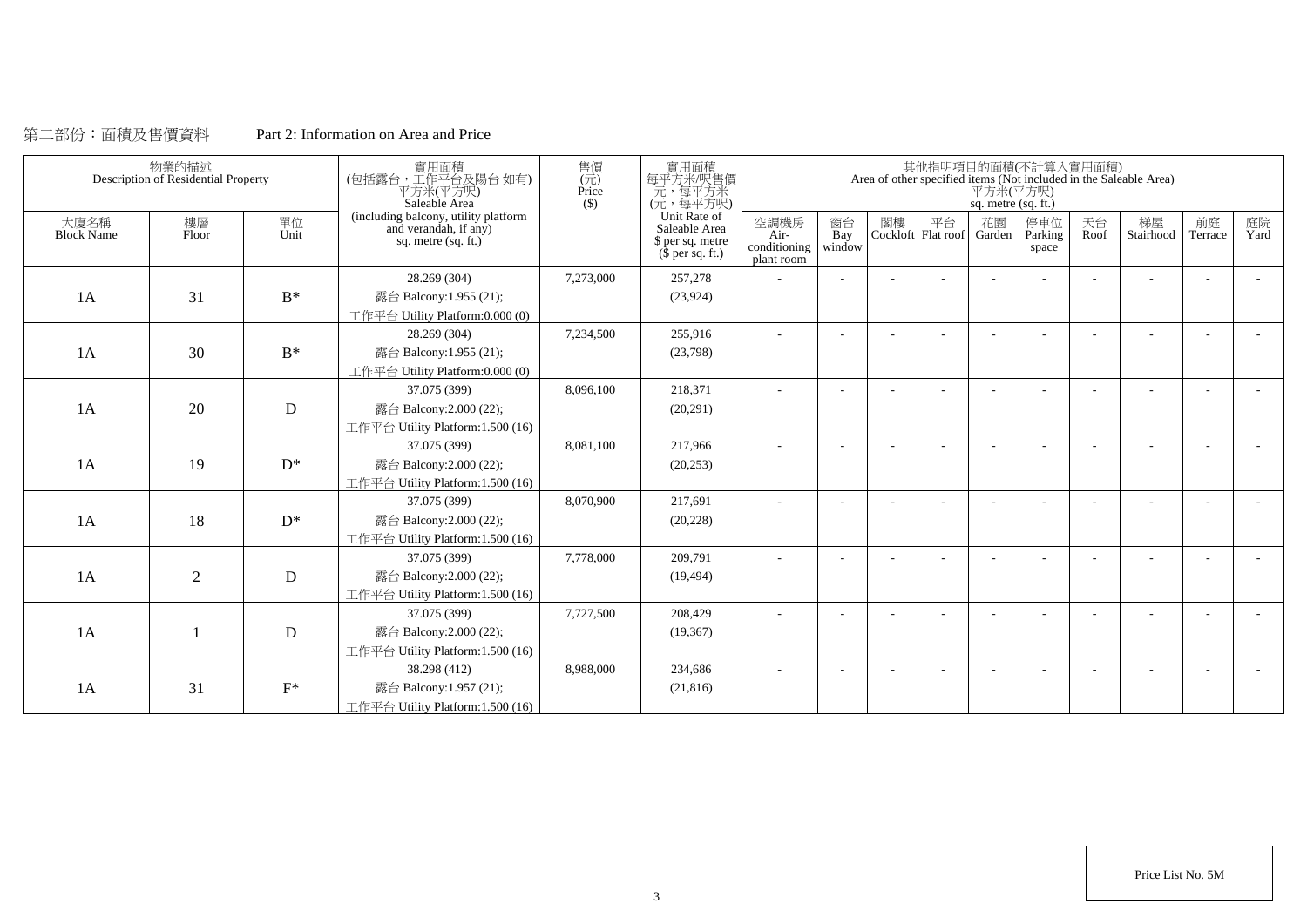|                           | 物業的描述<br>Description of Residential Property |            | 實用面積<br>(包括露台,工作平台及陽台如有)<br>平方米(平方呎)<br>Saleable Area                                  | 售價<br>$(\vec{\pi})$<br>Price<br>$($ \$) | 實用面積<br>每平方米/呎售價<br>一元,每平方米<br>(元,每平方呎)                               |                                            |                          |    |                          | 平方米(平方呎)<br>sq. metre (sq. ft.) | 其他指明項目的面積(不計算入實用面積)     |            | Area of other specified items (Not included in the Saleable Area) |                          |            |
|---------------------------|----------------------------------------------|------------|----------------------------------------------------------------------------------------|-----------------------------------------|-----------------------------------------------------------------------|--------------------------------------------|--------------------------|----|--------------------------|---------------------------------|-------------------------|------------|-------------------------------------------------------------------|--------------------------|------------|
| 大廈名稱<br><b>Block Name</b> | 樓層<br>Floor                                  | 單位<br>Unit | (including balcony, utility platform<br>and verandah, if any)<br>sq. metre $(sq, ft.)$ |                                         | Unit Rate of<br>Saleable Area<br>\$ per sq. metre<br>$$$ per sq. ft.) | 空調機房<br>Air-<br>conditioning<br>plant room | 窗台<br>Bay<br>window      | 閣樓 | 平台<br>Cockloft Flat roof | 花園<br>Garden                    | 停車位<br>Parking<br>space | 天台<br>Roof | 梯屋<br>Stairhood                                                   | 前庭<br>Terrace            | 庭院<br>Yard |
|                           |                                              |            | 38.298 (412)                                                                           | 8,890,000                               | 232,127                                                               |                                            |                          |    |                          |                                 |                         |            |                                                                   |                          |            |
| 1A                        | 29                                           | $F^*$      | 露台 Balcony:1.957 (21);                                                                 |                                         | (21,578)                                                              |                                            |                          |    |                          |                                 |                         |            |                                                                   |                          |            |
|                           |                                              |            | 工作平台 Utility Platform:1.500 (16)                                                       |                                         |                                                                       |                                            |                          |    |                          |                                 |                         |            |                                                                   |                          |            |
|                           |                                              |            | 38.298 (412)                                                                           | 8,792,100                               | 229,571                                                               |                                            |                          |    |                          |                                 |                         |            |                                                                   |                          |            |
| 1A                        | 27                                           | $F^*$      | 露台 Balcony:1.957 (21);                                                                 |                                         | (21,340)                                                              |                                            |                          |    |                          |                                 |                         |            |                                                                   |                          |            |
|                           |                                              |            | 工作平台 Utility Platform:1.500 (16)                                                       |                                         |                                                                       |                                            |                          |    |                          |                                 |                         |            |                                                                   |                          |            |
|                           |                                              |            | 38.298 (412)                                                                           | 8,743,100                               | 228,291                                                               | ٠                                          | $\overline{\phantom{a}}$ |    |                          |                                 |                         |            |                                                                   | $\overline{\phantom{a}}$ |            |
| 1A                        | 26                                           | $F^*$      | 露台 Balcony:1.957 (21);                                                                 |                                         | (21, 221)                                                             |                                            |                          |    |                          |                                 |                         |            |                                                                   |                          |            |
|                           |                                              |            | 工作平台 Utility Platform: 1.500 (16)                                                      |                                         |                                                                       |                                            |                          |    |                          |                                 |                         |            |                                                                   |                          |            |
|                           |                                              |            | 38.298 (412)                                                                           | 8,694,100                               | 227,012                                                               |                                            |                          |    |                          |                                 |                         |            |                                                                   |                          |            |
| 1A                        | 25                                           | $F^*$      | 露台 Balcony:1.957 (21);                                                                 |                                         | (21, 102)                                                             |                                            |                          |    |                          |                                 |                         |            |                                                                   |                          |            |
|                           |                                              |            | 工作平台 Utility Platform: 1.500 (16)                                                      |                                         |                                                                       |                                            |                          |    |                          |                                 |                         |            |                                                                   |                          |            |
|                           |                                              |            | 38.298 (412)                                                                           | 8,645,100                               | 225,732                                                               | ٠                                          |                          |    |                          |                                 |                         |            |                                                                   |                          |            |
| 1A                        | 23                                           | $F^*$      | 露台 Balcony:1.957 (21);                                                                 |                                         | (20,983)                                                              |                                            |                          |    |                          |                                 |                         |            |                                                                   |                          |            |
|                           |                                              |            | 工作平台 Utility Platform:1.500 (16)                                                       |                                         |                                                                       |                                            |                          |    |                          |                                 |                         |            |                                                                   |                          |            |
|                           |                                              |            | 38.298 (412)                                                                           | 8,547,100                               | 223,174                                                               |                                            |                          |    |                          |                                 |                         |            |                                                                   |                          |            |
| 1A                        | 21                                           | $F^*$      | 露台 Balcony:1.957 (21);                                                                 |                                         | (20,745)                                                              |                                            |                          |    |                          |                                 |                         |            |                                                                   |                          |            |
|                           |                                              |            | 工作平台 Utility Platform: 1.500 (16)                                                      |                                         |                                                                       |                                            |                          |    |                          |                                 |                         |            |                                                                   |                          |            |
|                           |                                              |            | 38.298 (412)                                                                           | 8,498,200                               | 221,897                                                               |                                            |                          |    |                          |                                 |                         |            |                                                                   | $\overline{\phantom{a}}$ |            |
| 1A                        | 20                                           | $F^*$      | 露台 Balcony:1.957 (21);                                                                 |                                         | (20,627)                                                              |                                            |                          |    |                          |                                 |                         |            |                                                                   |                          |            |
|                           |                                              |            | 工作平台 Utility Platform: 1.500 (16)                                                      |                                         |                                                                       |                                            |                          |    |                          |                                 |                         |            |                                                                   |                          |            |
|                           |                                              |            | 38.298 (412)                                                                           | 8,449,200                               | 220,617                                                               |                                            |                          |    |                          |                                 |                         |            |                                                                   | <b>.</b>                 |            |
| 1A                        | 19                                           | $F^*$      | 露台 Balcony:1.957 (21);                                                                 |                                         | (20, 508)                                                             |                                            |                          |    |                          |                                 |                         |            |                                                                   |                          |            |
|                           |                                              |            | 工作平台 Utility Platform:1.500 (16)                                                       |                                         |                                                                       |                                            |                          |    |                          |                                 |                         |            |                                                                   |                          |            |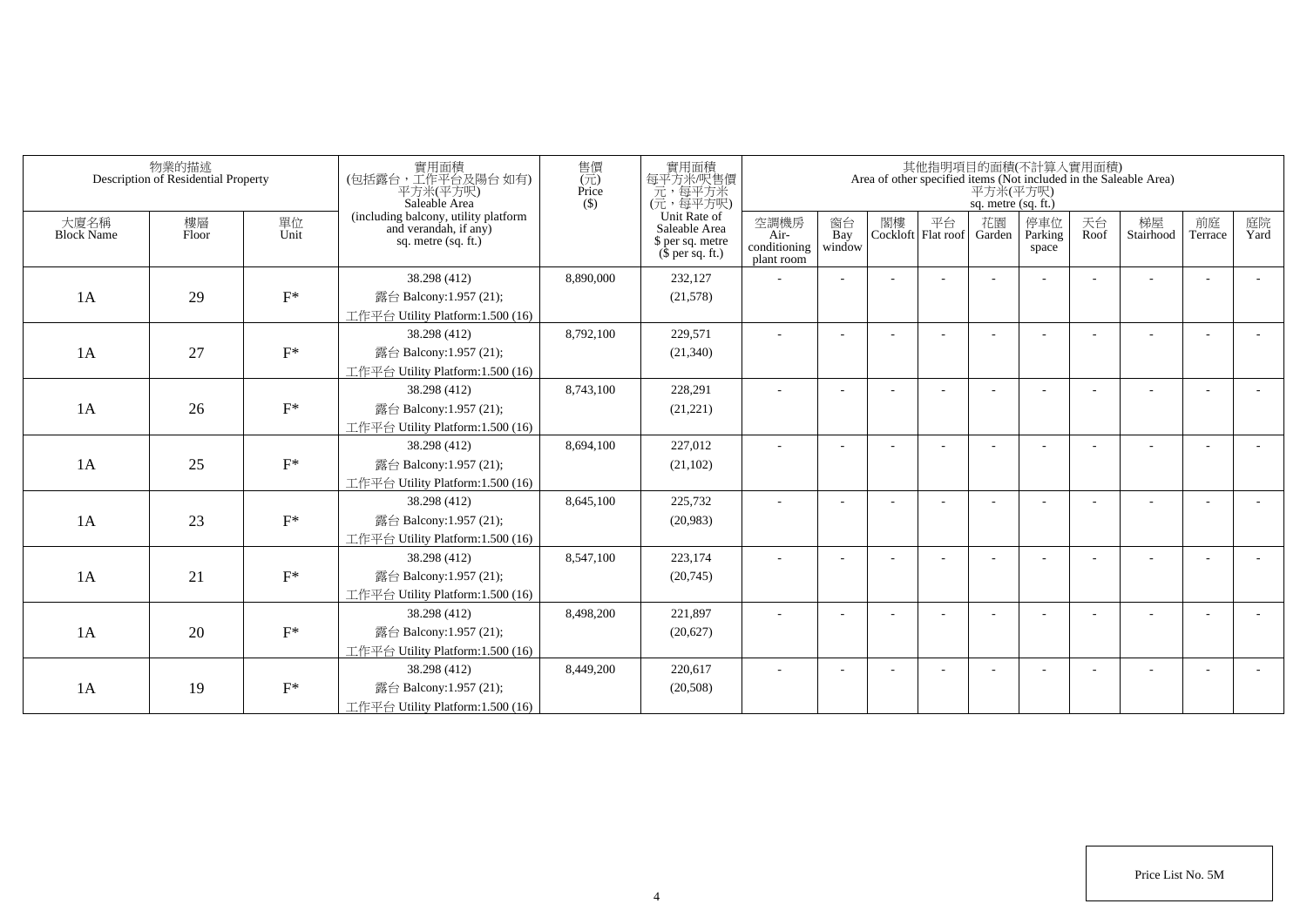|                           | 物業的描述<br>Description of Residential Property |            | 實用面積<br>(包括露台,工作平台及陽台 如有)<br>平方米(平方呎)<br>Saleable Area                                 | 售價<br>$(\vec{\pi})$<br>Price<br>$($ \$) | 實用面積<br>每平方米/呎售價<br>一元,每平方米<br>(元,每平方呎)                               |                                            |                          |    |                          | 平方米(平方呎)<br>sq. metre (sq. ft.) | 其他指明項目的面積(不計算入實用面積)     |            | Area of other specified items (Not included in the Saleable Area) |                          |            |
|---------------------------|----------------------------------------------|------------|----------------------------------------------------------------------------------------|-----------------------------------------|-----------------------------------------------------------------------|--------------------------------------------|--------------------------|----|--------------------------|---------------------------------|-------------------------|------------|-------------------------------------------------------------------|--------------------------|------------|
| 大廈名稱<br><b>Block Name</b> | 樓層<br>Floor                                  | 單位<br>Unit | (including balcony, utility platform<br>and verandah, if any)<br>sq. metre $(sq, ft.)$ |                                         | Unit Rate of<br>Saleable Area<br>\$ per sq. metre<br>$$$ per sq. ft.) | 空調機房<br>Air-<br>conditioning<br>plant room | 窗台<br>Bay<br>window      | 閣樓 | 平台<br>Cockloft Flat roof | 花園<br>Garden                    | 停車位<br>Parking<br>space | 天台<br>Roof | 梯屋<br>Stairhood                                                   | 前庭<br>Terrace            | 庭院<br>Yard |
|                           |                                              |            | 38.298 (412)                                                                           | 8,400,200                               | 219,338                                                               |                                            |                          |    |                          |                                 |                         |            |                                                                   |                          |            |
| 1A                        | 18                                           | $F^*$      | 露台 Balcony:1.957 (21);                                                                 |                                         | (20, 389)                                                             |                                            |                          |    |                          |                                 |                         |            |                                                                   |                          |            |
|                           |                                              |            | 工作平台 Utility Platform:1.500 (16)                                                       |                                         |                                                                       |                                            |                          |    |                          |                                 |                         |            |                                                                   |                          |            |
|                           |                                              |            | 38.298 (412)                                                                           | 8,351,200                               | 218,058                                                               |                                            |                          |    |                          |                                 |                         |            |                                                                   |                          |            |
| 1A                        | 17                                           | $F^*$      | 露台 Balcony:1.957 (21);                                                                 |                                         | (20,270)                                                              |                                            |                          |    |                          |                                 |                         |            |                                                                   |                          |            |
|                           |                                              |            | 工作平台 Utility Platform:1.500 (16)                                                       |                                         |                                                                       |                                            |                          |    |                          |                                 |                         |            |                                                                   |                          |            |
|                           |                                              |            | 38.298 (412)                                                                           | 8,302,200                               | 216,779                                                               | ٠                                          | $\overline{\phantom{a}}$ |    |                          |                                 |                         |            |                                                                   | $\overline{\phantom{a}}$ |            |
| 1A                        | 16                                           | $F^*$      | 露台 Balcony:1.957 (21);                                                                 |                                         | (20, 151)                                                             |                                            |                          |    |                          |                                 |                         |            |                                                                   |                          |            |
|                           |                                              |            | 工作平台 Utility Platform: 1.500 (16)                                                      |                                         |                                                                       |                                            |                          |    |                          |                                 |                         |            |                                                                   |                          |            |
|                           |                                              |            | 38.298 (412)                                                                           | 8,253,200                               | 215,500                                                               |                                            |                          |    |                          |                                 |                         |            |                                                                   |                          |            |
| 1A                        | 15                                           | $F^*$      | 露台 Balcony:1.957 (21);                                                                 |                                         | (20,032)                                                              |                                            |                          |    |                          |                                 |                         |            |                                                                   |                          |            |
|                           |                                              |            | 工作平台 Utility Platform: 1.500 (16)                                                      |                                         |                                                                       |                                            |                          |    |                          |                                 |                         |            |                                                                   |                          |            |
|                           |                                              |            | 38.298 (412)                                                                           | 8,204,200                               | 214,220                                                               | ä,                                         |                          |    |                          |                                 |                         |            |                                                                   |                          |            |
| 1A                        | 12                                           | $F^*$      | 露台 Balcony:1.957 (21);                                                                 |                                         | (19,913)                                                              |                                            |                          |    |                          |                                 |                         |            |                                                                   |                          |            |
|                           |                                              |            | 工作平台 Utility Platform:1.500 (16)                                                       |                                         |                                                                       |                                            |                          |    |                          |                                 |                         |            |                                                                   |                          |            |
|                           |                                              |            | 38.298 (412)                                                                           | 8,155,200                               | 212,941                                                               |                                            |                          |    |                          |                                 |                         |            |                                                                   |                          |            |
| 1A                        | 11                                           | $F^*$      | 露台 Balcony:1.957 (21);                                                                 |                                         | (19,794)                                                              |                                            |                          |    |                          |                                 |                         |            |                                                                   |                          |            |
|                           |                                              |            | 工作平台 Utility Platform: 1.500 (16)                                                      |                                         |                                                                       |                                            |                          |    |                          |                                 |                         |            |                                                                   |                          |            |
|                           |                                              |            | 38.298 (412)                                                                           | 8,106,300                               | 211,664                                                               |                                            |                          |    |                          |                                 |                         |            |                                                                   | $\overline{\phantom{a}}$ |            |
| 1A                        | 10                                           | $F^*$      | 露台 Balcony:1.957 (21);                                                                 |                                         | (19,675)                                                              |                                            |                          |    |                          |                                 |                         |            |                                                                   |                          |            |
|                           |                                              |            | 工作平台 Utility Platform: 1.500 (16)                                                      |                                         |                                                                       |                                            |                          |    |                          |                                 |                         |            |                                                                   |                          |            |
|                           |                                              |            | 38.298 (412)                                                                           | 8,057,300                               | 210,384                                                               |                                            |                          |    |                          |                                 |                         |            |                                                                   | <b>.</b>                 |            |
| 1A                        | 9                                            | $F^*$      | 露台 Balcony:1.957 (21);                                                                 |                                         | (19, 557)                                                             |                                            |                          |    |                          |                                 |                         |            |                                                                   |                          |            |
|                           |                                              |            | 工作平台 Utility Platform:1.500 (16)                                                       |                                         |                                                                       |                                            |                          |    |                          |                                 |                         |            |                                                                   |                          |            |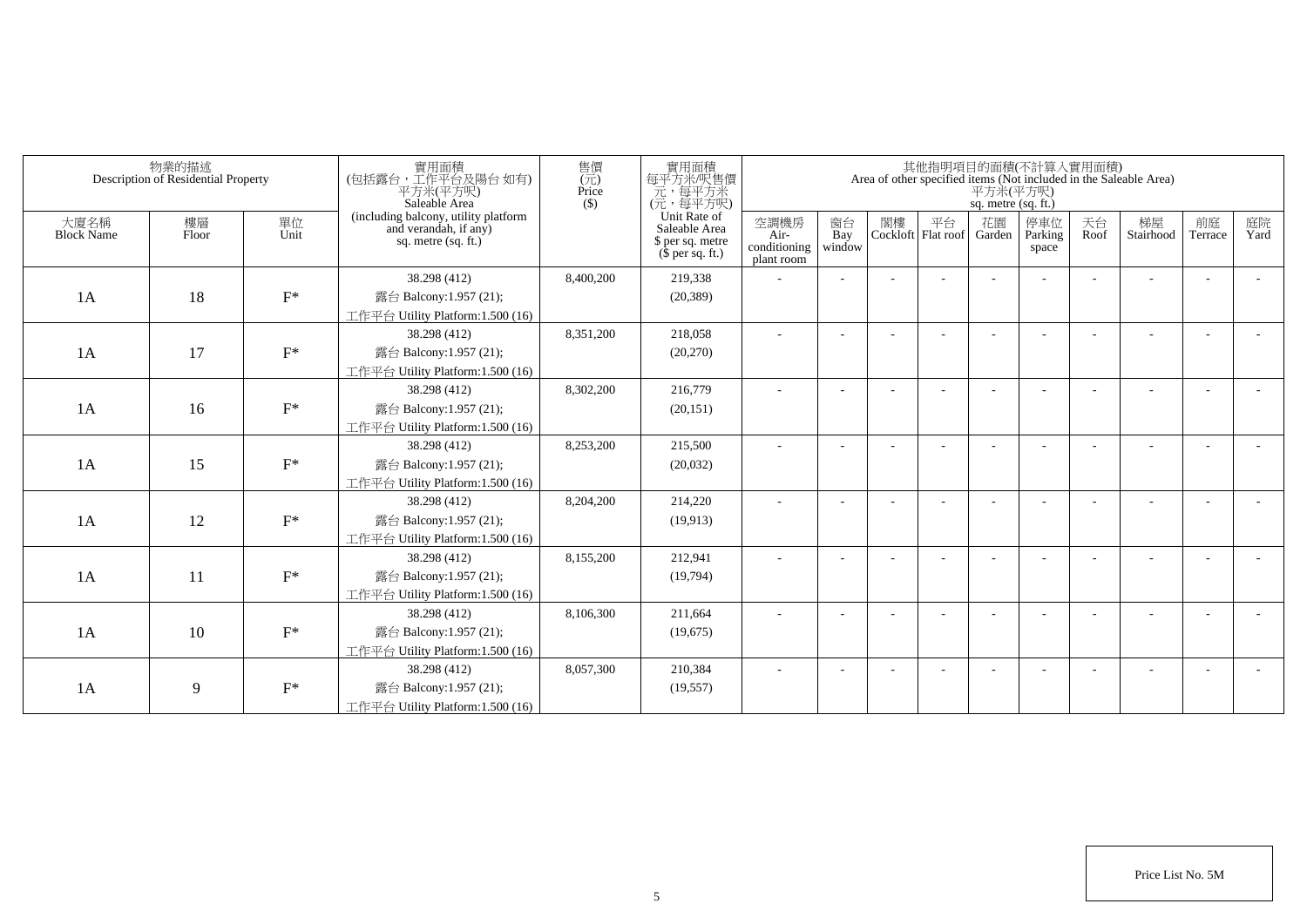|                           | 物業的描述<br>Description of Residential Property |                           | 實用面積<br>(包括露台,工作平台及陽台如有)<br>平方米(平方呎)<br>Saleable Area                                | 售價<br>$\overline{(\overline{\pi})}$<br>Price<br>$($ \$) | 實用面積<br>每平方米/呎售價<br>元,每平方米<br>(元,每平方呎)                                |                                            |                          |                             | 平方米(平方呎)<br>sq. metre (sq. ft.) | 其他指明項目的面積(不計算入實用面積)     |            | Area of other specified items (Not included in the Saleable Area) |                          |            |
|---------------------------|----------------------------------------------|---------------------------|--------------------------------------------------------------------------------------|---------------------------------------------------------|-----------------------------------------------------------------------|--------------------------------------------|--------------------------|-----------------------------|---------------------------------|-------------------------|------------|-------------------------------------------------------------------|--------------------------|------------|
| 大廈名稱<br><b>Block Name</b> | 樓層<br>Floor                                  | 單位<br>Unit                | (including balcony, utility platform<br>and verandah, if any)<br>sq. metre (sq. ft.) |                                                         | Unit Rate of<br>Saleable Area<br>\$ per sq. metre<br>$$$ per sq. ft.) | 空調機房<br>Air-<br>conditioning<br>plant room | 窗台<br>Bay<br>window      | 閣樓 平台<br>Cockloft Flat roof | 花園<br>Garden                    | 停車位<br>Parking<br>space | 天台<br>Roof | 梯屋<br>Stairhood                                                   | 前庭<br>Terrace            | 庭院<br>Yard |
|                           |                                              |                           | 38.298 (412)                                                                         | 8,018,000                                               | 209.358                                                               |                                            |                          |                             |                                 |                         |            |                                                                   |                          |            |
| 1A                        | $\,8\,$                                      | $F^*$                     | 露台 Balcony:1.957 (21);                                                               |                                                         | (19, 461)                                                             |                                            |                          |                             |                                 |                         |            |                                                                   |                          |            |
|                           |                                              |                           | 工作平台 Utility Platform: $1.500(16)$                                                   |                                                         |                                                                       |                                            |                          |                             |                                 |                         |            |                                                                   |                          |            |
|                           |                                              |                           | 38.298 (412)                                                                         | 7,978,900                                               | 208,337                                                               |                                            | $\overline{\phantom{a}}$ |                             |                                 |                         |            |                                                                   | $\overline{\phantom{a}}$ |            |
| 1A                        | $\tau$                                       | $F^*$                     | 露台 Balcony:1.957 (21);                                                               |                                                         | (19,366)                                                              |                                            |                          |                             |                                 |                         |            |                                                                   |                          |            |
|                           |                                              |                           | 工作平台 Utility Platform:1.500 (16)                                                     |                                                         |                                                                       |                                            |                          |                             |                                 |                         |            |                                                                   |                          |            |
|                           |                                              |                           | 38.298 (412)                                                                         | 7,939,700                                               | 207,314                                                               |                                            | $\overline{\phantom{a}}$ |                             |                                 |                         |            |                                                                   | $\overline{\phantom{a}}$ |            |
| 1A                        | 6                                            | $F^*$                     | 露台 Balcony:1.957 (21);                                                               |                                                         | (19,271)                                                              |                                            |                          |                             |                                 |                         |            |                                                                   |                          |            |
|                           |                                              |                           | 工作平台 Utility Platform:1.500 (16)                                                     |                                                         |                                                                       |                                            |                          |                             |                                 |                         |            |                                                                   |                          |            |
|                           |                                              |                           | 38.298 (412)                                                                         | 7,900,400                                               | 206.288                                                               |                                            | $\overline{a}$           |                             |                                 |                         |            |                                                                   | $\overline{\phantom{a}}$ |            |
| 1A                        | 5                                            | $\boldsymbol{\mathrm{F}}$ | 露台 Balcony:1.957 (21);                                                               |                                                         | (19,176)                                                              |                                            |                          |                             |                                 |                         |            |                                                                   |                          |            |
|                           |                                              |                           | 工作平台 Utility Platform:1.500 (16)                                                     | 8,333,400                                               | 217,594                                                               |                                            |                          |                             |                                 |                         |            |                                                                   |                          |            |
|                           |                                              |                           |                                                                                      |                                                         | (20, 227)                                                             |                                            |                          |                             |                                 |                         |            |                                                                   |                          |            |
|                           |                                              |                           | 38.298 (412)                                                                         | 7,861,300                                               | 205,267                                                               |                                            |                          |                             |                                 |                         |            |                                                                   | $\overline{a}$           |            |
| 1A                        | 3                                            | $F^*$                     | 露台 Balcony:1.957 (21);                                                               |                                                         | (19,081)                                                              |                                            |                          |                             |                                 |                         |            |                                                                   |                          |            |
|                           |                                              |                           | 工作平台 Utility Platform:1.500 (16)                                                     |                                                         |                                                                       |                                            |                          |                             |                                 |                         |            |                                                                   |                          |            |
|                           |                                              |                           | 38.298 (412)                                                                         | 7,822,100                                               | 204,243                                                               |                                            |                          |                             |                                 |                         |            |                                                                   | ٠                        |            |
| 1A                        | $\overline{2}$                               | $F^*$                     | 露台 Balcony:1.957 (21);                                                               |                                                         | (18,986)                                                              |                                            |                          |                             |                                 |                         |            |                                                                   |                          |            |
|                           |                                              |                           | 工作平台 Utility Platform:1.500 (16)                                                     |                                                         |                                                                       |                                            |                          |                             |                                 |                         |            |                                                                   |                          |            |
|                           |                                              |                           | 38.298 (412)                                                                         | 7,783,000                                               | 203,222                                                               |                                            | $\overline{\phantom{a}}$ |                             |                                 |                         |            |                                                                   | $\overline{\phantom{a}}$ |            |
| 1A                        |                                              | $F^*$                     | 露台 Balcony:1.957 (21);                                                               |                                                         | (18, 891)                                                             |                                            |                          |                             |                                 |                         |            |                                                                   |                          |            |
|                           |                                              |                           | 工作平台 Utility Platform:1.500 (16)                                                     |                                                         |                                                                       |                                            |                          |                             |                                 |                         |            |                                                                   |                          |            |
|                           |                                              |                           | 35.969 (387)                                                                         | 8,709,900                                               | 242,150                                                               |                                            |                          |                             |                                 |                         |            |                                                                   |                          |            |
| 1A                        | 31                                           | H                         | 露台 Balcony:1.957 (21);                                                               |                                                         | (22,506)                                                              |                                            |                          |                             |                                 |                         |            |                                                                   |                          |            |
|                           |                                              |                           | 工作平台 Utility Platform: 1.500 (16)                                                    |                                                         |                                                                       |                                            |                          |                             |                                 |                         |            |                                                                   |                          |            |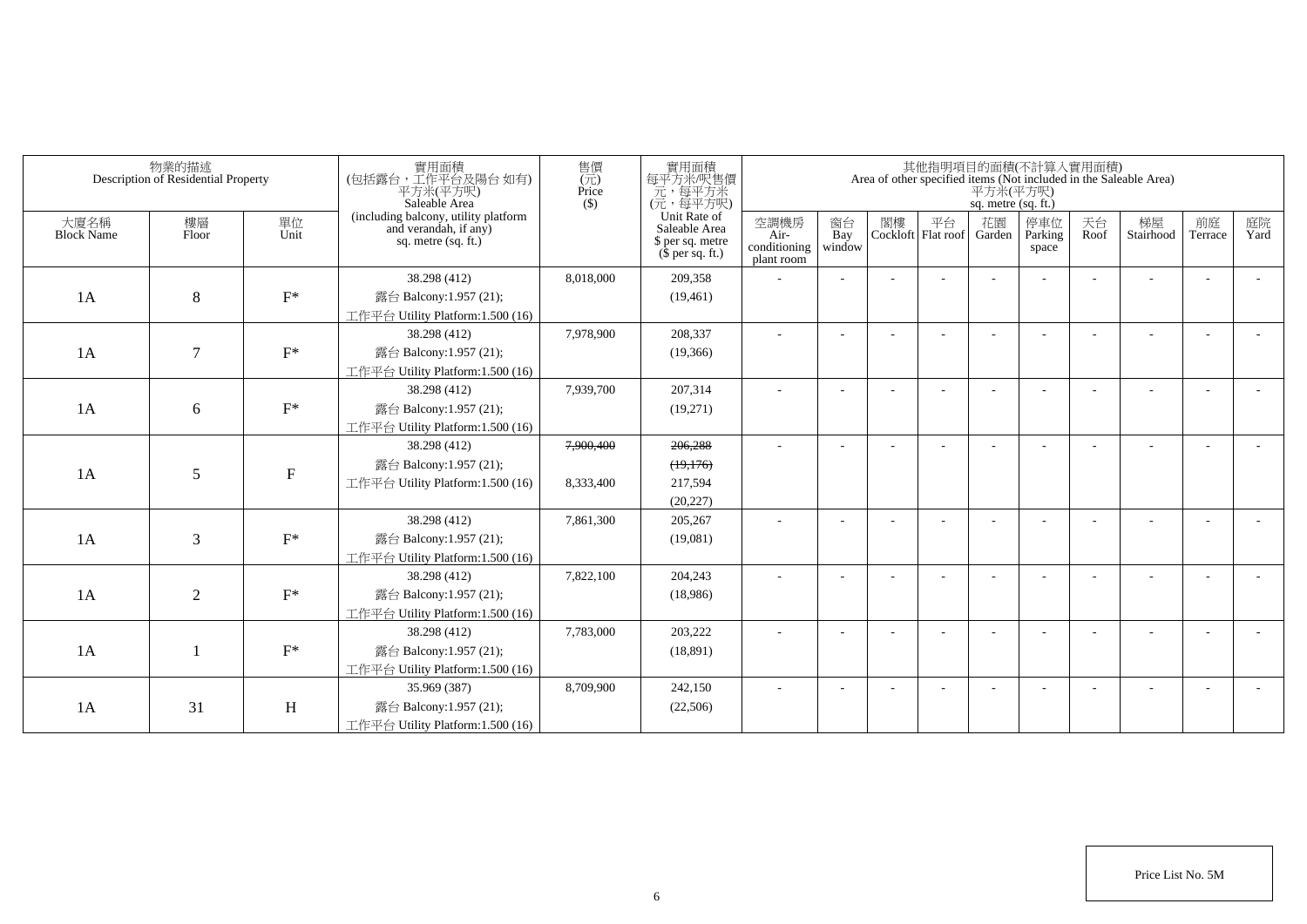|                           | 物業的描述<br>Description of Residential Property |                | 實用面積<br>(包括露台,工作平台及陽台如有)<br>平方米(平方呎)<br>Saleable Area                                | 售價<br>$\overline{(\overline{\pi})}$<br>Price<br>$($ \$) | 實用面積<br>每平方米/呎售價<br>一元<br>(元, 每平方米)<br>(元, 每平方呎)                      |                                            |                          |    |                          | 平方米(平方呎)<br>sq. metre (sq. ft.) | 其他指明項目的面積(不計算入實用面積)     |            | Area of other specified items (Not included in the Saleable Area) |                          |            |
|---------------------------|----------------------------------------------|----------------|--------------------------------------------------------------------------------------|---------------------------------------------------------|-----------------------------------------------------------------------|--------------------------------------------|--------------------------|----|--------------------------|---------------------------------|-------------------------|------------|-------------------------------------------------------------------|--------------------------|------------|
| 大廈名稱<br><b>Block Name</b> | 樓層<br>Floor                                  | 單位<br>Unit     | (including balcony, utility platform<br>and verandah, if any)<br>sq. metre (sq. ft.) |                                                         | Unit Rate of<br>Saleable Area<br>\$ per sq. metre<br>$$$ per sq. ft.) | 空調機房<br>Air-<br>conditioning<br>plant room | 窗台<br>Bay<br>window      | 閣樓 | 平台<br>Cockloft Flat roof | 花園<br>Garden                    | 停車位<br>Parking<br>space | 天台<br>Roof | 梯屋<br>Stairhood                                                   | 前庭<br>Terrace            | 庭院<br>Yard |
|                           |                                              |                | 35.969 (387)                                                                         | 8,611,900                                               | 239,426                                                               |                                            |                          |    |                          |                                 |                         |            |                                                                   |                          |            |
| 1A                        | 29                                           | H              | 露台 Balcony:1.957 (21);                                                               |                                                         | (22, 253)                                                             |                                            |                          |    |                          |                                 |                         |            |                                                                   |                          |            |
|                           |                                              |                | 工作平台 Utility Platform:1.500 (16)                                                     |                                                         |                                                                       |                                            |                          |    |                          |                                 |                         |            |                                                                   |                          |            |
|                           |                                              |                | 35.969 (387)                                                                         | 8,514,000                                               | 236,704                                                               |                                            |                          |    |                          |                                 |                         |            |                                                                   | $\overline{a}$           |            |
| 1A                        | 27                                           | H              | 露台 Balcony:1.957 (21);                                                               |                                                         | (22,000)                                                              |                                            |                          |    |                          |                                 |                         |            |                                                                   |                          |            |
|                           |                                              |                | 工作平台 Utility Platform:1.500 (16)                                                     |                                                         |                                                                       |                                            |                          |    |                          |                                 |                         |            |                                                                   |                          |            |
|                           |                                              |                | 35.969 (387)                                                                         | 8,465,000                                               | 235,342                                                               | ÷,                                         |                          |    |                          |                                 |                         |            |                                                                   |                          |            |
| 1A                        | 26                                           | H              | 露台 Balcony:1.957 (21);                                                               |                                                         | (21, 873)                                                             |                                            |                          |    |                          |                                 |                         |            |                                                                   |                          |            |
|                           |                                              |                | 工作平台 Utility Platform:1.500 (16)                                                     |                                                         |                                                                       |                                            |                          |    |                          |                                 |                         |            |                                                                   |                          |            |
|                           |                                              |                | 35.969 (387)                                                                         | 8,416,000                                               | 233,979                                                               |                                            | $\overline{\phantom{a}}$ |    |                          |                                 |                         |            |                                                                   |                          |            |
| 1A                        | 25                                           | $H^*$          | 露台 Balcony:1.957 (21);                                                               |                                                         | (21,747)                                                              |                                            |                          |    |                          |                                 |                         |            |                                                                   |                          |            |
|                           |                                              |                | 工作平台 Utility Platform:1.500 (16)                                                     |                                                         |                                                                       |                                            |                          |    |                          |                                 |                         |            |                                                                   |                          |            |
|                           |                                              |                | 35.969 (387)                                                                         | 8,318,000                                               | 231,255                                                               |                                            |                          |    |                          |                                 |                         |            |                                                                   |                          |            |
|                           |                                              |                | 露台 Balcony:1.957 (21);                                                               |                                                         | (21, 494)                                                             |                                            |                          |    |                          |                                 |                         |            |                                                                   |                          |            |
| 1A                        | 23                                           | H              | 工作平台 Utility Platform:1.500 (16)                                                     | 8,425,900                                               | 234,254                                                               |                                            |                          |    |                          |                                 |                         |            |                                                                   |                          |            |
|                           |                                              |                |                                                                                      |                                                         | (21,772)                                                              |                                            |                          |    |                          |                                 |                         |            |                                                                   |                          |            |
|                           |                                              |                | 35.969 (387)                                                                         | 8,269,000                                               | 229,892                                                               |                                            |                          |    |                          |                                 |                         |            |                                                                   | $\overline{\phantom{a}}$ |            |
| 1A                        | 21                                           | $H^*$          | 露台 Balcony:1.957 (21);                                                               |                                                         | (21, 367)                                                             |                                            |                          |    |                          |                                 |                         |            |                                                                   |                          |            |
|                           |                                              |                | 工作平台 Utility Platform: 1.500 (16)                                                    |                                                         |                                                                       |                                            |                          |    |                          |                                 |                         |            |                                                                   |                          |            |
|                           |                                              |                | 35.969 (387)                                                                         | 8,220,000                                               | 228,530                                                               |                                            |                          |    |                          |                                 |                         |            |                                                                   |                          |            |
| 1A                        | 20                                           | $\mathrm{H}^*$ | 露台 Balcony:1.957 (21);                                                               |                                                         | (21,240)                                                              |                                            |                          |    |                          |                                 |                         |            |                                                                   |                          |            |
|                           |                                              |                | 工作平台 Utility Platform:1.500 (16)                                                     |                                                         |                                                                       |                                            |                          |    |                          |                                 |                         |            |                                                                   |                          |            |
|                           |                                              |                | 35.969 (387)                                                                         | 8,180,900                                               | 227,443                                                               |                                            |                          |    |                          |                                 |                         |            |                                                                   |                          |            |
| 1A                        | 19                                           | $H^*$          | 露台 Balcony:1.957 (21);                                                               |                                                         | (21, 139)                                                             |                                            |                          |    |                          |                                 |                         |            |                                                                   |                          |            |
|                           |                                              |                | 工作平台 Utility Platform:1.500 (16)                                                     |                                                         |                                                                       |                                            |                          |    |                          |                                 |                         |            |                                                                   |                          |            |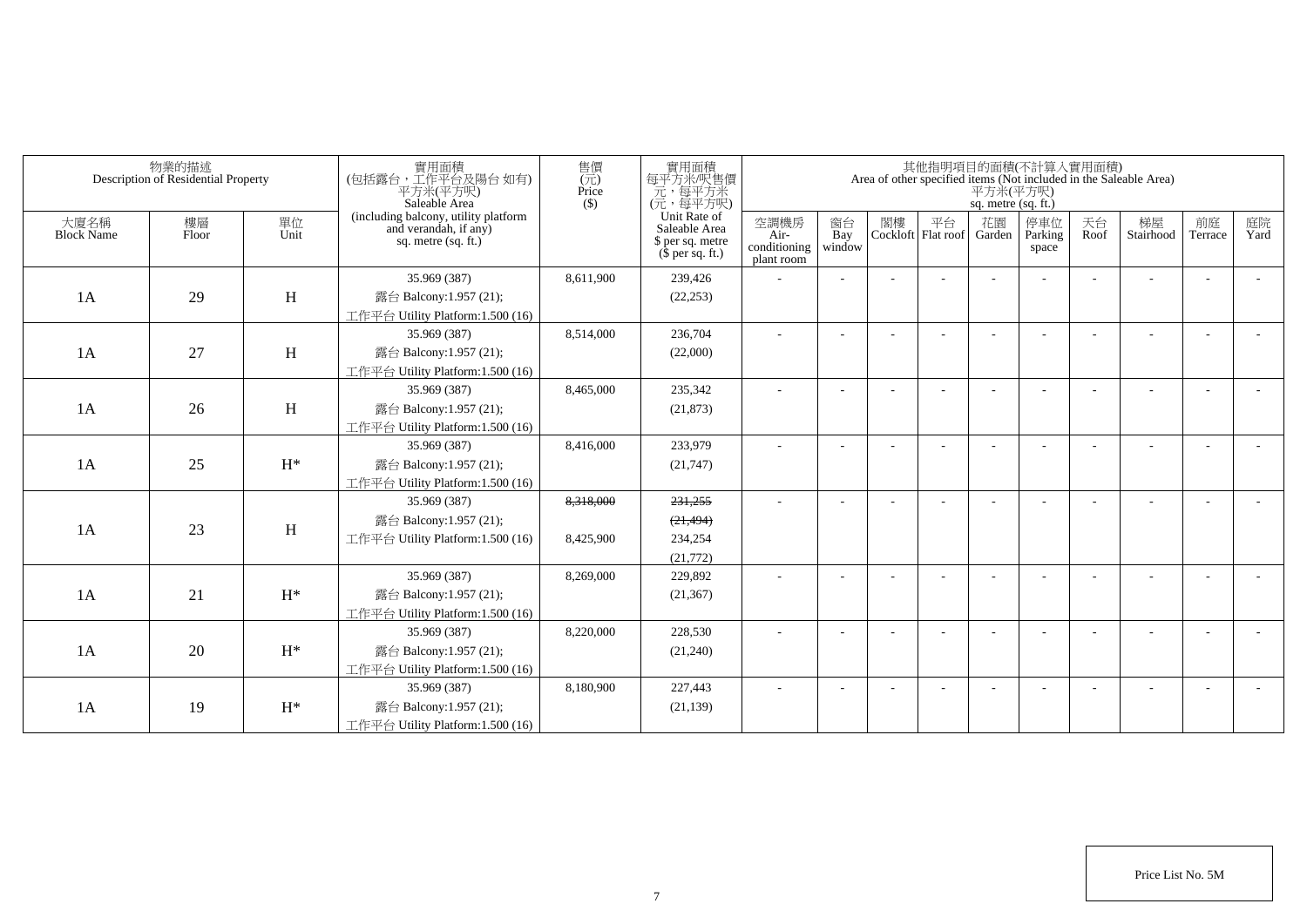|                           | 物業的描述<br>Description of Residential Property |            | 實用面積<br>(包括露台,工作平台及陽台 如有)<br>平方米(平方呎)<br>Saleable Area                                 | 售價<br>$(\vec{\pi})$<br>Price<br>$($ \$) | 實用面積<br>每平方米/呎售價<br>一元,每平方米<br>(元,每平方呎)                               |                                            |                          |    |                          | 平方米(平方呎)<br>sq. metre (sq. ft.) | 其他指明項目的面積(不計算入實用面積)     |            | Area of other specified items (Not included in the Saleable Area) |                          |            |
|---------------------------|----------------------------------------------|------------|----------------------------------------------------------------------------------------|-----------------------------------------|-----------------------------------------------------------------------|--------------------------------------------|--------------------------|----|--------------------------|---------------------------------|-------------------------|------------|-------------------------------------------------------------------|--------------------------|------------|
| 大廈名稱<br><b>Block Name</b> | 樓層<br>Floor                                  | 單位<br>Unit | (including balcony, utility platform<br>and verandah, if any)<br>sq. metre $(sq, ft.)$ |                                         | Unit Rate of<br>Saleable Area<br>\$ per sq. metre<br>$$$ per sq. ft.) | 空調機房<br>Air-<br>conditioning<br>plant room | 窗台<br>Bay<br>window      | 閣樓 | 平台<br>Cockloft Flat roof | 花園<br>Garden                    | 停車位<br>Parking<br>space | 天台<br>Roof | 梯屋<br>Stairhood                                                   | 前庭<br>Terrace            | 庭院<br>Yard |
|                           |                                              |            | 35.969 (387)                                                                           | 8,141,700                               | 226,353                                                               |                                            |                          |    |                          |                                 |                         |            |                                                                   |                          |            |
| 1A                        | 18                                           | $H^*$      | 露台 Balcony:1.957 (21);                                                                 |                                         | (21,038)                                                              |                                            |                          |    |                          |                                 |                         |            |                                                                   |                          |            |
|                           |                                              |            | 工作平台 Utility Platform:1.500 (16)                                                       |                                         |                                                                       |                                            |                          |    |                          |                                 |                         |            |                                                                   |                          |            |
|                           |                                              |            | 35.969 (387)                                                                           | 8,102,500                               | 225,263                                                               |                                            |                          |    |                          |                                 |                         |            |                                                                   |                          |            |
| 1A                        | 17                                           | $H^*$      | 露台 Balcony:1.957 (21);                                                                 |                                         | (20,937)                                                              |                                            |                          |    |                          |                                 |                         |            |                                                                   |                          |            |
|                           |                                              |            | 工作平台 Utility Platform:1.500 (16)                                                       |                                         |                                                                       |                                            |                          |    |                          |                                 |                         |            |                                                                   |                          |            |
|                           |                                              |            | 35.969 (387)                                                                           | 8,063,300                               | 224,174                                                               | ٠                                          | $\overline{\phantom{a}}$ |    |                          |                                 |                         |            |                                                                   | $\overline{\phantom{a}}$ |            |
| 1A                        | 16                                           | $H^*$      | 露台 Balcony:1.957 (21);                                                                 |                                         | (20, 835)                                                             |                                            |                          |    |                          |                                 |                         |            |                                                                   |                          |            |
|                           |                                              |            | 工作平台 Utility Platform:1.500 (16)                                                       |                                         |                                                                       |                                            |                          |    |                          |                                 |                         |            |                                                                   |                          |            |
|                           |                                              |            | 35.969 (387)                                                                           | 8,024,100                               | 223,084                                                               |                                            |                          |    |                          |                                 |                         |            |                                                                   |                          |            |
| 1A                        | 15                                           | $H^*$      | 露台 Balcony:1.957 (21);                                                                 |                                         | (20, 734)                                                             |                                            |                          |    |                          |                                 |                         |            |                                                                   |                          |            |
|                           |                                              |            | 工作平台 Utility Platform:1.500 (16)                                                       |                                         |                                                                       |                                            |                          |    |                          |                                 |                         |            |                                                                   |                          |            |
|                           |                                              |            | 35.969 (387)                                                                           | 7,985,000                               | 221,997                                                               |                                            |                          |    |                          |                                 |                         |            |                                                                   |                          |            |
| 1A                        | 12                                           | H          | 露台 Balcony:1.957 (21);                                                                 |                                         | (20, 633)                                                             |                                            |                          |    |                          |                                 |                         |            |                                                                   |                          |            |
|                           |                                              |            | 工作平台 Utility Platform:1.500 (16)                                                       |                                         |                                                                       |                                            |                          |    |                          |                                 |                         |            |                                                                   |                          |            |
|                           |                                              |            | 35.969 (387)                                                                           | 7,945,700                               | 220,904                                                               |                                            |                          |    |                          |                                 |                         |            |                                                                   |                          |            |
| 1A                        | 11                                           | H          | 露台 Balcony:1.957 (21);                                                                 |                                         | (20, 532)                                                             |                                            |                          |    |                          |                                 |                         |            |                                                                   |                          |            |
|                           |                                              |            | 工作平台 Utility Platform: 1.500 (16)                                                      |                                         |                                                                       |                                            |                          |    |                          |                                 |                         |            |                                                                   |                          |            |
|                           |                                              |            | 35.969 (387)                                                                           | 7,906,500                               | 219,814                                                               |                                            |                          |    |                          |                                 |                         |            |                                                                   | $\overline{\phantom{a}}$ |            |
| 1A                        | 10                                           | H          | 露台 Balcony:1.957 (21);                                                                 |                                         | (20, 430)                                                             |                                            |                          |    |                          |                                 |                         |            |                                                                   |                          |            |
|                           |                                              |            | 工作平台 Utility Platform: 1.500 (16)                                                      |                                         |                                                                       |                                            |                          |    |                          |                                 |                         |            |                                                                   |                          |            |
|                           |                                              |            | 35.969 (387)                                                                           | 7,867,400                               | 218,727                                                               |                                            |                          |    |                          |                                 |                         |            |                                                                   | ÷                        |            |
| 1A                        | 9                                            | H          | 露台 Balcony:1.957 (21);                                                                 |                                         | (20, 329)                                                             |                                            |                          |    |                          |                                 |                         |            |                                                                   |                          |            |
|                           |                                              |            | 工作平台 Utility Platform:1.500 (16)                                                       |                                         |                                                                       |                                            |                          |    |                          |                                 |                         |            |                                                                   |                          |            |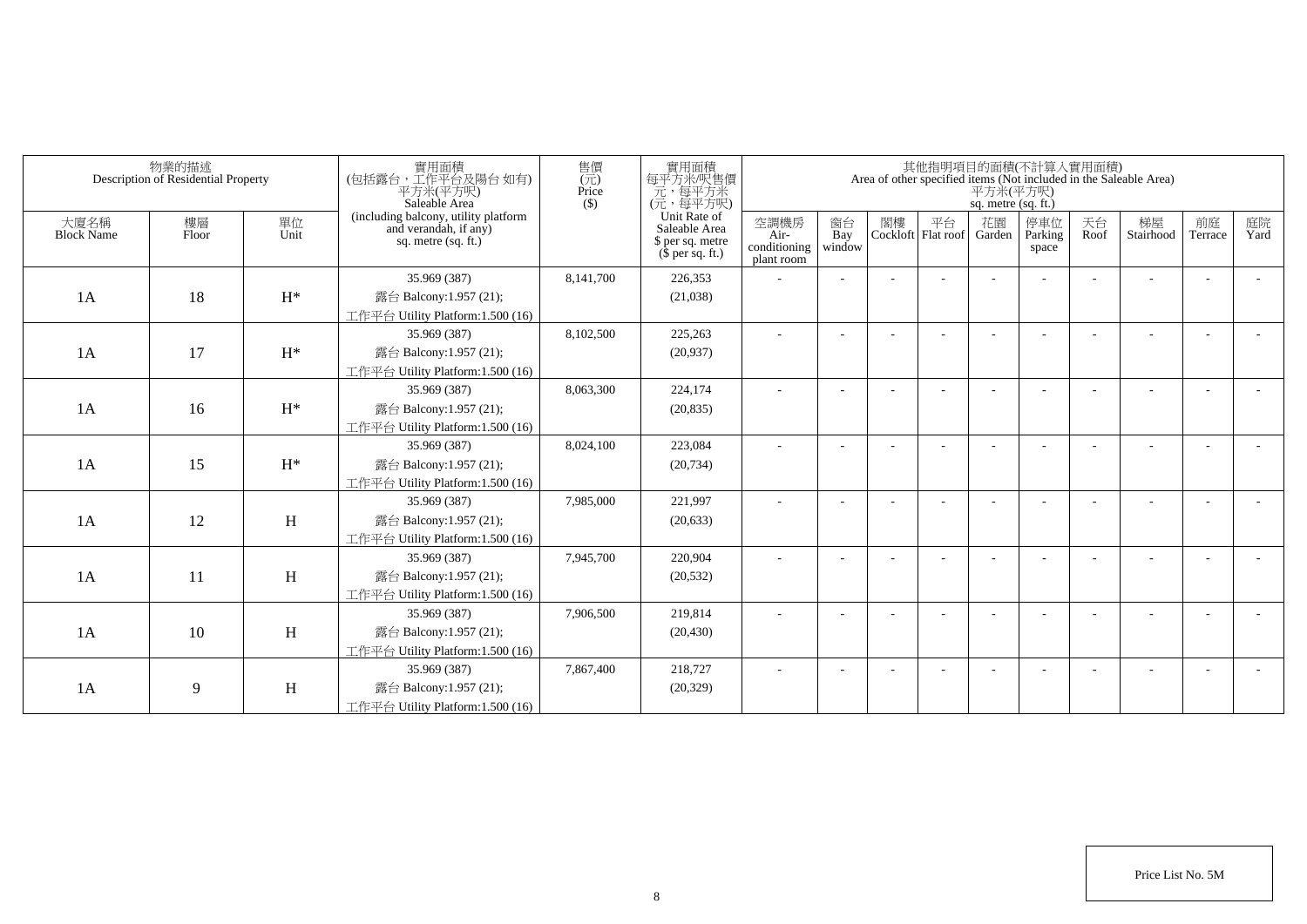|                           | 物業的描述<br>Description of Residential Property |            | 實用面積<br>(包括露台,工作平台及陽台如有)<br>平方米(平方呎)<br>Saleable Area                                | 售價<br>$\overline{(\overline{\pi})}$<br>Price<br>$($ \$) | 實用面積<br>每平方米/呎售價<br>一元<br>(元, 每平方米)<br>(元, 每平方呎)                      |                                            |                          |    |                          | sq. metre (sq. ft.) | 其他指明項目的面積(不計算入實用面積)     |            | Area of other specified items (Not included in the Saleable Area)<br>$\overline{P}$ $\overline{\mathcal{H}}$ $\mathcal{H}$ ( $\overline{P}$ $\overline{\mathcal{H}}$ ) |                          |            |
|---------------------------|----------------------------------------------|------------|--------------------------------------------------------------------------------------|---------------------------------------------------------|-----------------------------------------------------------------------|--------------------------------------------|--------------------------|----|--------------------------|---------------------|-------------------------|------------|------------------------------------------------------------------------------------------------------------------------------------------------------------------------|--------------------------|------------|
| 大廈名稱<br><b>Block Name</b> | 樓層<br>Floor                                  | 單位<br>Unit | (including balcony, utility platform<br>and verandah, if any)<br>sq. metre (sq. ft.) |                                                         | Unit Rate of<br>Saleable Area<br>\$ per sq. metre<br>$$$ per sq. ft.) | 空調機房<br>Air-<br>conditioning<br>plant room | 窗台<br>Bay<br>window      | 閣樓 | 平台<br>Cockloft Flat roof | 花園<br>Garden        | 停車位<br>Parking<br>space | 天台<br>Roof | 梯屋<br>Stairhood                                                                                                                                                        | 前庭<br>Terrace            | 庭院<br>Yard |
|                           |                                              |            | 35.969 (387)                                                                         | 7,828,200                                               | 217,637                                                               |                                            |                          |    |                          |                     |                         |            |                                                                                                                                                                        |                          |            |
| 1A                        | 8                                            | H          | 露台 Balcony:1.957 (21);                                                               |                                                         | (20, 228)                                                             |                                            |                          |    |                          |                     |                         |            |                                                                                                                                                                        |                          |            |
|                           |                                              |            | 工作平台 Utility Platform:1.500 (16)                                                     |                                                         |                                                                       |                                            |                          |    |                          |                     |                         |            |                                                                                                                                                                        |                          |            |
|                           |                                              |            | 35.969 (387)                                                                         | 7,789,000                                               | 216,548                                                               |                                            |                          |    |                          |                     |                         |            |                                                                                                                                                                        | $\overline{a}$           |            |
| 1A                        | $\tau$                                       | H          | 露台 Balcony:1.957 (21);                                                               |                                                         | (20, 127)                                                             |                                            |                          |    |                          |                     |                         |            |                                                                                                                                                                        |                          |            |
|                           |                                              |            | 工作平台 Utility Platform:1.500 (16)                                                     |                                                         |                                                                       |                                            |                          |    |                          |                     |                         |            |                                                                                                                                                                        |                          |            |
|                           |                                              |            | 35.969 (387)                                                                         | 7,749,800                                               | 215,458                                                               | ÷,                                         |                          |    |                          |                     |                         |            |                                                                                                                                                                        |                          |            |
| 1A                        | 6                                            | H          | 露台 Balcony:1.957 (21);                                                               |                                                         | (20,025)                                                              |                                            |                          |    |                          |                     |                         |            |                                                                                                                                                                        |                          |            |
|                           |                                              |            | 工作平台 Utility Platform:1.500 (16)                                                     |                                                         |                                                                       |                                            |                          |    |                          |                     |                         |            |                                                                                                                                                                        |                          |            |
|                           |                                              |            | 35.969 (387)                                                                         | 7,710,600                                               | 214,368                                                               |                                            | $\overline{\phantom{a}}$ |    |                          |                     |                         |            |                                                                                                                                                                        |                          |            |
| 1A                        | 5                                            | $H^*$      | 露台 Balcony:1.957 (21);                                                               |                                                         | (19, 924)                                                             |                                            |                          |    |                          |                     |                         |            |                                                                                                                                                                        |                          |            |
|                           |                                              |            | 工作平台 Utility Platform:1.500 (16)                                                     |                                                         |                                                                       |                                            |                          |    |                          |                     |                         |            |                                                                                                                                                                        |                          |            |
|                           |                                              |            | 35.969 (387)                                                                         | 7,671,400                                               | 213,278                                                               |                                            |                          |    |                          |                     |                         |            |                                                                                                                                                                        |                          |            |
| 1A                        | 3                                            | H          | 露台 Balcony:1.957 (21);                                                               |                                                         | (19, 823)                                                             |                                            |                          |    |                          |                     |                         |            |                                                                                                                                                                        |                          |            |
|                           |                                              |            | 工作平台 Utility Platform:1.500 (16)                                                     |                                                         |                                                                       |                                            |                          |    |                          |                     |                         |            |                                                                                                                                                                        |                          |            |
|                           |                                              |            | 35.969 (387)                                                                         | 7,632,200                                               | 212,188                                                               |                                            | $\overline{\phantom{a}}$ |    |                          |                     |                         |            |                                                                                                                                                                        | $\overline{\phantom{a}}$ |            |
|                           |                                              |            | 露台 Balcony:1.957 (21);                                                               |                                                         | (19,721)                                                              |                                            |                          |    |                          |                     |                         |            |                                                                                                                                                                        |                          |            |
| 1A                        | $\mathbf{2}$                                 | H          | 工作平台 Utility Platform:1.500 (16)                                                     | 7,938,500                                               | 220,704                                                               |                                            |                          |    |                          |                     |                         |            |                                                                                                                                                                        |                          |            |
|                           |                                              |            |                                                                                      |                                                         | (20,513)                                                              |                                            |                          |    |                          |                     |                         |            |                                                                                                                                                                        |                          |            |
|                           |                                              |            | 35.969 (387)                                                                         | 7,593,100                                               | 211,101                                                               |                                            |                          |    |                          |                     |                         |            |                                                                                                                                                                        |                          |            |
| 1A                        |                                              | H          | 露台 Balcony:1.957 (21);                                                               |                                                         | (19,620)                                                              |                                            |                          |    |                          |                     |                         |            |                                                                                                                                                                        |                          |            |
|                           |                                              |            | 工作平台 Utility Platform:1.500 (16)                                                     |                                                         |                                                                       |                                            |                          |    |                          |                     |                         |            |                                                                                                                                                                        |                          |            |
|                           |                                              |            | 28.444 (306)                                                                         | 7,591,900                                               | 266,907                                                               |                                            |                          |    |                          |                     |                         |            |                                                                                                                                                                        |                          |            |
| 1B                        | 27                                           | $B^*$      | 露台 Balcony: 2.188 (24);                                                              |                                                         | (24, 810)                                                             |                                            |                          |    |                          |                     |                         |            |                                                                                                                                                                        |                          |            |
|                           |                                              |            | 工作平台 Utility Platform:0.000 (0)                                                      |                                                         |                                                                       |                                            |                          |    |                          |                     |                         |            |                                                                                                                                                                        |                          |            |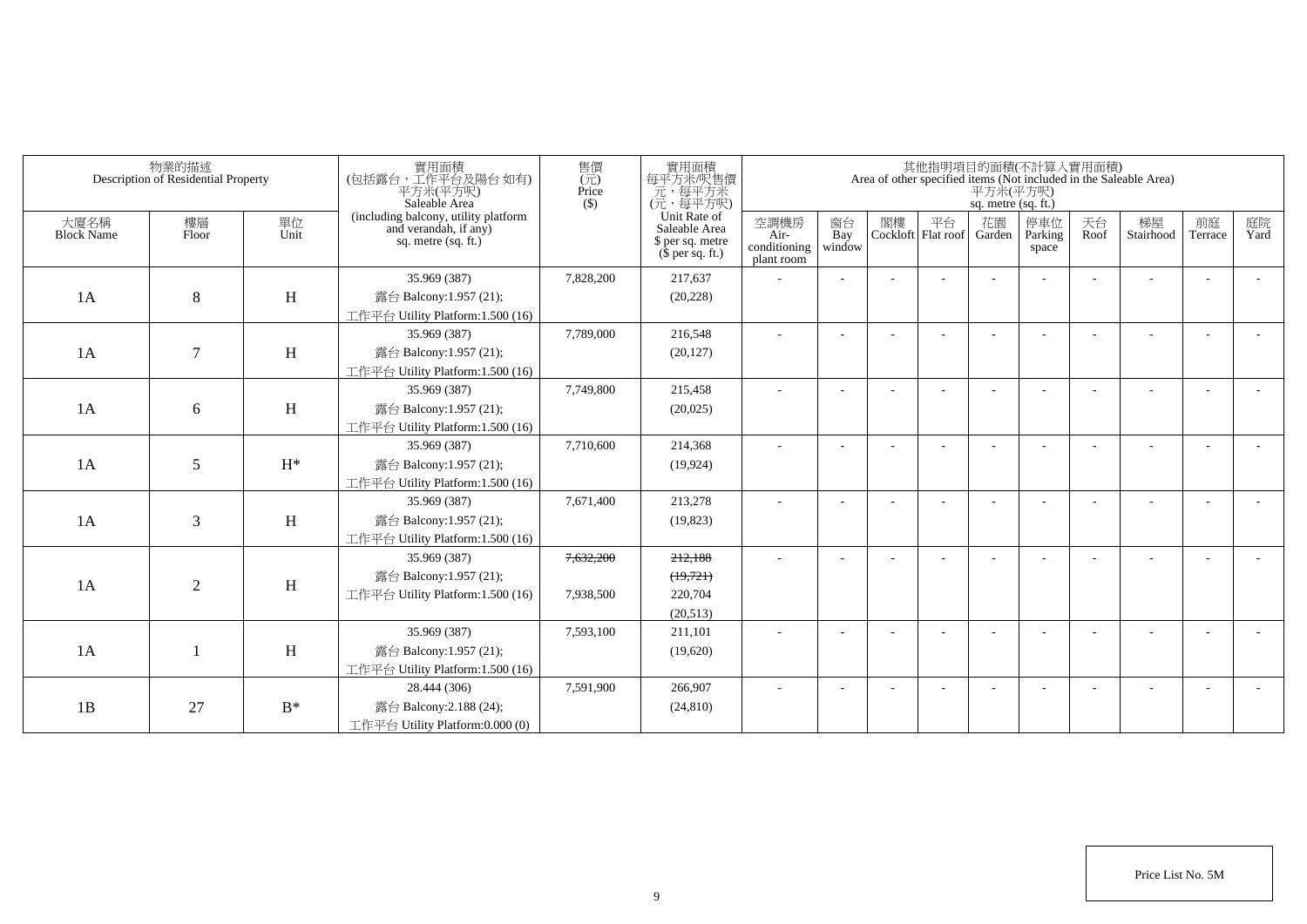|                           | 物業的描述<br>Description of Residential Property |            | 實用面積<br>(包括露台,工作平台及陽台 如有)<br>平方米(平方呎)<br>Saleable Area                               | 售價<br>$\overline{(\overline{\pi})}$<br>Price<br>$($)$ | 實用面積<br>每平方米/呎售價<br>元,每平方米<br>(元,每平方呎)                                |                                            |                     |    | 其他指明項目的面積(不計算入實用面積)        | 平方米(平方呎)<br>sq. metre (sq. ft.) |                         |            | Area of other specified items (Not included in the Saleable Area) |                      |            |
|---------------------------|----------------------------------------------|------------|--------------------------------------------------------------------------------------|-------------------------------------------------------|-----------------------------------------------------------------------|--------------------------------------------|---------------------|----|----------------------------|---------------------------------|-------------------------|------------|-------------------------------------------------------------------|----------------------|------------|
| 大廈名稱<br><b>Block Name</b> | 樓層<br>Floor                                  | 單位<br>Unit | (including balcony, utility platform<br>and verandah, if any)<br>sq. metre (sq. ft.) |                                                       | Unit Rate of<br>Saleable Area<br>\$ per sq. metre<br>$$per\$ sq. ft.) | 空調機房<br>Air-<br>conditioning<br>plant room | 窗台<br>Bay<br>window | 閣樓 | 平台<br>Cockloft   Flat roof | 花園<br>Garden                    | 停車位<br>Parking<br>space | 天台<br>Roof | 梯屋<br>Stairhood                                                   | 前庭<br><b>Terrace</b> | 庭院<br>Yard |
|                           |                                              |            | 28.444 (306)                                                                         | 7,514,500                                             | 264,186                                                               |                                            |                     |    |                            |                                 |                         |            |                                                                   |                      |            |
| 1B                        | 26                                           | $B^*$      | 露台 Balcony: $2.188(24)$ ;                                                            |                                                       | (24, 557)                                                             |                                            |                     |    |                            |                                 |                         |            |                                                                   |                      |            |
|                           |                                              |            | 工作平台 Utility Platform:0.000 (0)                                                      |                                                       |                                                                       |                                            |                     |    |                            |                                 |                         |            |                                                                   |                      |            |
|                           |                                              |            | 28.444 (306)                                                                         | 7,437,000                                             | 261,461                                                               |                                            |                     |    |                            |                                 |                         |            |                                                                   |                      |            |
| 1B                        | 25                                           | $B^*$      | 露台 Balcony: $2.188(24)$ ;                                                            |                                                       | (24, 304)                                                             |                                            |                     |    |                            |                                 |                         |            |                                                                   |                      |            |
|                           |                                              |            | 工作平台 Utility Platform:0.000 (0)                                                      |                                                       |                                                                       |                                            |                     |    |                            |                                 |                         |            |                                                                   |                      |            |
|                           |                                              |            | 28.444 (306)                                                                         | 7,359,500                                             | 258,736                                                               |                                            |                     |    |                            |                                 |                         |            |                                                                   |                      |            |
| 1B                        | 23                                           | $B^*$      | 露台 Balcony:2.188 (24);                                                               |                                                       | (24,051)                                                              |                                            |                     |    |                            |                                 |                         |            |                                                                   |                      |            |
|                           |                                              |            | 工作平台 Utility Platform:0.000 (0)                                                      |                                                       |                                                                       |                                            |                     |    |                            |                                 |                         |            |                                                                   |                      |            |
|                           |                                              |            | 28.444 (306)                                                                         | 7,282,100                                             | 256,015                                                               |                                            |                     |    |                            |                                 |                         |            |                                                                   |                      |            |
| 1B                        | 22                                           | $B^*$      | 露台 Balcony: $2.188(24)$ ;                                                            |                                                       | (23,798)                                                              |                                            |                     |    |                            |                                 |                         |            |                                                                   |                      |            |
|                           |                                              |            | 工作平台 Utility Platform:0.000 (0)                                                      |                                                       |                                                                       |                                            |                     |    |                            |                                 |                         |            |                                                                   |                      |            |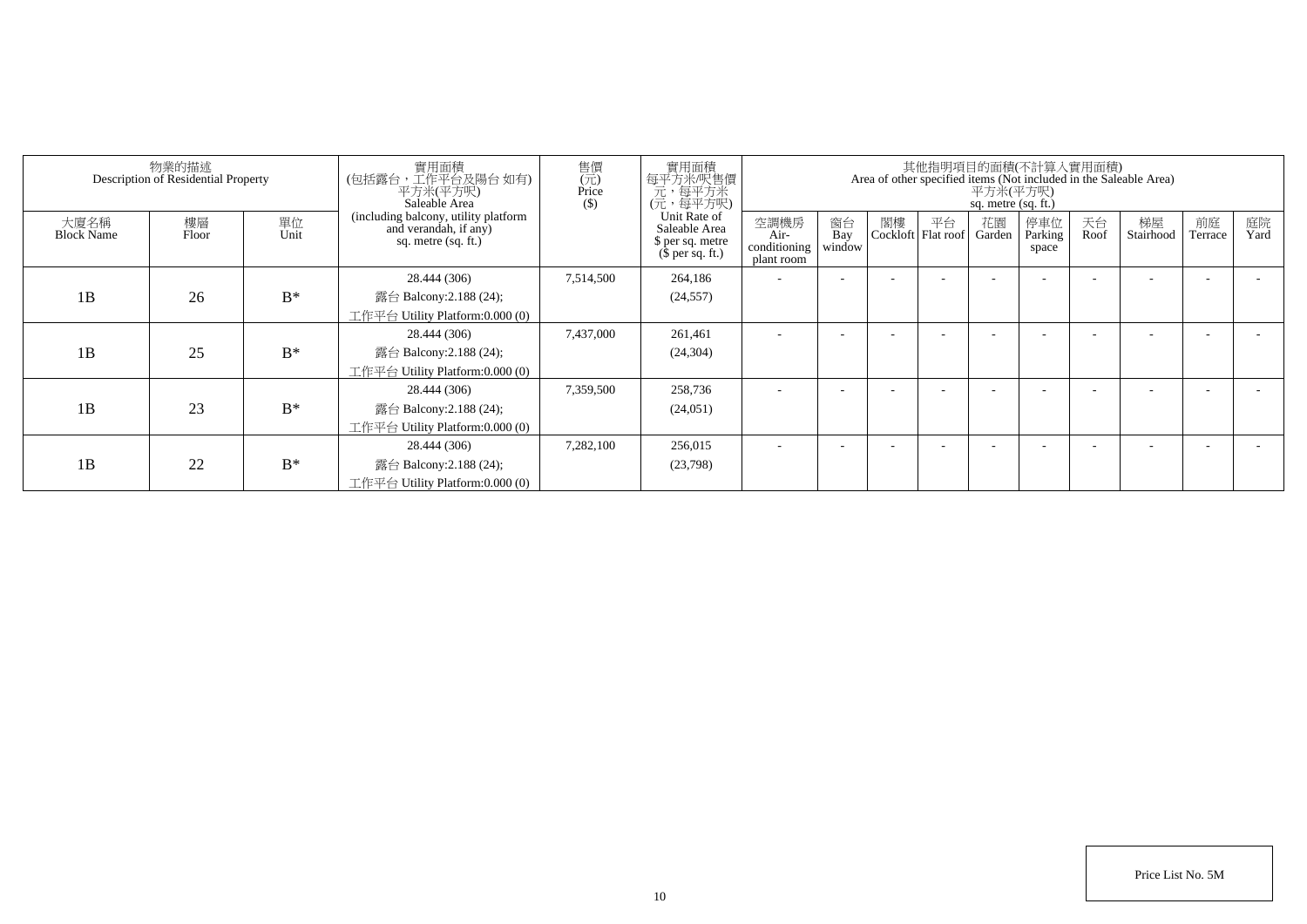#### 第三部份:其他資料 Part 3:Other Information

### (1) 準買家應參閱該期數的售樓說明書,以了解該期數的資料。

Prospective purchasers are advised to refer to the sales brochure for the Phase for information on the Phase.

(2) 根據 《一手住宅物業銷售條例》第 52(1)條及第 53(2)及(3)條,-

According to sections 52(1) and 53(2) and (3) of the Residential Properties (First-hand Sales) Ordinance,-

#### 第 52(1)條 / Section 52(1)

在某人就指明住宅物業與擁有人訂立臨時買賣合約時,該人須向擁有人支付售價的 5%的臨時訂金。

A preliminary deposit of 5% of the purchase price is payable by a person to the owner on entering into a preliminary agreement for sale and purchase in respect of the specified residential property with the owner.

#### 第 53(2)條 / Section 53(2)

如某人於某日期訂立臨時買賣合約,並於該日期後的 5 個工作日内,就有關住宅物業簽立買賣合約,則擁有人必須在該日期後的 8 個工作日内,簽立該買賣合約。

If a person executes an agreement for sale and purchase in respect of the residential property within 5 working days after the date on which the person enters into the preliminary agreement for sale and purchase, the owner must execute the agreement for sale and purchase within 8 working days after that date.

#### 第 53(3) 條 / Section 53(3)

如某人於某日期訂立臨時買賣合約,但沒有於該日期後的 5 個工作日内,就有關住宅物業簽立買賣合約,則 – (i) 該臨時合約即告終止; (ii) 有關的臨時訂金即予沒收; 及 (iii) 擁有人不得就該人沒有簽立買賣合約而針對該人提出進一步申索。

If a person does not execute an agreement for sale and purchase in respect of the residential property within 5 working days after the date on which the person enters into the preliminary agreement for sale and purchase – (i) the preliminary agreement is terminated; (ii) the preliminary deposit is forfeited; and (iii) the owner does not have any further claim against the person for the failure.

(3) 實用面積及屬該住宅物業其他指明項目的面積是按 《一手住宅物業銷售條例》第 8 條及附表二第 2 部的計算得出的。

The saleable area and area of other specified items of the residential property are calculated in accordance with section 8 and Part 2 of Schedule 2 to the Residential Properties (First-hand Sales) Ordinance.

(4) 註:『售價』指本價單第二部份中所列之住宅物業的售價,而『樓價』指臨時買賣合約(或買賣合約或經修訂的買賣合約)中訂明的住宅物業的實際售價。因應相關折扣 (如 有) 按售價計算得出之價目,皆以向下捨入方式換算至百位數作為樓價。買方須為於同一份臨時買賣合約下購買的所有住宅物業選擇相同的付款計劃。 Note: "price" means the price of the residential property set out in Part 2 of this price list, and "purchase price" means the actual price of the residential property set out in the preliminary agreement for sale and purchase (or the agreement for sale and purchase or the amended agreement for sale and purchase). The price obtained after applying the relevant discount(s) (if any) on the price will be rounded down to the nearest hundred to determine the purchase price. The Purchaser must choose the same payment plan for all the residential properties purchased under the same preliminary agreement for sale and purchase.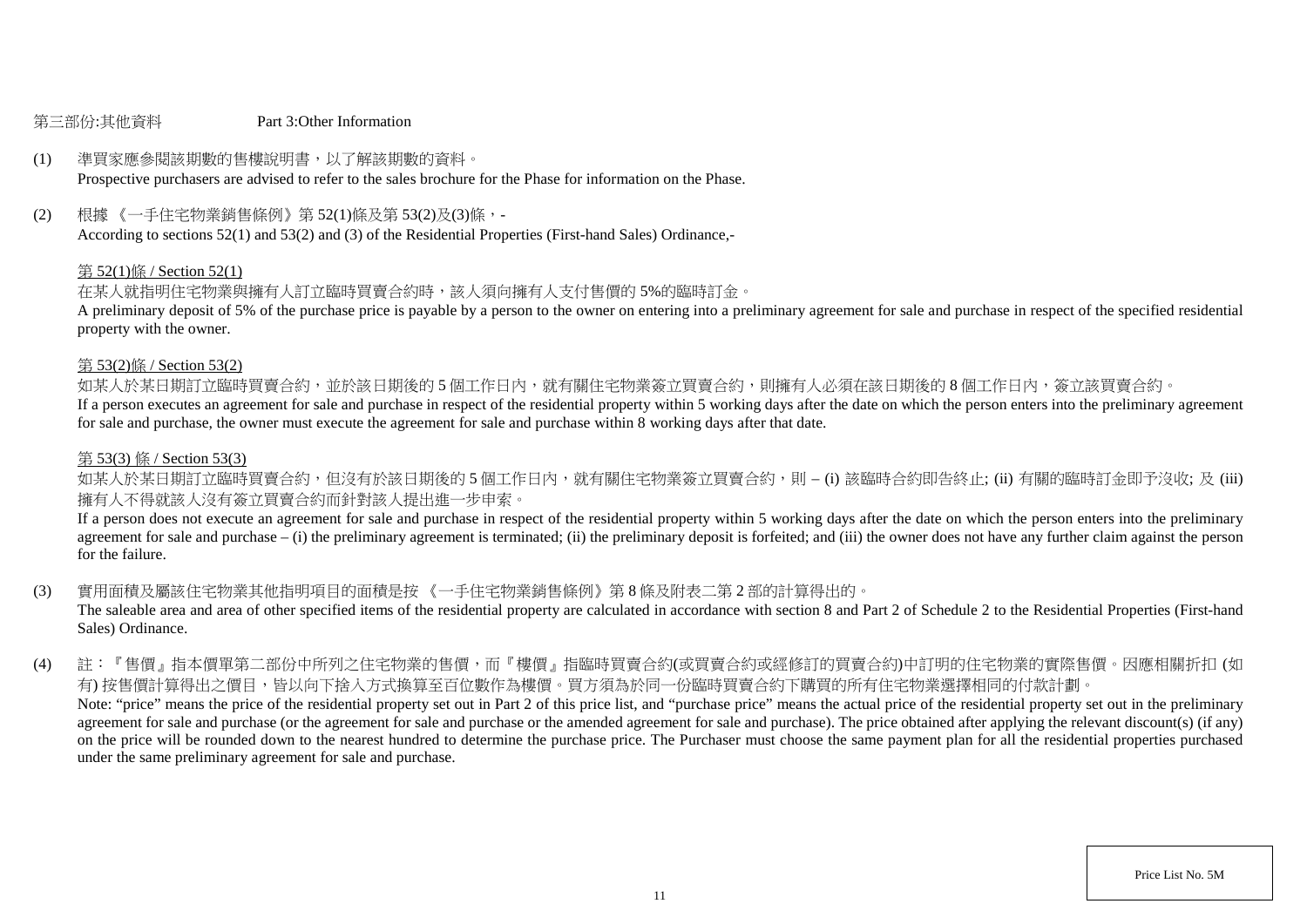- (4)(G1) 60 日付款計劃 60 Days Payment Plan
	- (i) 支付條款 The Terms of Payment

買方於簽署臨時買賣合約時須繳付相等於樓價 5%之金額作為臨時訂金,其中港幣\$100,000 作爲部分臨時訂金必須以銀行本票支付,臨時訂金的餘額可以支票及/或 銀行本票支付,本票及支票抬頭請寫『胡關李羅律師行』。

Upon signing of the preliminary agreement for sale and purchase, the Purchaser shall pay the preliminary deposit which is equivalent to 5% of the purchase price. HK\$100,000 being part of the preliminary deposit must be paid by cashier order(s) and the balance of the preliminary deposit may be paid by cheque(s) and/or cashier order(s). The cashier order(s) and cheque(s) should be made payable to "Woo Kwan Lee & Lo".

1. 臨時訂金即樓價 5% (『臨時訂金』)於簽署臨時買賣合約時繳付,買方須於簽署臨時買賣合約的日期後 5 個工作日內簽署買賣合約。

A preliminary deposit equivalent to 5% of the purchase price ("preliminary deposit") shall be paid upon signing of the preliminary agreement for sale and purchase. The agreement for sale and purchase shall be signed by the Purchaser within 5 working days after the date of signing of the preliminary agreement for sale and purchase.

2. 樓價 95%(樓價餘額)於簽署臨時買賣合約的日期後 60 日內繳付。 95% of the purchase price (balance of purchase price) shall be paid within 60 days after the date of signing of the preliminary agreement for sale and purchase.

(ii) 售價獲得折扣的基礎

The basis on which any discount on the price is available

1. 付款計劃優惠 Payment Plan Benefit

> 選擇第(4)(G1)段所述的付款計劃之買方,可獲 6%售價折扣優惠。 A 6% discount on the price would be offered to the Purchaser if the Purchaser elects the payment plan stated in paragraph (4)(G1).

2. 置業售價折扣 Home Purchase Price Discount

買方可獲8%售價折扣優惠。 The Purchaser will be offered 8% discount on the price.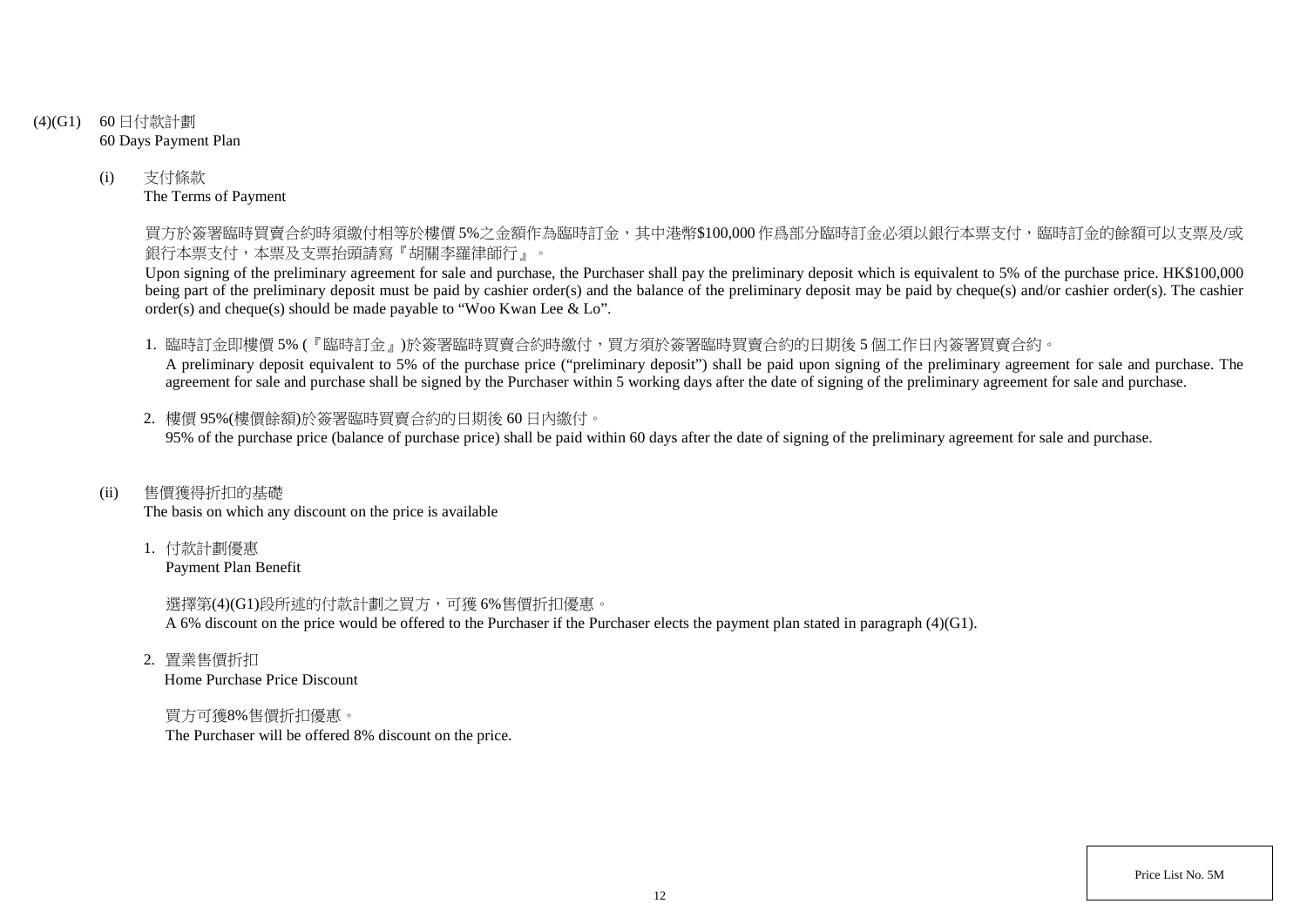3. 特別折扣

Special Discount

買方可獲7%售價折扣優惠。 The Purchaser will be offered 7% discount on the price.

4. 新地會會員售價折扣優惠

Price Discount Offer for SHKP Club Member

凡簽署臨時買賣合約,如買方為新地會會員 (即在簽署臨時買賣合約當日或之前,最少一位個人買方 (如買方是以個人名義) 或最少一位 買方之董事 (如買方是 以公司名義) 須為新地會會員),買方可獲1%售價折扣優惠。

If the Purchaser is a SHKP Club member (i.e. at least one individual Purchaser (if the Purchaser is an individual(s)) or at least one director of the Purchaser (if the Purchaser is a corporation) is a SHKP Club member on or before the date of signing the preliminary agreement for sale and purchase), the Purchaser will be offered 1% discount on the price.

(iii) 可就購買該期數中的指明住宅物業而連帶獲得的任何贈品、財務優惠或利益

Any gift, or any financial advantage or benefit, to be made available in connection with the purchase of a specified residential property in the Phase

1. 額外 1%現金回贈(只適用於個人名義買方) Extra 1% Cash Rebate (only applicable to the Purchaser who is an individual)

符合附錄 2 所列明的條件的買方可獲樓價 1%之現金回贈。詳情請參閱附錄 2。

The Purchaser who satisfies the conditions as set out in Annex 2 will be eligible for a cash rebate of 1% of the purchase price. Please see Annex 2 for details.

2. 首 3 年保修優惠

First 3 Years Warranty Offer

在不影響買方於買賣合約下之權利的前提下,凡住宅物業有欠妥之處,買方可於住宅物業的成交日起計 3 年內向賣方發出書面通知,賣方須在收到書面通知後 在合理地切實可行的範圍內盡快自費作出修補。

Without affecting the Purchaser's rights under the agreement for sale and purchase, the Vendor shall at its own cost and as soon as reasonably practicable after receipt of a written notice served by the Purchaser within 3 years from the date of completion of sale and purchase of the residential property rectify any defects to the residential property.

為免疑問,首 3 年保修優惠不適用於該欠妥之處由正常損耗、任何人之行為或疏忽造成;及園景及盆栽(如有)。

For the avoidance of doubt, the First 3 Years Warranty Offer does not apply to any defects caused by fair wear and tear, the act or neglect of any person; and the landscaping and potted plants (if any).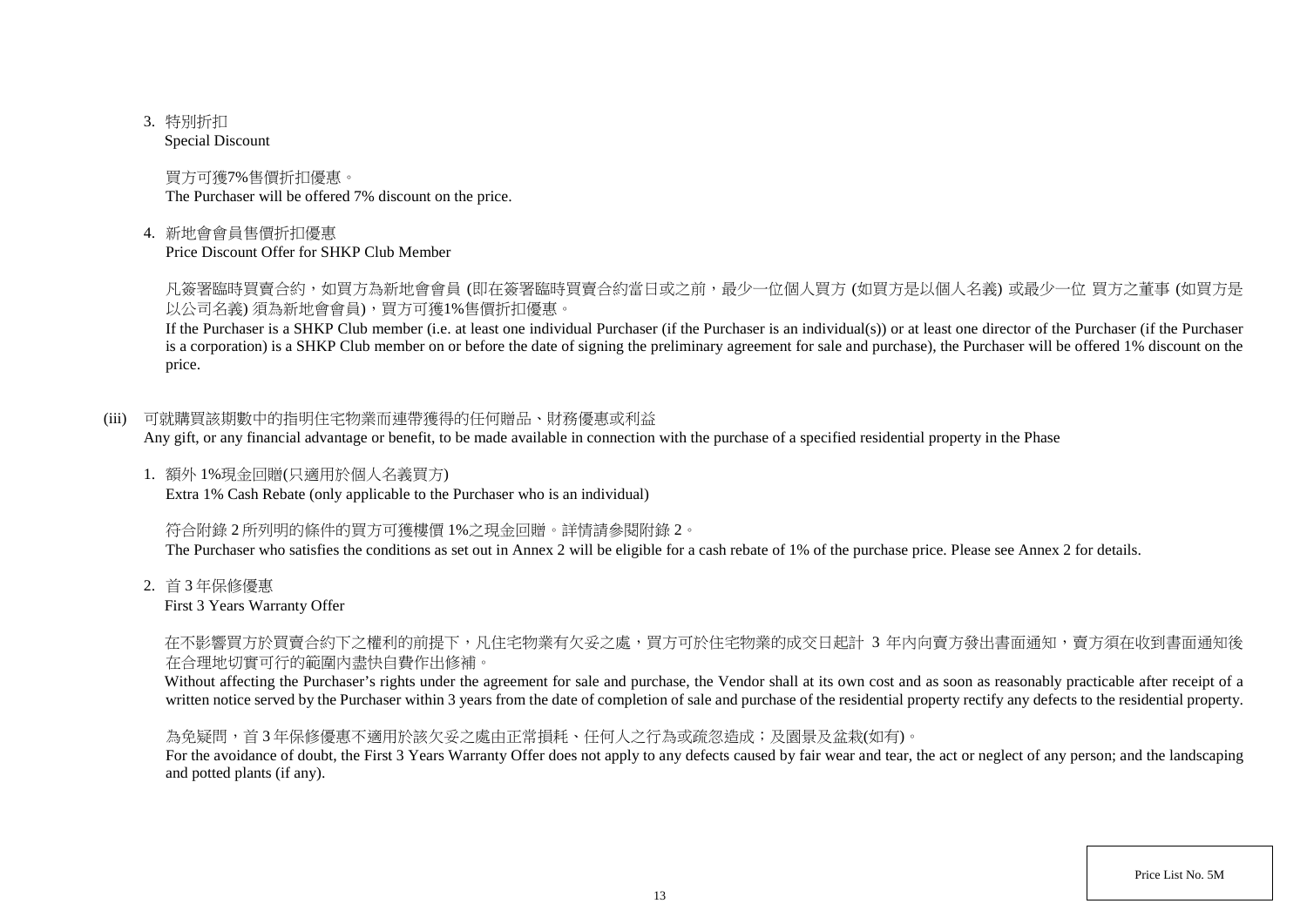首 3 年保修優惠受其他條款及細則約束。

The First 3 Years Warranty Offer is subject to other terms and conditions.

### 3. 住戶停車位優惠

#### Offer of Residential Car Parking Space(s)

(a) 選購於價單上設有符號"#"之住宅物業之買方,可享有認購該期數或其他地政總署署長屆時已發出預售樓花同意書或轉讓同意書的期數內的一個住戶停車 位的權利。買方可根據賣方日後公佈的住戶停車位之銷售安排所規定的時限及方法行使其認購住戶停車位的權利。賣方不作出任何陳述、承諾或保證買方 會獲認購與住宅物業相同期數內的住戶停車位。

The Purchaser of a residential property that is marked with a "#" in the price list is entitled to have an option to purchase one residential car parking space in the Phase or other Phase(s) in respect of which presale consent(s) or consent(s) to assign has/have been issued by the Director of Lands. The Purchaser can exercise his/her/its option to purchase a residential car parking space in accordance with time limit and manner as prescribed by the sales arrangement of the residential car parking spaces to be announced by the Vendor. The Vendor makes no representation, warranty or guarantee that the Purchaser will be offered a residential car parking space within the same Phase as the residential property.

- (b) 如買方不根據賣方日後公佈的住戶停車位之銷售安排行使其認購住戶停車位的權利,其認購住戶停車位的權利將會自動失效,買方不會為此獲得任何補償。 If the Purchaser does not exercise the option to purchase a residential car parking space in accordance with time limit and manner prescribed by the sales arrangement of the residential car parking spaces to be announced by the Vendor, the option to purchase a residential car parking space shall lapse automatically and the Purchaser shall not be entitled to any compensation therefor.
- (c) 住戶停車位的售價及銷售安排詳情將由賣方全權及絕對酌情決定,並容後公佈。 The price and sales arrangement details of residential car parking spaces will be determined by the Vendor at its sole and absolute discretion and will be announced later.
- (d) 住戶停車位優惠受其他條款及細則(包括但不限於土地批出的條款及細則) 約束。 Offer of Residential Car Parking Space(s) is subject to other terms and conditions (including but not limited to terms and conditions of land grant).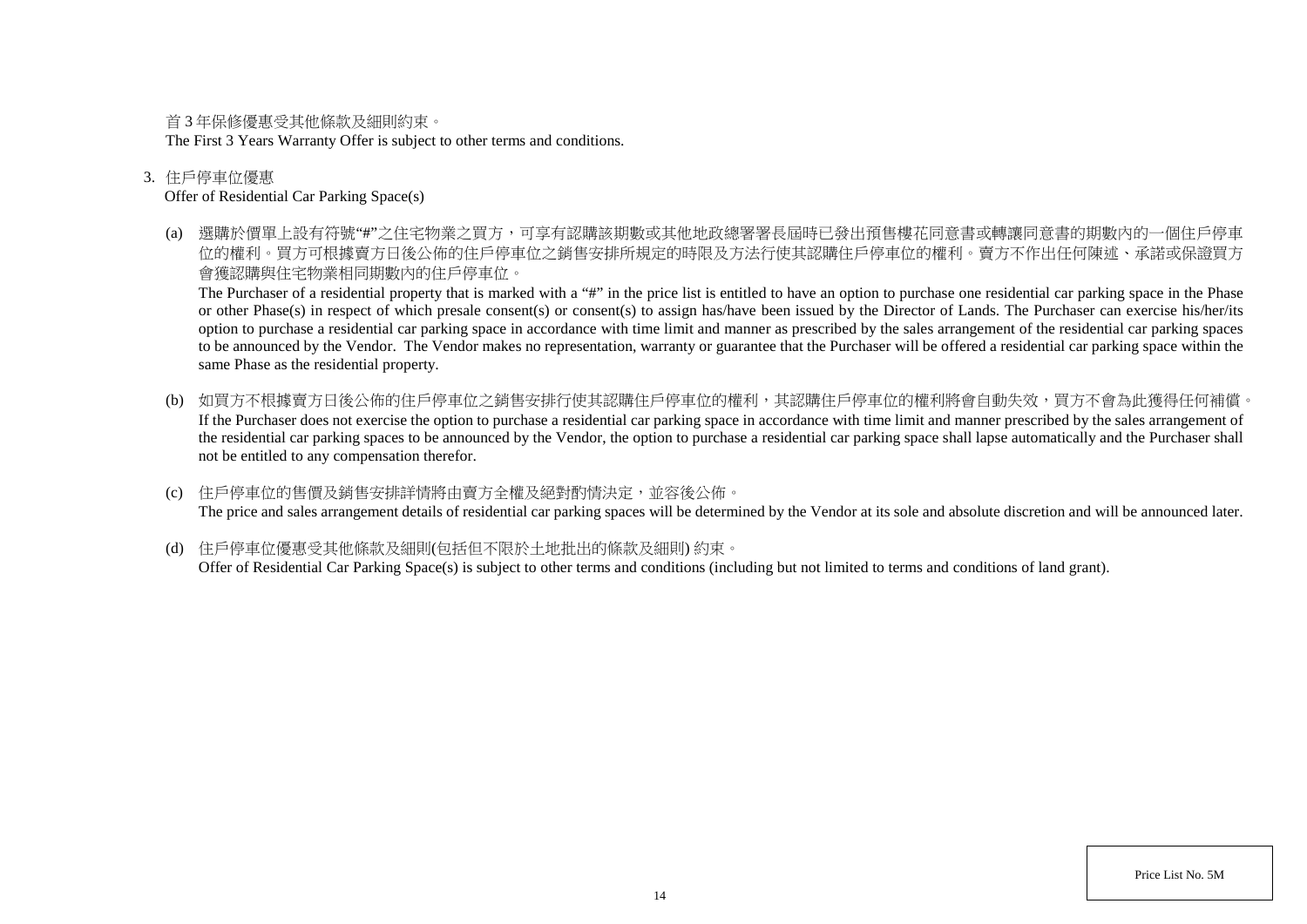- (4)(H1) 120 日付款計劃 120 Days Payment Plan
	- (i) 支付條款 The Terms of Payment

買方於簽署臨時買賣合約時須繳付相等於樓價 5%之金額作為臨時訂金,其中港幣\$100,000 作爲部分臨時訂金必須以銀行本票支付,臨時訂金的餘額可以支票及/或 銀行本票支付,本票及支票抬頭請寫『胡關李羅律師行』。

Upon signing of the preliminary agreement for sale and purchase, the Purchaser shall pay the preliminary deposit which is equivalent to 5% of the purchase price. HK\$100,000 being part of the preliminary deposit must be paid by cashier order(s) and the balance of the preliminary deposit may be paid by cheque(s) and/or cashier order(s). The cashier order(s) and cheque(s) should be made payable to "Woo Kwan Lee & Lo".

1. 臨時訂金即樓價 5% (『臨時訂金』)於簽署臨時買賣合約時繳付,買方須於簽署臨時買賣合約的日期後 5 個工作日內簽署買賣合約。

A preliminary deposit equivalent to 5% of the purchase price ("preliminary deposit") shall be paid upon signing of the preliminary agreement for sale and purchase. The agreement for sale and purchase shall be signed by the Purchaser within 5 working days after the date of signing of the preliminary agreement for sale and purchase.

- 2. 加付訂金即樓價 5%於簽署臨時買賣合約的日期後 60 日內繳付。 A further deposit equivalent to 5% of the purchase price shall be paid within 60 days after the date of signing of the preliminary agreement for sale and purchase.
- 3. 樓價 90%(樓價餘額)於簽署臨時買賣合約的日期後 120 日內繳付。 90% of the purchase price (balance of purchase price) shall be paid within 120 days after the date of signing of the preliminary agreement for sale and purchase.
- (ii) 售價獲得折扣的基礎

The basis on which any discount on the price is available

1. 付款計劃優惠

Payment Plan Benefit

選擇第(4)(H1)段所述的付款計劃之買方,可獲 4%售價折扣優惠。

A 4% discount on the price would be offered to the Purchaser if the Purchaser elects the payment plan stated in paragraph (4)(H1).

2. 置業售價折扣

Home Purchase Price Discount

(a) 如買方於簽署臨時買賣合約時選擇置業售價折扣,買方可獲8%售價折扣優惠。

If the Purchaser chooses the Home Purchase Price Discount upon the signing of preliminary agreement for sale and purchase, the Purchaser will be offered 8% discount on the price.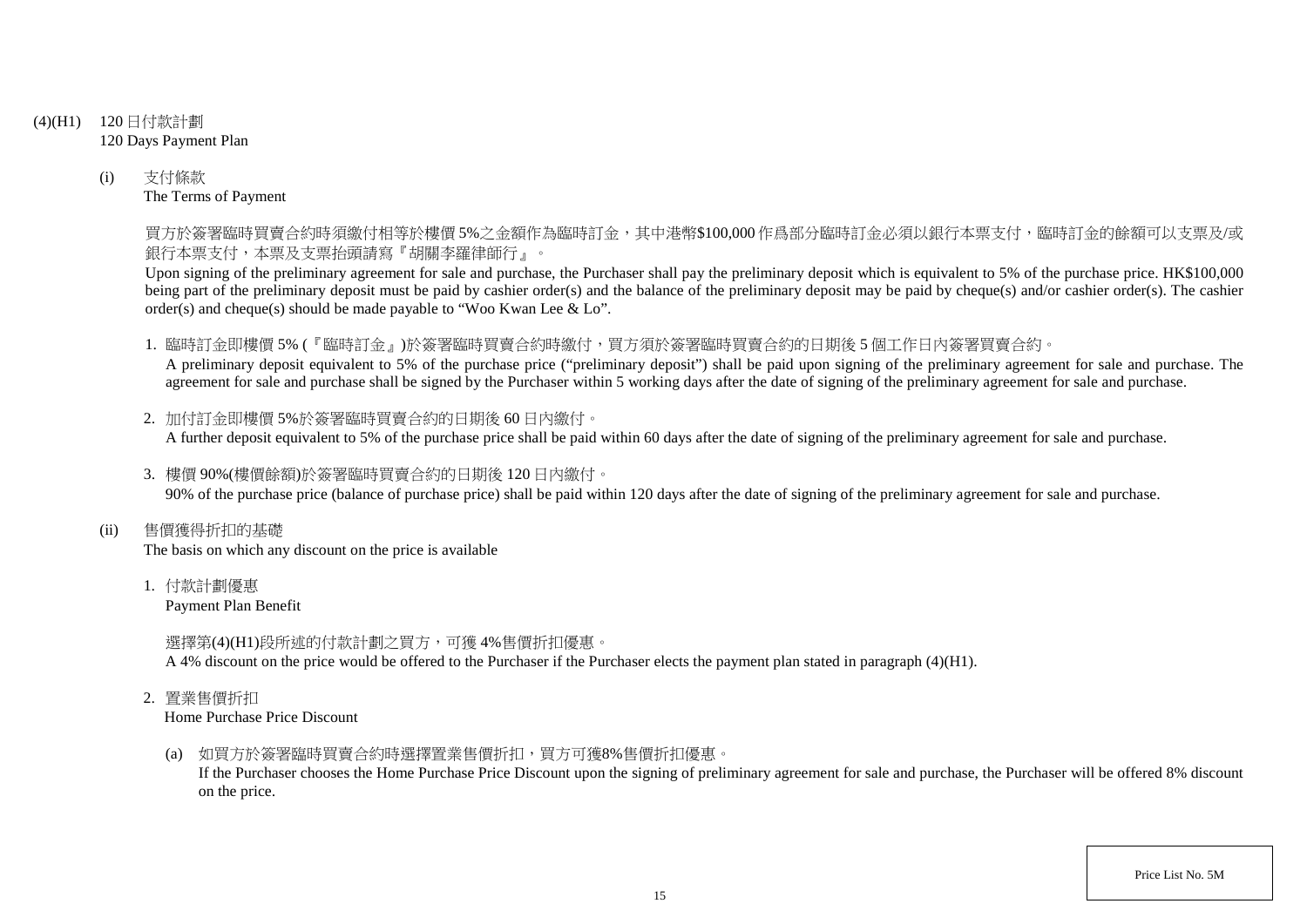- (b) 如買方於簽署臨時買賣合約時不選擇置業售價折扣,則買方可獲賣方提供第(4)(H1)(iii)1段所述之印花稅優惠。為免疑問,就購買每個住宅物業,買方只可 享有置業售價折扣或第(4)(H1)(iii)1段所述之印花稅優惠的其中一項。買方須為於同一份臨時買賣合約下購買的所有住宅物業選擇相同之優惠。 If the Purchaser does not choose the Home Purchase Price Discount upon the signing of preliminary agreement for sale and purchase, the Stamp Duty Offer(s) set out in paragraph (4)(H1)(iii)1 will be offered to the Purchaser. For the avoidance of doubt, for the purchase of each residential property, the Purchaser is only entitled to either the Home Purchase Price Discount or the Stamp Duty Offer(s) as set out in paragraph (4)(H1)(iii)1. The Purchaser must choose the same offer for all the residential properties purchased under the same preliminary agreement for sale and purchase.
- 3. 特別折扣

Special Discount

買方可獲7%售價折扣優惠。 The Purchaser will be offered 7% discount on the price.

4. 新地會會員售價折扣優惠

Price Discount Offer for SHKP Club Member

凡簽署臨時買賣合約,如買方為新地會會員 (即在簽署臨時買賣合約當日或之前,最少一位個人買方 (如買方是以個人名義) 或最少一位 買方之董事 (如買方是 以公司名義) 須為新地會會員),買方可獲1%售價折扣優惠。

If the Purchaser is a SHKP Club member (i.e. at least one individual Purchaser (if the Purchaser is an individual(s)) or at least one director of the Purchaser (if the Purchaser is a corporation) is a SHKP Club member on or before the date of signing the preliminary agreement for sale and purchase), the Purchaser will be offered 1% discount on the price.

# (iii) 可就購買該期數中的指明住宅物業而連帶獲得的任何贈品、財務優惠或利益

Any gift, or any financial advantage or benefit, to be made available in connection with the purchase of a specified residential property in the Phase

1. 印花稅優惠

Stamp Duty Offer(s)

# 如買方於簽署臨時買賣合約時不選擇第(4)(H1)(ii)2段所述之置業售價折扣,則買方可獲下述印花稅優惠:

If the Purchaser does not choose the Home Purchase Price Discount as set out in paragraph (4)(H1)(ii)2 upon the signing of preliminary agreement for sale and purchase, the Purchaser will be offered the following Stamp Duty Offer(s):

(a) 印花稅現金回贈 Stamp Duty Cash Rebate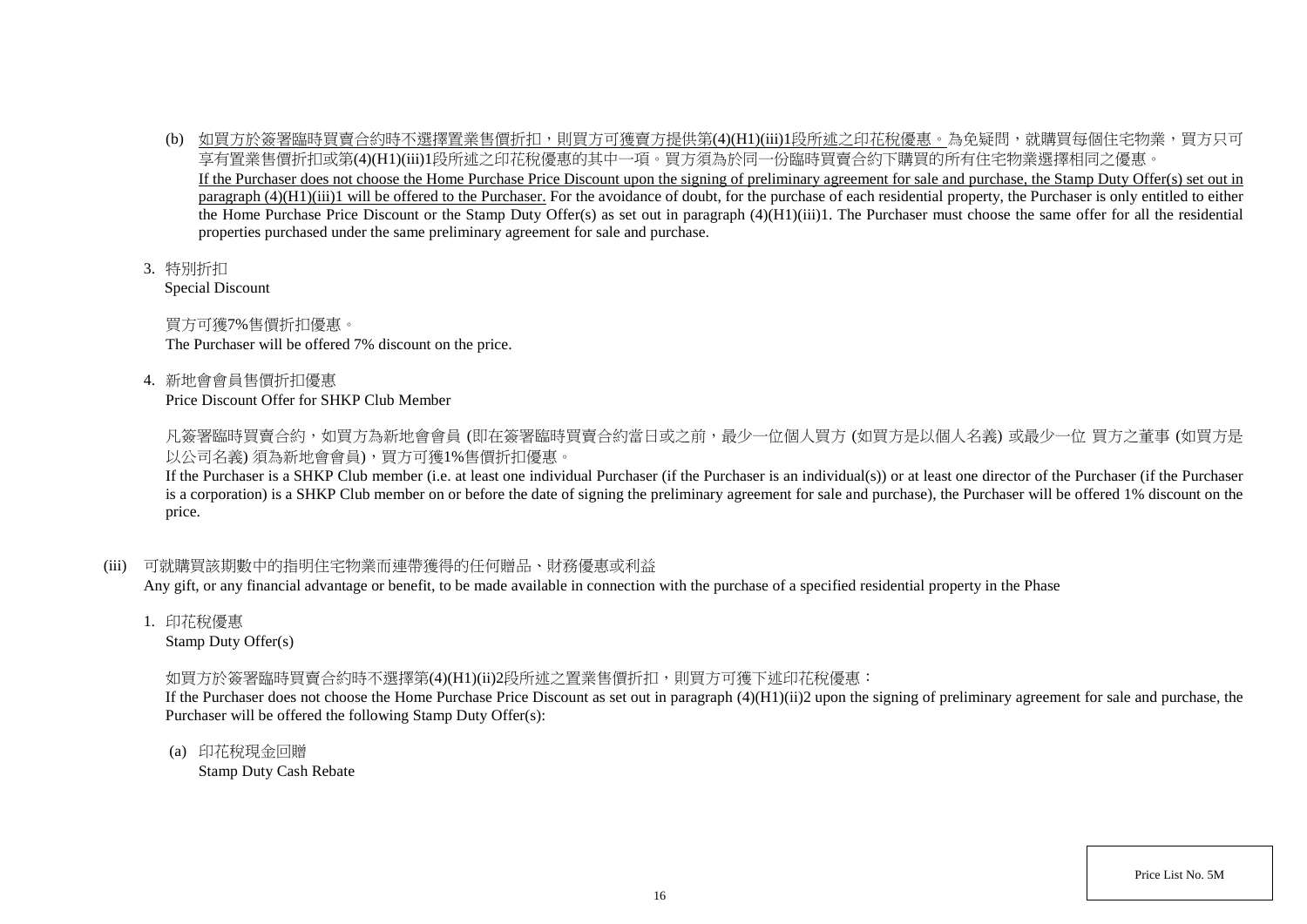### 買方在按買賣合約付清樓價餘額的情況下,可獲賣方提供印花稅現金回贈。印花稅現金回贈的金額相等於(視情況而定):

Subject to settlement of the balance of the purchase price in accordance with the agreement for sale and purchase, the Purchaser shall be entitled to a Stamp Duty Cash Rebate offered by the Vendor which amount shall be equal to (as the case may be):

(i) (就從價印花稅以較高稅率(第1標準)計算)就買賣合約應付的從價印花稅的70%,上限為樓價的10.5%;或

(if ad valorem stamp duty at higher rates (Scale 1) applies) 70% of the ad valorem stamp duty chargeable on the agreement for sale and purchase, subject to a cap of 10.5% of the purchase price; or

(ii) (就從價印花稅以較低稅率(第2標準)計算)就買賣合約應付的從價印花稅的100%加上樓價的4.25%,上限為樓價的8%。

(if ad valorem stamp duty at lower rates (Scale 2) applies) 100% of the ad valorem stamp duty chargeable on the agreement for sale and purchase plus 4.25% of the purchase price, subject to a cap of 8% of the purchase price.

詳情請參閱附錄1(a)。

Please see Annex 1(a) for details.

(b) 過渡性貸款(只適用於買方為個人或香港註冊成立的有限公司及其所有股東及董事均為個人)

Transitional Loan (only applicable to the Purchaser who is an individual or a limited company incorporated in Hong Kong with all its shareholder(s) and director(s) being individual(s))

買方可向賣方的指定財務機構申請過渡性貸款或(如買方享有印花稅現金回贈但沒有使用過渡性貸款)可獲港幣\$5,000現金回贈,過渡性貸款的最高金額相 等於(視情況而定):

The Purchaser may apply for a Transitional Loan from the Vendor's designated financing company or (if the Purchaser is entitled to the Stamp Duty Cash Rebate but has not utilized the Transitional Loan) shall be entitled to a HK\$5,000 Cash Rebate. The maximum Transitional Loan amount shall be equal to (as the case may be):

(i) (就從價印花稅以較高稅率(第1標準)計算)就買賣合約應付的從價印花稅的70%,上限為樓價的8.5%;或

(if ad valorem stamp duty at higher rates (Scale 1) applies) 70% of the ad valorem stamp duty chargeable on the agreement for sale and purchase, subject to a cap of 8.5% of the purchase price; or

(ii) (就從價印花稅以較低稅率(第2標準)計算)就買賣合約應付的從價印花稅的70%,上限為樓價的2.625%。

(if ad valorem stamp duty at lower rates (Scale 2) applies) 70% of the ad valorem stamp duty chargeable on the agreement for sale and purchase, subject to a cap of 2.625% of the purchase price.

詳情請參閱附錄1(b)。 Please see Annex 1(b) for details.

2. 提前付清樓價現金回贈 Early Settlement Cash Rebate

Price List No. 5M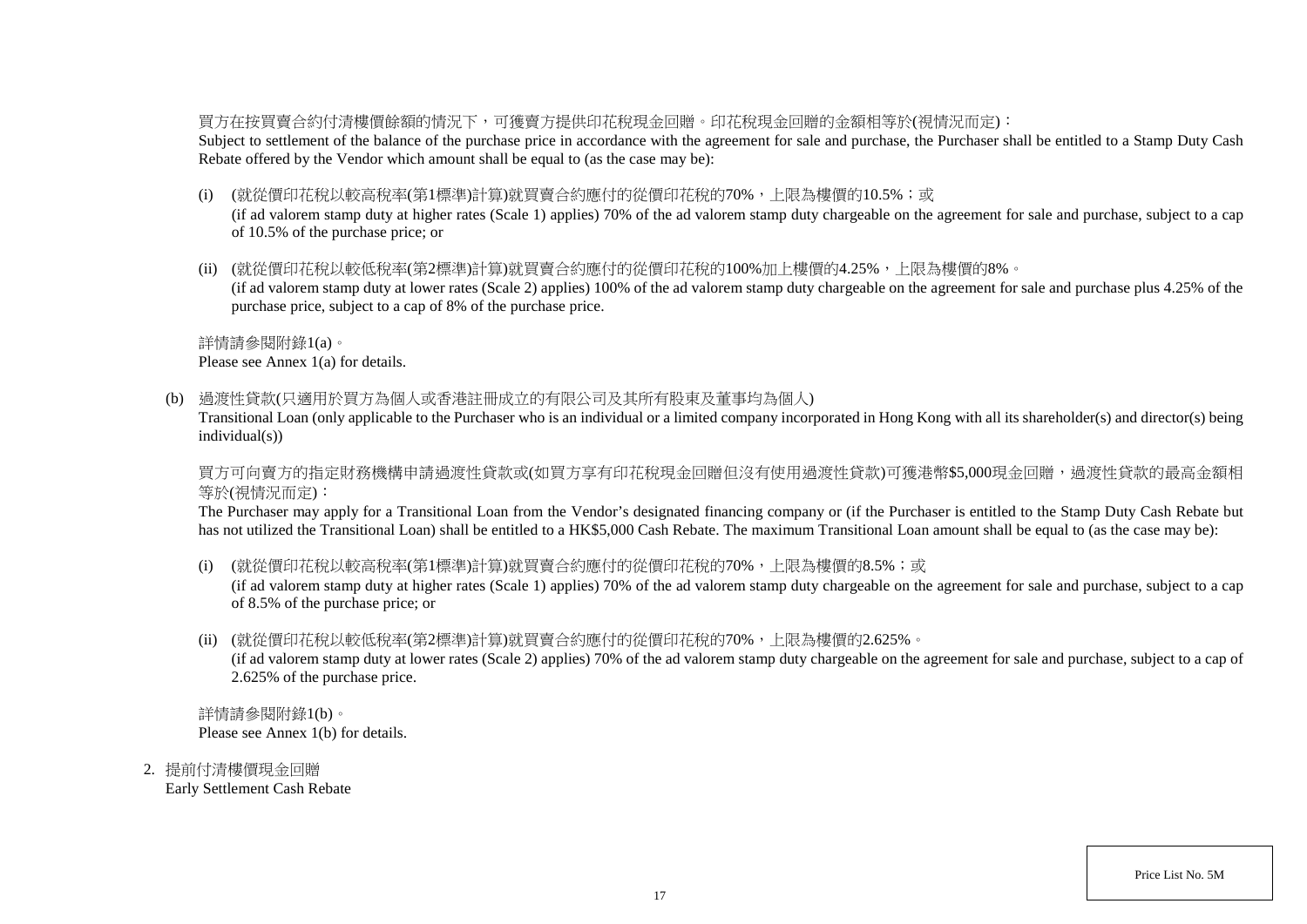### 如買方: If the Purchaser:

- 沒有使用第(4)(H1)(iii)4段所述的貸款優惠;及 has not utilized the Loan Benefit as set out in paragraph (4)(H1)(iii)4; and
- 於以下列表指明的期間内付清樓價餘額(早於買賣合約訂明的付款限期日), settles the balance of the purchase price within the period(s) specified in the table below (which is earlier than the due date of payment specified in the agreement for sale and purchase),

可根據以下列表獲賣方送出提前付清樓價現金回贈。付清樓價餘額日期以賣方代表律師收到所有樓價款項日期為準。如訂明的期限的最後一日不是工作日(按 《一手住宅物業銷售條例》第2(1)條所定義),則該日定為下一個工作日。

the Purchaser shall be entitled to an Early Settlement Cash Rebate offered by the Vendor according to the table below. The date of settlement of the balance of the purchase price shall be the date on which all the purchase price is received by the Vendor's solicitors. If the last day of the period is not a working day (as defined in section  $2(1)$  of the Residential Properties (First-hand Sales) Ordinance), the said day shall fall on the next working day.

| 付清樓價餘額日期                                                                                    | 提前付清樓價現金回贈金額                        |
|---------------------------------------------------------------------------------------------|-------------------------------------|
| Date of settlement of the balance of the purchase price                                     | Early Settlement Cash Rebate amount |
| 簽署臨時買賣合約的日期後 60日內                                                                           | 樓價2%                                |
| Within 60 days after the date of signing of the preliminary agreement for sale and purchase | 2\% of the purchase price           |

買方須於提前付清樓價餘額日前最少30日,以書面向賣方申請提前付清樓價現金回贈,賣方會於收到申請並證實有關資料無誤後將提前付清樓價現金回贈直接 用於支付部份樓價餘額。

The Purchaser shall apply to the Vendor in writing for the Early Settlement Cash Rebate at least 30 days before the date of early settlement of the balance of the purchase price. After the Vendor has received the application and duly verified the information to be correct, the Vendor will apply the Early Settlement Cash Rebate for part payment of the balance of the purchase price directly.

提前付清樓價現金回贈受其他條款及細則約束。

The Early Settlement Cash Rebate is subject to other terms and conditions.

3. 額外 1%現金回贈(只適用於個人名義買方)

Extra 1% Cash Rebate (only applicable to the Purchaser who is an individual)

符合附錄 2 所列明的條件的買方可獲樓價 1%之現金回贈。詳情請參閱附錄 2。

The Purchaser who satisfies the conditions as set out in Annex 2 will be eligible for a cash rebate of 1% of the purchase price. Please see Annex 2 for details.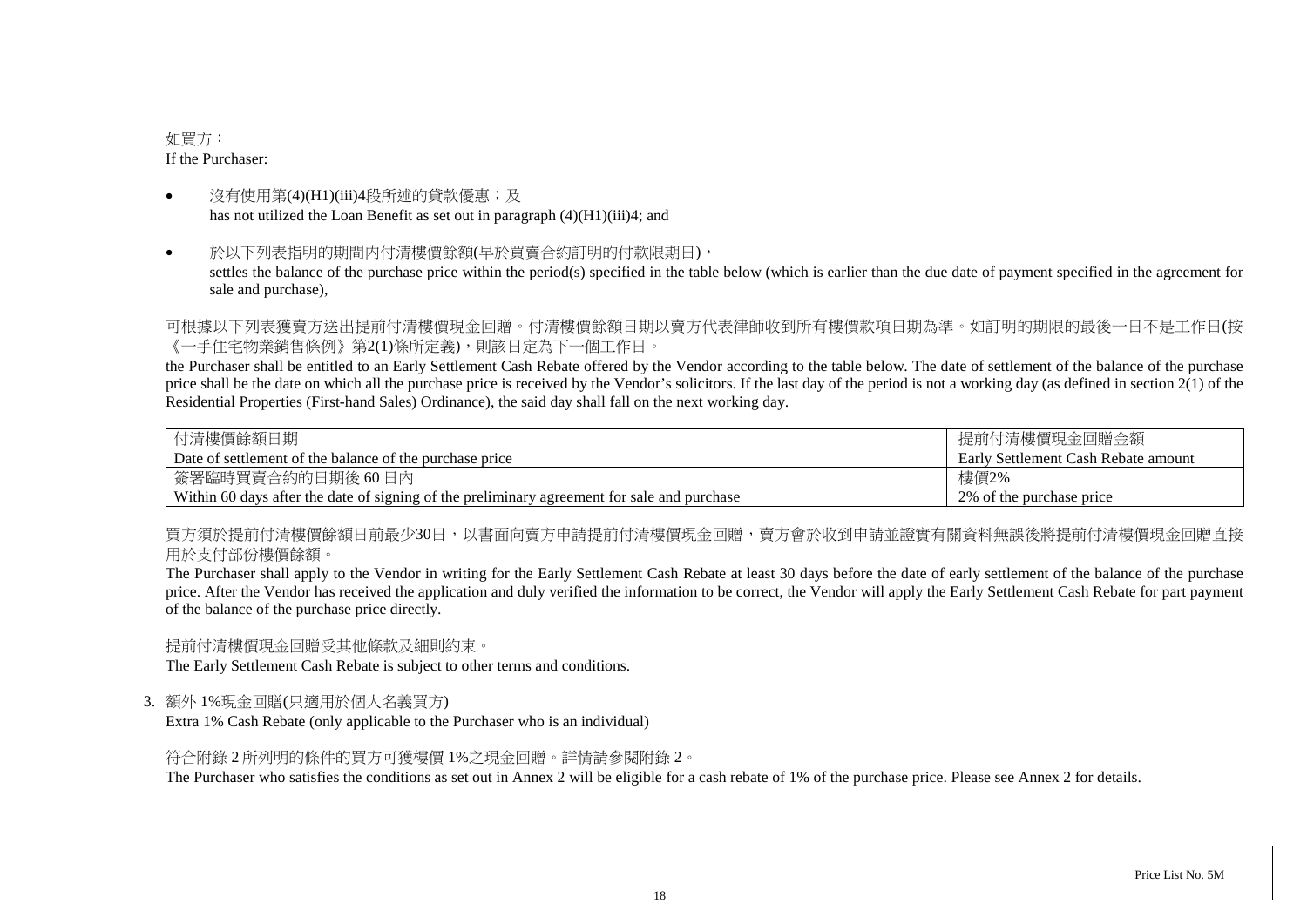## 4. 貸款優惠

Loan Benefit

## 買方可向賣方的指定財務機構申請以下其中一項貸款優惠:

The Purchaser may apply for ONLY ONE of the following loan benefits from the Vendor's designated financing company:

(a) 備用第一按揭貸款(只適用於買方為個人或香港註冊成立的有限公司及其所有股東及董事均為個人)

Standby First Mortgage Loan (only applicable to the Purchaser who is an individual or a limited company incorporated in Hong Kong with all its shareholder(s) and director(s) being individual(s))

## 備用第一按揭貸款的最高金額為淨樓價的80%,惟貸款金額不可超過應繳付之樓價餘額。詳情請參閱附錄3(a)。

The maximum amount of the Standby First Mortgage Loan shall be 80% of the net purchase price, provided that the loan amount shall not exceed the balance of purchase price payable. Please see Annex 3(a) for details.

(b) 備用第二按揭貸款(只適用於買方為個人或香港註冊成立的有限公司及其所有股東及董事均為個人)

Standby Second Mortgage Loan (only applicable to the Purchaser who is an individual or a limited company incorporated in Hong Kong with all its shareholder(s) and director(s) being individual(s))

備用第二按揭貸款的最高金額為淨樓價的25%,惟第一按揭貸款(由第一按揭銀行提供)及備用第二按揭貸款總金額不可超過淨樓價的80%,或應繳付之樓 價餘額,以較低者為準。詳情請參閱附錄3(b) 。

The maximum amount of the Standby Second Mortgage Loan shall be 25% of the net purchase price, provided that the total amount of first mortgage loan (offered by the first mortgagee bank) and the Standby Second Mortgage Loan shall not exceed 80% of the net purchase price, or the balance of purchase price payable, whichever is lower. Please see Annex 3(b) for details.

(c) Regency 120(只適用於個人名義買方)

Regency 120 (only applicable to the Purchaser who is an individual)

Regency 120分為兩部份:A 部份(用於繳付樓價餘額)的最高貸款金額為樓價90%及(如適用)B部份(用於償還現有物業的按揭貸款)的最高貸款金額為樓價 30%。詳情請參閱附錄3(c) 。

Regency 120 is divided into two tranches: the maximum loan amount of Tranche A (for payment of the balance of the purchase price) shall be 90% of the purchase price and (if applicable) the maximum loan amount of Tranche B (for repayment of the mortgage loan of the Existing Property) shall be 30% of the purchase price. Please see Annex 3(c) for details.

上文『淨樓價』一詞指扣除第(4)(H1)(iii)1(a)段所述的印花稅現金回贈(如有)、第(4)(H1)(iii)1(b)段所述的港幣\$5,000現金回贈(如有)及第(4)(H1)(iii)3段所述的額 外1%現金回贈(如有)後的住宅物業之樓價。

The term "net purchase price" above means the amount of the purchase price of the residential property after deducting the Stamp Duty Cash Rebate (if any) as set out in paragraph (4)( $\hat{H}1$ )(iii)1(a), the HK\$5,000 Cash Rebate (if any) as set out in paragraph (4)(H1)(iii)1(b) and the Extra 1% Cash Rebate (if any) as set out in paragraph (4)(H1)(iii)3.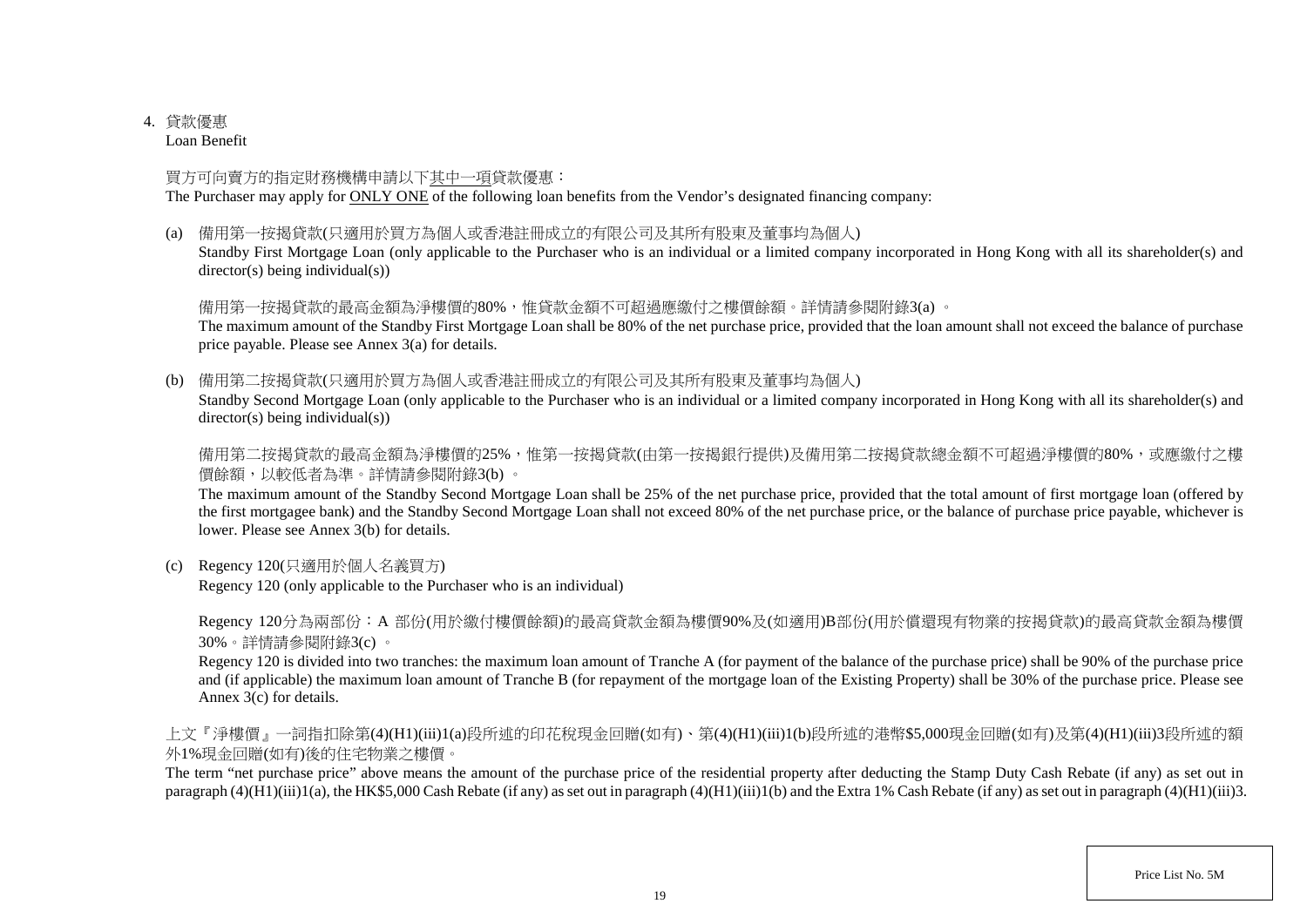#### 5. 首 3 年保修優惠

First 3 Years Warranty Offer

### 在不影響買方於買賣合約下之權利的前提下,凡住宅物業有欠妥之處,買方可於住宅物業的成交日起計 3 年内向賣方發出書面通知,賣方須在收到書面通知後 在合理地切實可行的範圍內盡快自費作出修補。

Without affecting the Purchaser's rights under the agreement for sale and purchase, the Vendor shall at its own cost and as soon as reasonably practicable after receipt of a written notice served by the Purchaser within 3 years from the date of completion of sale and purchase of the residential property rectify any defects to the residential property.

### 為免疑問,首3年保修優惠不適用於該欠妥之處由正常捐耗、任何人之行為或疏忽造成;及園景及盆栽(如有)。

For the avoidance of doubt, the First 3 Years Warranty Offer does not apply to any defects caused by fair wear and tear, the act or neglect of any person; and the landscaping and potted plants (if any).

#### 首 3 年保修優惠受其他條款及細則約束。

The First 3 Years Warranty Offer is subject to other terms and conditions.

#### 6. 住戶停車位優惠

#### Offer of Residential Car Parking Space(s)

(a) 選購於價單上設有符號"#"之住宅物業之買方,可享有認購該期數或其他地政總署署長屆時已發出預售樓花同意書或轉讓同意書的期數內的一個住戶停車 位的權利。買方可根據賣方日後公佈的住戶停車位之銷售安排所規定的時限及方法行使其認購住戶停車位的權利。賣方不作出任何陳述、承諾或保證買方 會獲認購與住宅物業相同期數內的住戶停車位。

The Purchaser of a residential property that is marked with a "#" in the price list is entitled to have an option to purchase one residential car parking space in the Phase or other Phase(s) in respect of which presale consent(s) or consent(s) to assign has/have been issued by the Director of Lands. The Purchaser can exercise his/her/its option to purchase a residential car parking space in accordance with time limit and manner as prescribed by the sales arrangement of the residential car parking spaces to be announced by the Vendor. The Vendor makes no representation, warranty or guarantee that the Purchaser will be offered a residential car parking space within the same Phase as the residential property.

- (b) 如買方不根據賣方日後公佈的住戶停車位之銷售安排行使其認購住戶停車位的權利,其認購住戶停車位的權利將會自動失效,買方不會為此獲得任何補償。 If the Purchaser does not exercise the option to purchase a residential car parking space in accordance with time limit and manner prescribed by the sales arrangement of the residential car parking spaces to be announced by the Vendor, the option to purchase a residential car parking space shall lapse automatically and the Purchaser shall not be entitled to any compensation therefor.
- (c) 住戶停車位的售價及銷售安排詳情將由賣方全權及絕對酌情決定,並容後公佈。 The price and sales arrangement details of residential car parking spaces will be determined by the Vendor at its sole and absolute discretion and will be announced later.
- (d) 住戶停車位優惠受其他條款及細則(包括但不限於土地批出的條款及細則) 約束。 Offer of Residential Car Parking Space(s) is subject to other terms and conditions (including but not limited to terms and conditions of land grant).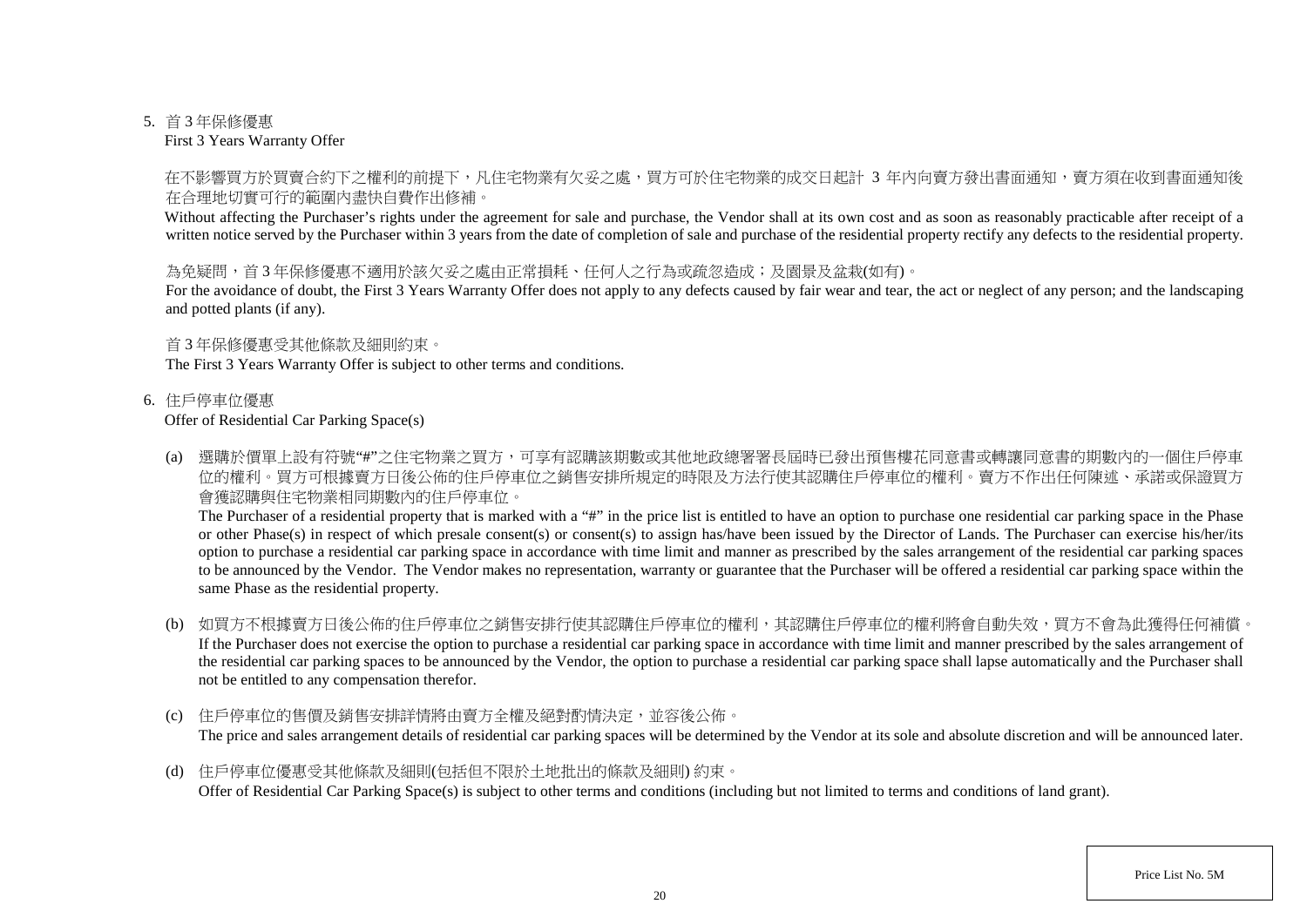- (4)(J1) 360 日付款計劃 360 Days Payment Plan
	- (i) 支付條款 The Terms of Payment

買方於簽署臨時買賣合約時須繳付相等於樓價 5%之金額作為臨時訂金,其中港幣\$100,000 作爲部分臨時訂金必須以銀行本票支付,臨時訂金的餘額可以支票及/或 銀行本票支付,本票及支票抬頭請寫『胡關李羅律師行』。

Upon signing of the preliminary agreement for sale and purchase, the Purchaser shall pay the preliminary deposit which is equivalent to 5% of the purchase price. HK\$100,000 being part of the preliminary deposit must be paid by cashier order(s) and the balance of the preliminary deposit may be paid by cheque(s) and/or cashier order(s). The cashier order(s) and cheque(s) should be made payable to "Woo Kwan Lee & Lo".

1. 臨時訂金即樓價 5% (『臨時訂金』)於簽署臨時買賣合約時繳付,買方須於簽署臨時買賣合約的日期後 5 個工作日內簽署買賣合約。

A preliminary deposit equivalent to 5% of the purchase price ("preliminary deposit") shall be paid upon signing of the preliminary agreement for sale and purchase. The agreement for sale and purchase shall be signed by the Purchaser within 5 working days after the date of signing of the preliminary agreement for sale and purchase.

- 2. 加付訂金即樓價 5%於簽署臨時買賣合約的日期後 120 日內繳付。 A further deposit equivalent to 5% of the purchase price shall be paid within 120 days after the date of signing of the preliminary agreement for sale and purchase.
- 3. 樓價 5%於簽署臨時買賣合約的日期後 180 日內繳付。 5% of the purchase price shall be paid within 180 days after the date of signing of the preliminary agreement for sale and purchase.
- 4. 樓價 85%(樓價餘額)於簽署臨時買賣合約的日期後 360 日內繳付。 85% of the purchase price (balance of purchase price) shall be paid within 360 days after the date of signing of the preliminary agreement for sale and purchase.
- (ii) 售價獲得折扣的基礎 The basis on which any discount on the price is available
	- 1. 置業售價折扣

Home Purchase Price Discount

(a) 如買方於簽署臨時買賣合約時選擇置業售價折扣,買方可獲8%售價折扣優惠。

If the Purchaser chooses the Home Purchase Price Discount upon the signing of preliminary agreement for sale and purchase, the Purchaser will be offered 8% discount on the price.

(b) 如買方於簽署臨時買賣合約時不選擇置業售價折扣,則買方可獲賣方提供第(4)(J1)(iii)1段所述之印花稅優惠。為免疑問,就購買每個住宅物業,買方只可 享有置業售價折扣或第(4)(J1)(iii)1段所述之印花稅優惠的其中一項。買方須為於同一份臨時買賣合約下購買的所有住宅物業選擇相同之優惠。

Price List No. 5M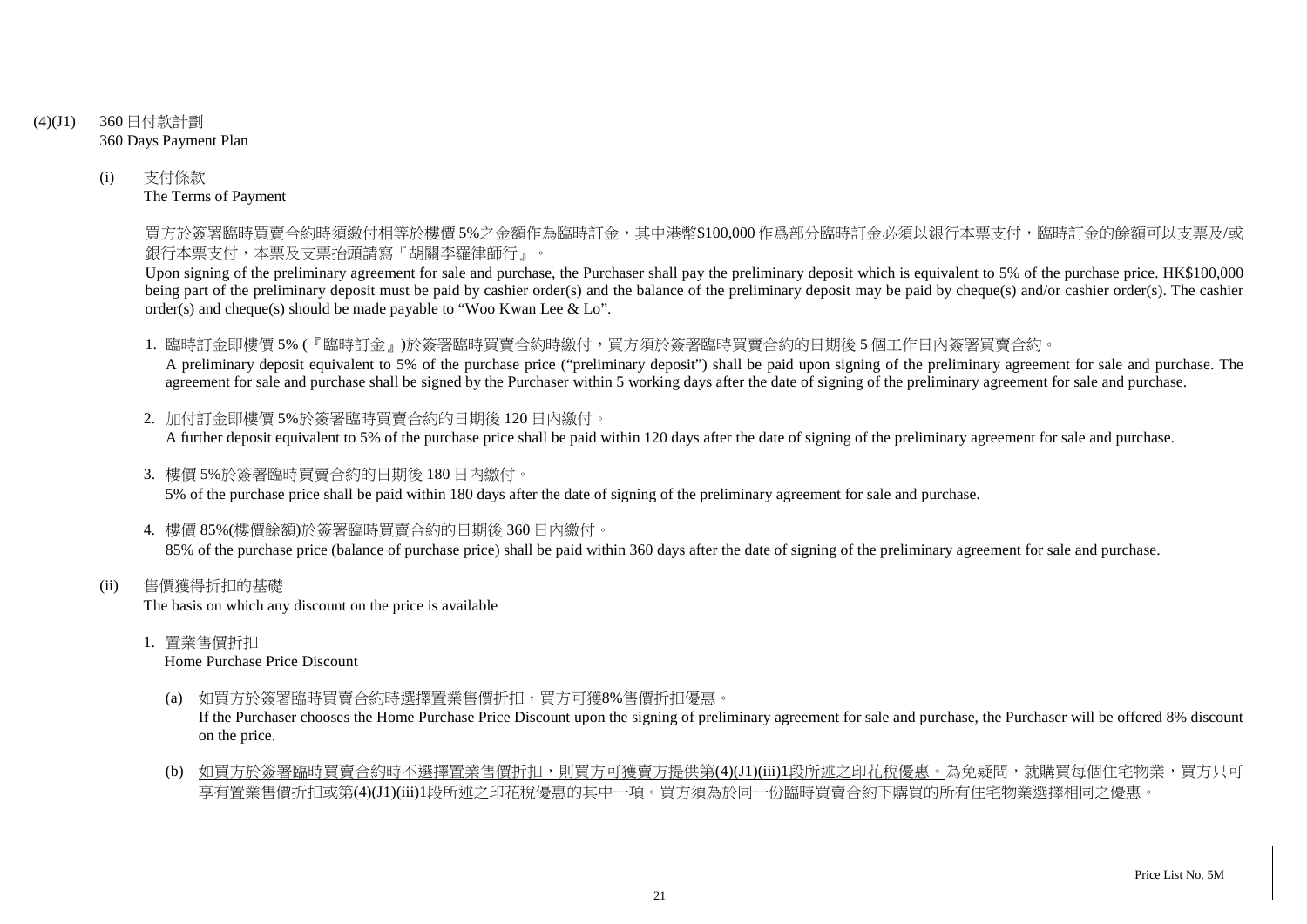If the Purchaser does not choose the Home Purchase Price Discount upon the signing of preliminary agreement for sale and purchase, the Stamp Duty Offer(s) set out in paragraph (4)(J1)(iii)1 will be offered to the Purchaser. For the avoidance of doubt, for the purchase of each residential property, the Purchaser is only entitled to either the Home Purchase Price Discount or the Stamp Duty Offer(s) as set out in paragraph (4)(J1)(iii)1. The Purchaser must choose the same offer for all the residential properties purchased under the same preliminary agreement for sale and purchase.

#### 2. 特別折扣

Special Discount

## 買方可獲7%售價折扣優惠。

The Purchaser will be offered 7% discount on the price.

## 3. 新地會會員售價折扣優惠

Price Discount Offer for SHKP Club Member

凡簽署臨時買賣合約,如買方為新地會會員 (即在簽署臨時買賣合約當日或之前,最少一位個人買方 (如買方是以個人名義) 或最少一位 買方之董事 (如買方是 以公司名義) 須為新地會會員),買方可獲1%售價折扣優惠。

If the Purchaser is a SHKP Club member (i.e. at least one individual Purchaser (if the Purchaser is an individual(s)) or at least one director of the Purchaser (if the Purchaser is a corporation) is a SHKP Club member on or before the date of signing the preliminary agreement for sale and purchase), the Purchaser will be offered 1% discount on the price.

## (iii) 可就購買該期數中的指明住宅物業而連帶獲得的任何贈品、財務優惠或利益

Any gift, or any financial advantage or benefit, to be made available in connection with the purchase of a specified residential property in the Phase

1. 印花稅優惠

Stamp Duty Offer(s)

# 如買方於簽署臨時買賣合約時不選擇第(4)(J1)(ii)1段所述之置業售價折扣,則買方可獲下述印花稅優惠:

If the Purchaser does not choose the Home Purchase Price Discount as set out in paragraph  $(4)(J1)(ii)1$  upon the signing of preliminary agreement for sale and purchase, the Purchaser will be offered the following Stamp Duty Offer(s):

(a) 印花稅現金回贈

Stamp Duty Cash Rebate

## 買方在按買賣合約付清樓價餘額的情況下,可獲賣方提供印花稅現金回贈。印花稅現金回贈的金額相等於(視情況而定):

Subject to settlement of the balance of the purchase price in accordance with the agreement for sale and purchase, the Purchaser shall be entitled to a Stamp Duty Cash Rebate offered by the Vendor which amount shall be equal to (as the case may be):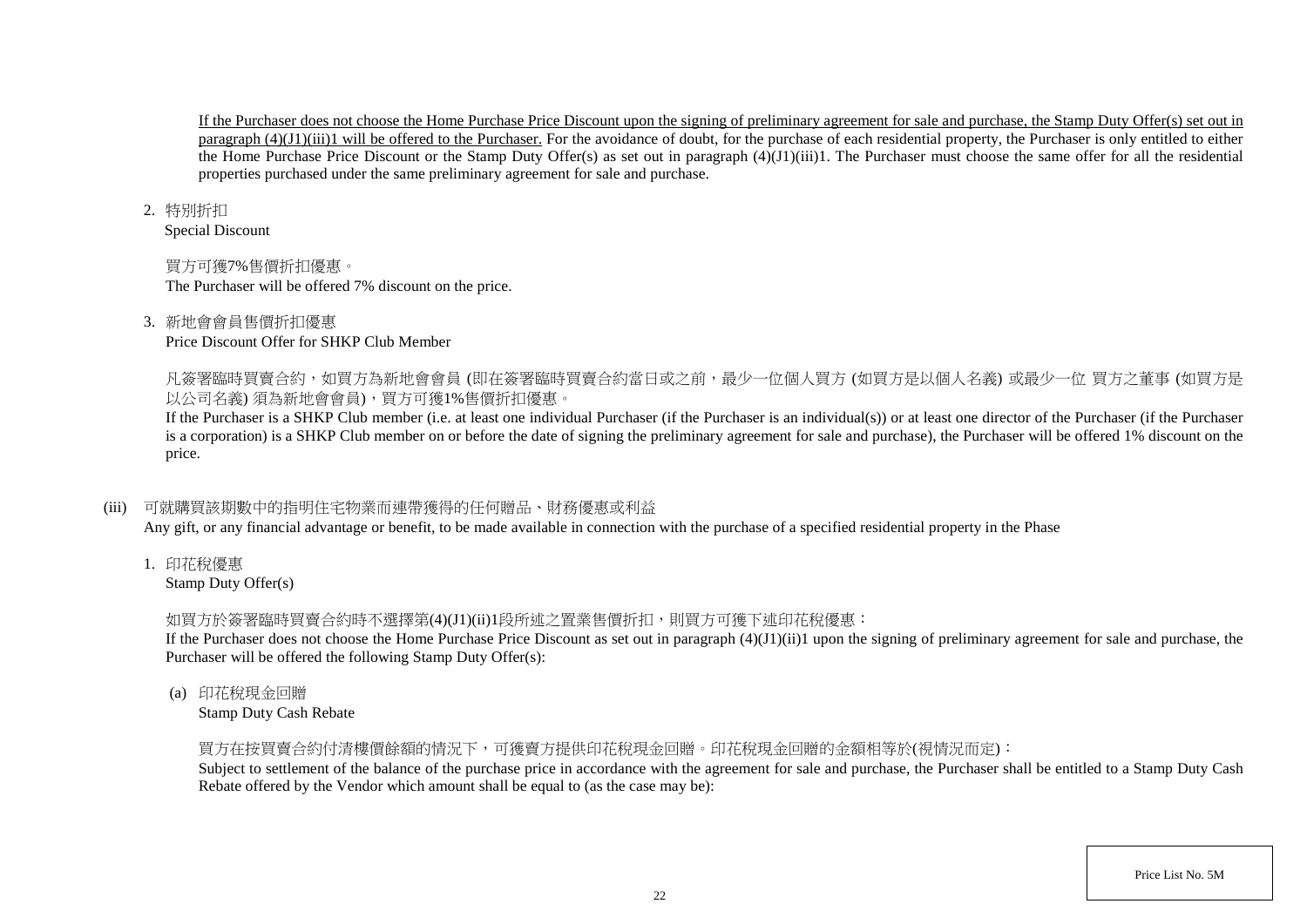- (i) (就從價印花稅以較高稅率(第1標準)計算)就買賣合約應付的從價印花稅的70%,上限為樓價的10.5%;或 (if ad valorem stamp duty at higher rates (Scale 1) applies) 70% of the ad valorem stamp duty chargeable on the agreement for sale and purchase, subject to a cap of 10.5% of the purchase price; or
- (ii) (就從價印花稅以較低稅率(第2標準)計算)就買賣合約應付的從價印花稅的100%加上樓價的4.25%,上限為樓價的8%。 (if ad valorem stamp duty at lower rates (Scale 2) applies) 100% of the ad valorem stamp duty chargeable on the agreement for sale and purchase plus 4.25% of the purchase price, subject to a cap of 8% of the purchase price.

詳情請參閱附錄1(a)。

Please see Annex 1(a) for details.

(b) 過渡性貸款(只適用於買方為個人或香港註冊成立的有限公司及其所有股東及董事均為個人)

Transitional Loan (only applicable to the Purchaser who is an individual or a limited company incorporated in Hong Kong with all its shareholder(s) and director(s) being individual(s))

買方可向賣方的指定財務機構申請過渡性貸款或(如買方享有印花稅現金回贈但沒有使用過渡性貸款)可獲港幣\$5,000現金回贈,過渡性貸款的最高金額相 等於(視情況而定):

The Purchaser may apply for a Transitional Loan from the Vendor's designated financing company or (if the Purchaser is entitled to the Stamp Duty Cash Rebate but has not utilized the Transitional Loan) shall be entitled to a HK\$5,000 Cash Rebate. The maximum Transitional Loan amount shall be equal to (as the case may be):

(i) (就從價印花稅以較高稅率(第1標準)計算)就買賣合約應付的從價印花稅的70%,上限為樓價的8.5%;或

(if ad valorem stamp duty at higher rates (Scale 1) applies) 70% of the ad valorem stamp duty chargeable on the agreement for sale and purchase, subject to a cap of 8.5% of the purchase price; or

(ii) (就從價印花稅以較低稅率(第2標準)計算)就買賣合約應付的從價印花稅的70%,上限為樓價的2.625%。

(if ad valorem stamp duty at lower rates (Scale 2) applies) 70% of the ad valorem stamp duty chargeable on the agreement for sale and purchase, subject to a cap of 2.625% of the purchase price.

詳情請參閱附錄1(b)。 Please see Annex 1(b) for details.

2. 提前付清樓價現金回贈

Early Settlement Cash Rebate

如買方: If the Purchaser:

Price List No. 5M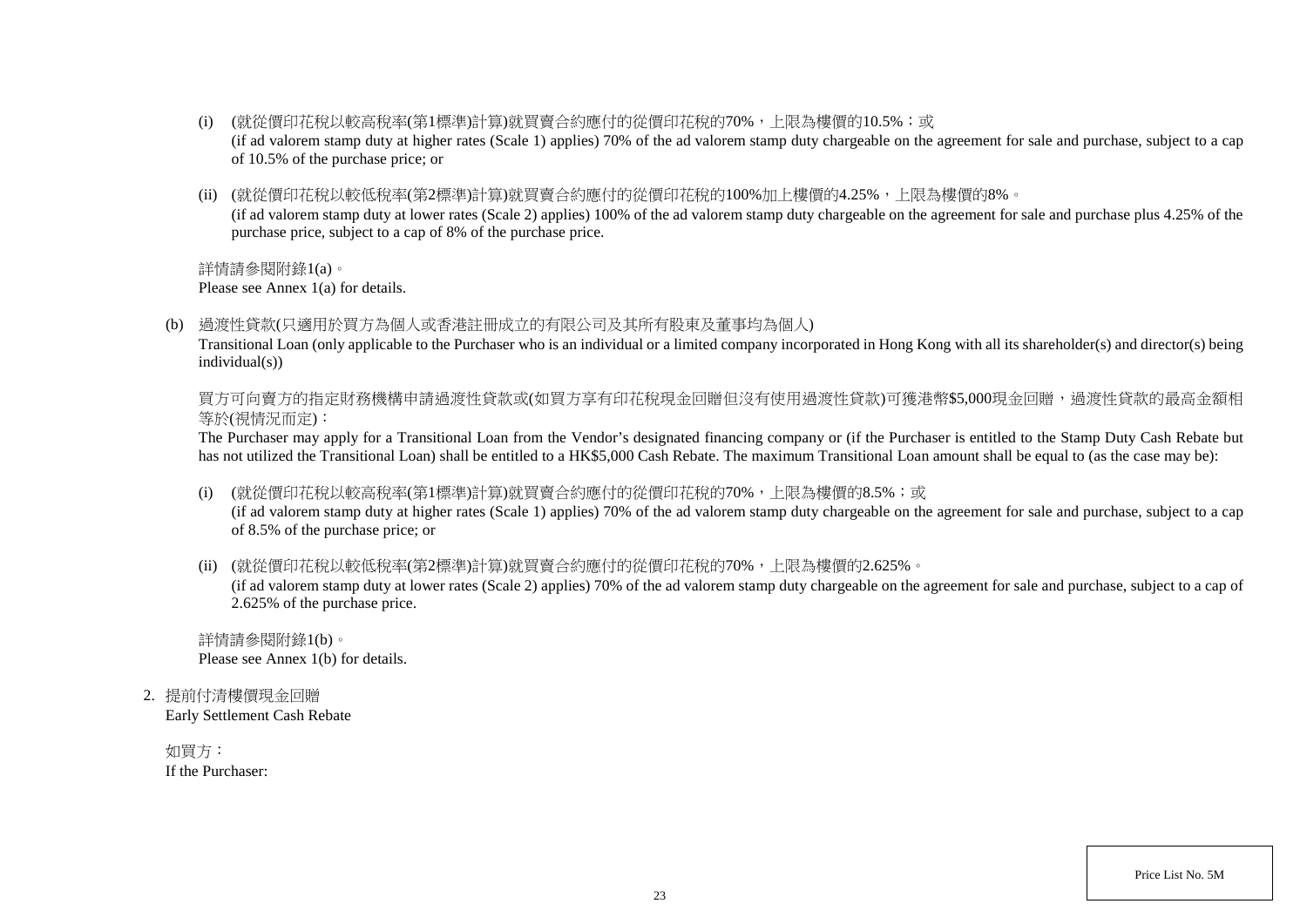- 沒有使用第(4)(J1)(iii)4段所述的貸款優惠;及 has not utilized the Loan Benefit as set out in paragraph (4)(J1)(iii)4; and
- 於以下列表指明的期間内付清樓價餘額(早於買賣合約訂明的付款限期日), settles the balance of the purchase price within the period(s) specified in the table below (which is earlier than the due date of payment specified in the agreement for sale and purchase),

可根據以下列表獲賣方送出提前付清樓價現金回贈。付清樓價餘額日期以賣方代表律師收到所有樓價款項日期為準。如訂明的期限的最後一日不是工作日(按 《一手住宅物業銷售條例》第2(1)條所定義),則該日定為下一個工作日。

the Purchaser shall be entitled to an Early Settlement Cash Rebate offered by the Vendor according to the table below. The date of settlement of the balance of the purchase price shall be the date on which all the purchase price is received by the Vendor's solicitors. If the last day of the period is not a working day (as defined in section  $2(1)$  of the Residential Properties (First-hand Sales) Ordinance), the said day shall fall on the next working day.

| 付清樓價餘額日期                                                                                                                 | 提前付清樓價現金回贈金額                        |
|--------------------------------------------------------------------------------------------------------------------------|-------------------------------------|
| Date of settlement of the balance of the purchase price                                                                  | Early Settlement Cash Rebate amount |
| 簽署臨時買賣合約的日期後60日內                                                                                                         | 樓價6%                                |
| Within 60 days after the date of signing of the preliminary agreement for sale and purchase                              | 6% of the purchase price            |
| 簽署臨時買賣合約的日期後 61日至 120日期間內                                                                                                | 樓價4%                                |
| Within the period from 61 days to 120 days after the date of signing of the preliminary agreement for sale and purchase  | 4\% of the purchase price           |
| 簽署臨時買賣合約的日期後 121日至 180日期間内                                                                                               | 樓價2%                                |
| Within the period from 121 days to 180 days after the date of signing of the preliminary agreement for sale and purchase | 2% of the purchase price            |

買方須於提前付清樓價餘額日前最少30日,以書面向賣方申請提前付清樓價現金回贈,賣方會於收到申請並證實有關資料無誤後將提前付清樓價現金回贈直接 用於支付部份樓價餘額。

The Purchaser shall apply to the Vendor in writing for the Early Settlement Cash Rebate at least 30 days before the date of early settlement of the balance of the purchase price. After the Vendor has received the application and duly verified the information to be correct, the Vendor will apply the Early Settlement Cash Rebate for part payment of the balance of the purchase price directly.

提前付清樓價現金回贈受其他條款及細則約束。

The Early Settlement Cash Rebate is subject to other terms and conditions.

3. 額外 1%現金回贈(只適用於個人名義買方)

Extra 1% Cash Rebate (only applicable to the Purchaser who is an individual)

符合附錄 2 所列明的條件的買方可獲樓價 1%之現金回贈。詳情請參閱附錄 2。

The Purchaser who satisfies the conditions as set out in Annex 2 will be eligible for a cash rebate of 1% of the purchase price. Please see Annex 2 for details.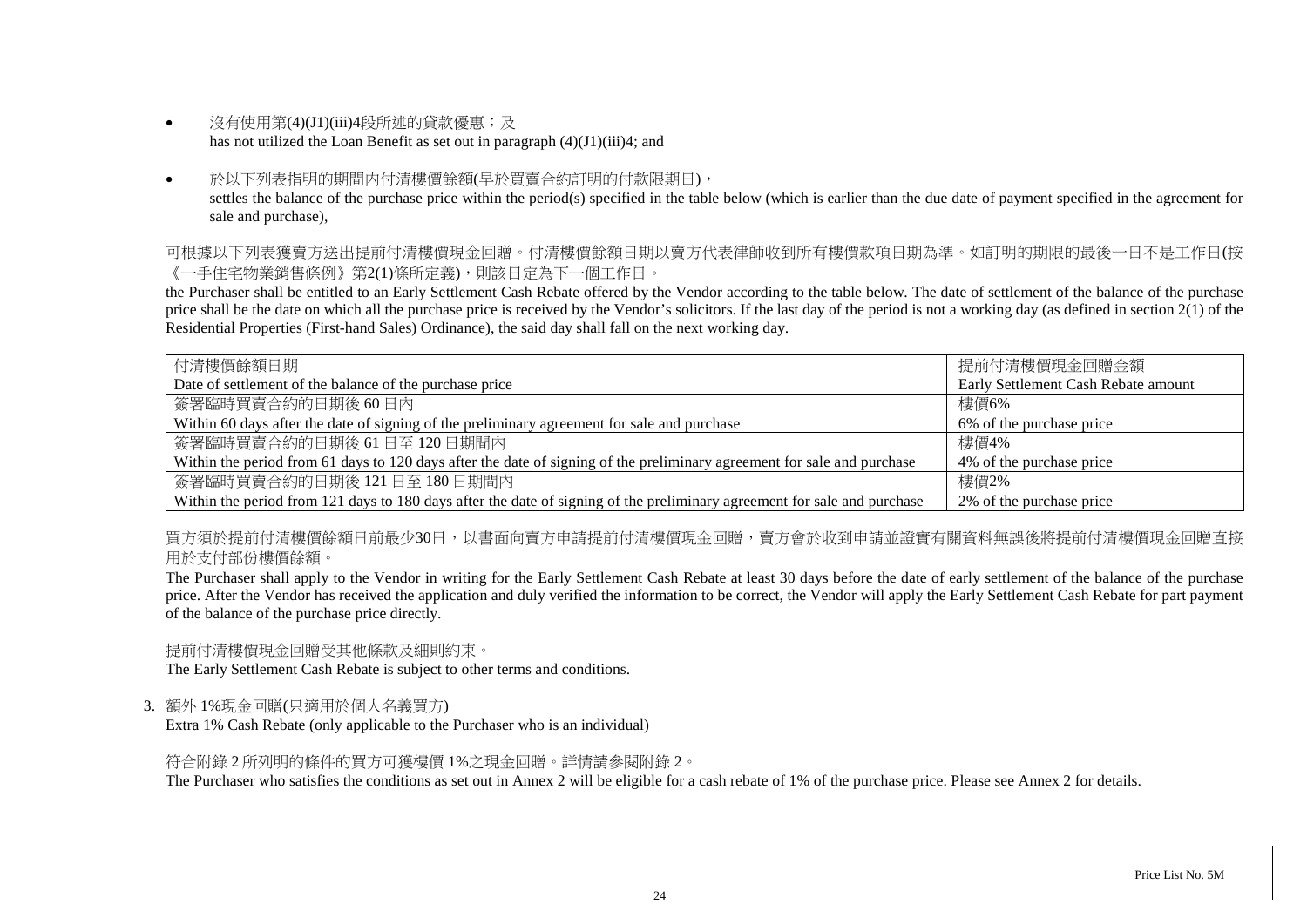## 4. 貸款優惠

Loan Benefit

## 買方可向賣方的指定財務機構申請以下其中一項貸款優惠:

The Purchaser may apply for ONLY ONE of the following loan benefits from the Vendor's designated financing company:

(a) 備用第一按揭貸款(只適用於買方為個人或香港註冊成立的有限公司及其所有股東及董事均為個人)

Standby First Mortgage Loan (only applicable to the Purchaser who is an individual or a limited company incorporated in Hong Kong with all its shareholder(s) and director(s) being individual(s))

## 備用第一按揭貸款的最高金額為淨樓價的80%,惟貸款金額不可超過應繳付之樓價餘額。詳情請參閱附錄3(a)。

The maximum amount of the Standby First Mortgage Loan shall be 80% of the net purchase price, provided that the loan amount shall not exceed the balance of purchase price payable. Please see Annex 3(a) for details.

(b) 備用第二按揭貸款(只適用於買方為個人或香港註冊成立的有限公司及其所有股東及董事均為個人)

Standby Second Mortgage Loan (only applicable to the Purchaser who is an individual or a limited company incorporated in Hong Kong with all its shareholder(s) and director(s) being individual(s))

備用第二按揭貸款的最高金額為淨樓價的25%,惟第一按揭貸款(由第一按揭銀行提供)及備用第二按揭貸款總金額不可超過淨樓價的80%,或應繳付之樓 價餘額,以較低者為準。詳情請參閱附錄3(b) 。

The maximum amount of the Standby Second Mortgage Loan shall be 25% of the net purchase price, provided that the total amount of first mortgage loan (offered by the first mortgagee bank) and the Standby Second Mortgage Loan shall not exceed 80% of the net purchase price, or the balance of purchase price payable, whichever is lower. Please see Annex 3(b) for details.

(c) Regency 120(只適用於個人名義買方)

Regency 120 (only applicable to the Purchaser who is an individual)

Regency 120分為兩部份:A 部份(用於繳付樓價餘額)的最高貸款金額為樓價90%及(如適用)B部份(用於償還現有物業的按揭貸款)的最高貸款金額為樓價 30%。詳情請參閱附錄3(c) 。

Regency 120 is divided into two tranches: the maximum loan amount of Tranche A (for payment of the balance of the purchase price) shall be 90% of the purchase price and (if applicable) the maximum loan amount of Tranche B (for repayment of the mortgage loan of the Existing Property) shall be 30% of the purchase price. Please see Annex 3(c) for details.

上文『淨樓價』一詞指扣除第(4)(J1)(iii)1(a)段所述的印花稅現金回贈(如有)、第(4)(J1)(iii)1(b)段所述的港幣\$5,000現金回贈(如有)及第(4)(J1)(iii)3段所述的額外 1%現金回贈(如有)後的住宅物業之樓價。

The term "net purchase price" above means the amount of the purchase price of the residential property after deducting the Stamp Duty Cash Rebate (if any) as set out in paragraph  $(4)(J1)(iii)1(a)$ , the HK\$5,000 Cash Rebate (if any) as set out in paragraph  $(4)(J1)(iii)1(b)$  and the Extra 1% Cash Rebate (if any) as set out in paragraph  $(4)(J1)(iii)3$ .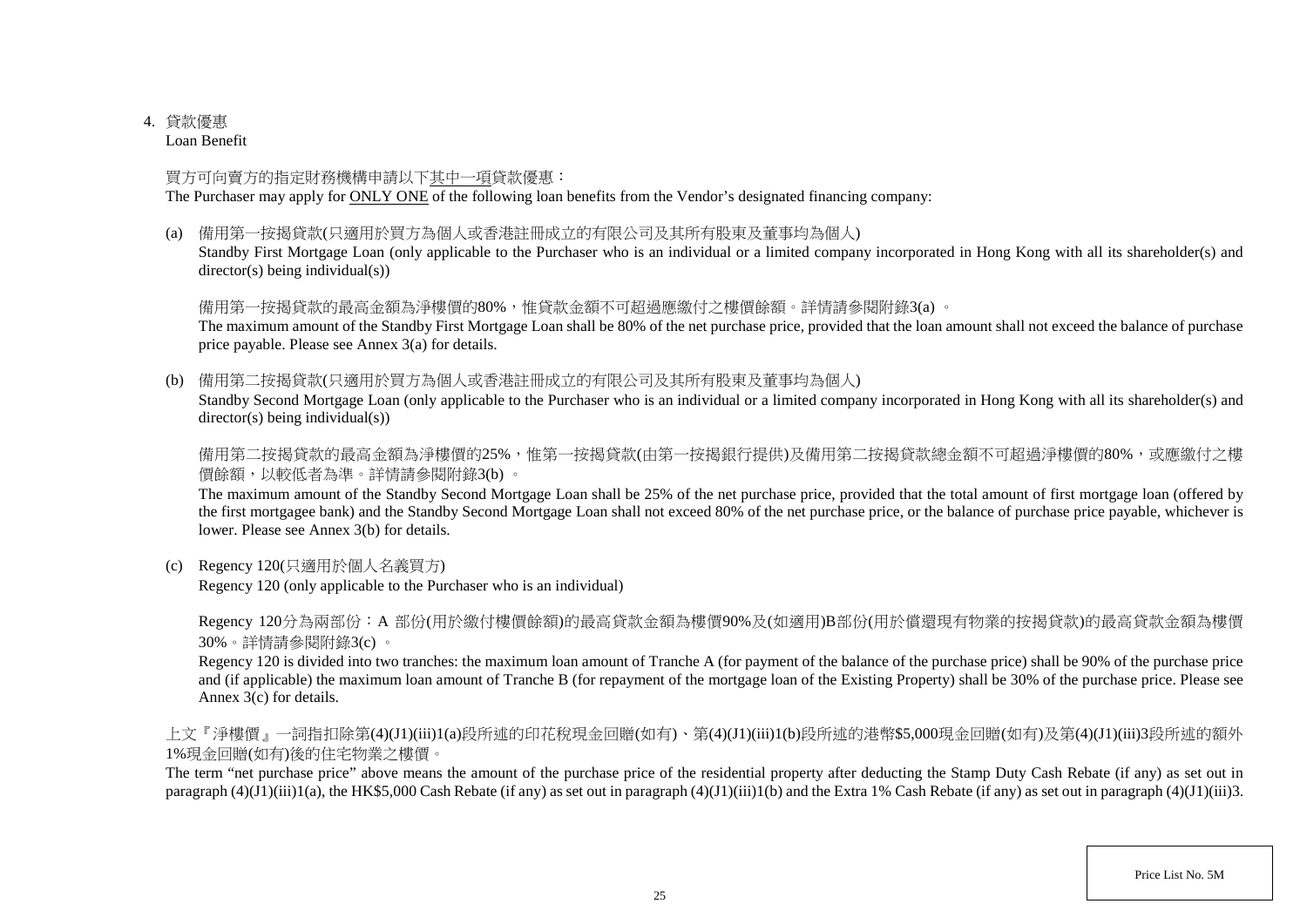#### 5. 首 3 年保修優惠

First 3 Years Warranty Offer

### 在不影響買方於買賣合約下之權利的前提下,凡住宅物業有欠妥之處,買方可於住宅物業的成交日起計 3 年内向賣方發出書面通知,賣方須在收到書面通知後 在合理地切實可行的範圍內盡快自費作出修補。

Without affecting the Purchaser's rights under the agreement for sale and purchase, the Vendor shall at its own cost and as soon as reasonably practicable after receipt of a written notice served by the Purchaser within 3 years from the date of completion of sale and purchase of the residential property rectify any defects to the residential property.

### 為免疑問,首3年保修優惠不適用於該欠妥之處由正常捐耗、任何人之行為或疏忽造成;及園景及盆栽(如有)。

For the avoidance of doubt, the First 3 Years Warranty Offer does not apply to any defects caused by fair wear and tear, the act or neglect of any person; and the landscaping and potted plants (if any).

#### 首 3 年保修優惠受其他條款及細則約束。

The First 3 Years Warranty Offer is subject to other terms and conditions.

#### 6. 住戶停車位優惠

#### Offer of Residential Car Parking Space(s)

(a) 選購於價單上設有符號"#"之住宅物業之買方,可享有認購該期數或其他地政總署署長屆時已發出預售樓花同意書或轉讓同意書的期數內的一個住戶停車 位的權利。買方可根據賣方日後公佈的住戶停車位之銷售安排所規定的時限及方法行使其認購住戶停車位的權利。賣方不作出任何陳述、承諾或保證買方 會獲認購與住宅物業相同期數內的住戶停車位。

The Purchaser of a residential property that is marked with a "#" in the price list is entitled to have an option to purchase one residential car parking space in the Phase or other Phase(s) in respect of which presale consent(s) or consent(s) to assign has/have been issued by the Director of Lands. The Purchaser can exercise his/her/its option to purchase a residential car parking space in accordance with time limit and manner as prescribed by the sales arrangement of the residential car parking spaces to be announced by the Vendor. The Vendor makes no representation, warranty or guarantee that the Purchaser will be offered a residential car parking space within the same Phase as the residential property.

- (b) 如買方不根據賣方日後公佈的住戶停車位之銷售安排行使其認購住戶停車位的權利,其認購住戶停車位的權利將會自動失效,買方不會為此獲得任何補償。 If the Purchaser does not exercise the option to purchase a residential car parking space in accordance with time limit and manner prescribed by the sales arrangement of the residential car parking spaces to be announced by the Vendor, the option to purchase a residential car parking space shall lapse automatically and the Purchaser shall not be entitled to any compensation therefor.
- (c) 住戶停車位的售價及銷售安排詳情將由賣方全權及絕對酌情決定,並容後公佈。 The price and sales arrangement details of residential car parking spaces will be determined by the Vendor at its sole and absolute discretion and will be announced later.
- (d) 住戶停車位優惠受其他條款及細則(包括但不限於土地批出的條款及細則) 約束。 Offer of Residential Car Parking Space(s) is subject to other terms and conditions (including but not limited to terms and conditions of land grant).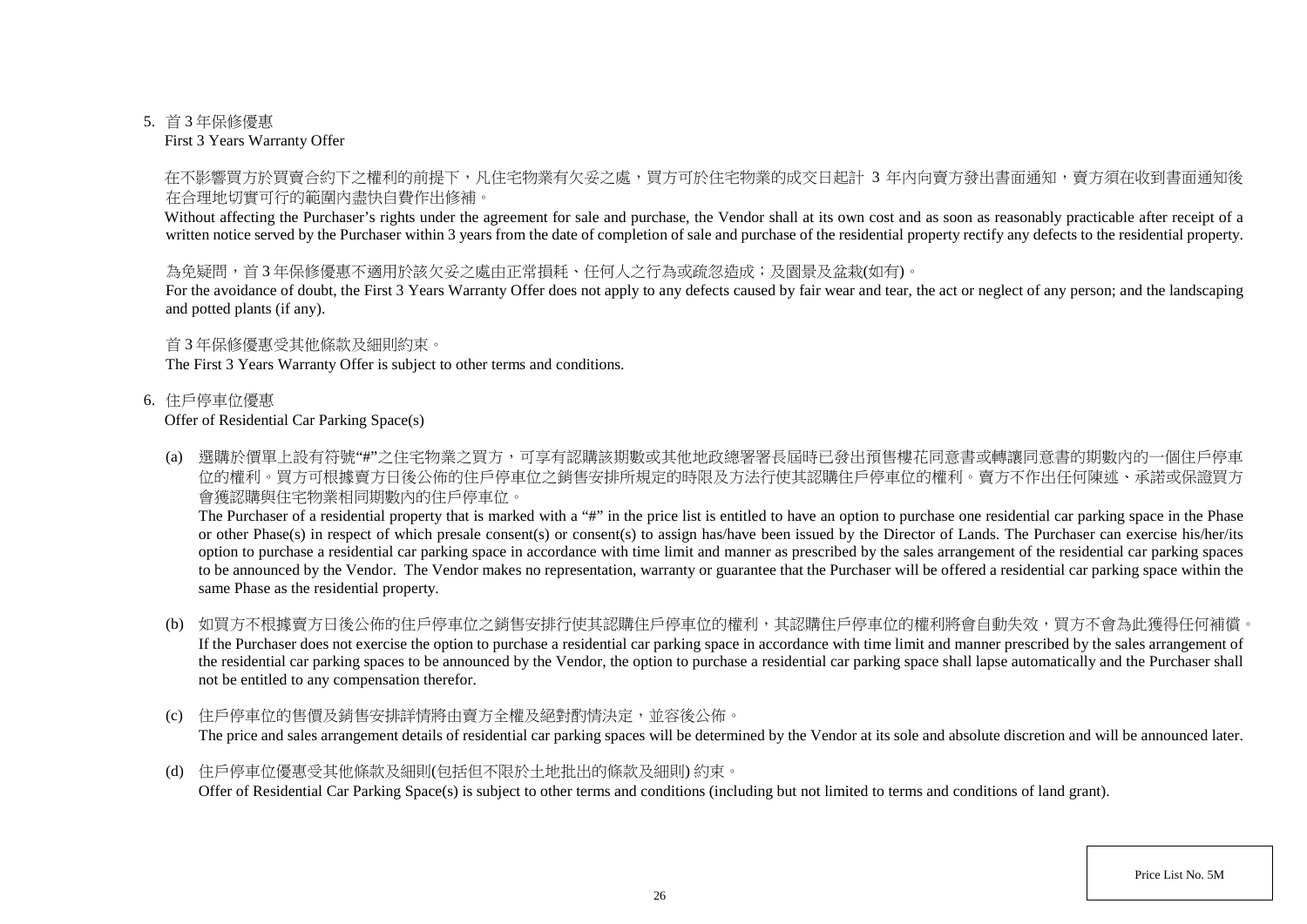- (4)(iv) 誰人負責支付買賣該期數中的指明住宅物業的有關律師費及印花稅 Who is liable to pay the solicitors' fees and stamp duty in connection with the sale and purchase of a specified residential property in the Phase
	- 1. 如買方選用賣方指定之代表律師作為買方之代表律師處理其買賣合約及轉讓契,買方原須支付買賣合約及轉讓契兩項法律文件之律師費用(不包括代墊付 費用,代墊付費用須由買方支付)將獲豁免。

If the Purchaser appoints the Vendor's solicitors to act on his/her behalf in the agreement for sale and purchase and the assignment in relation to the purchase, the legal cost (excluding disbursements, which shall be paid by the Purchaser) of the agreement for sale and purchase and the assignment to be borne by the Purchaser shall be waived.

- 2. 如買方選擇另聘代表律師為買方之代表律師處理其買賣合約及轉讓契,買賣雙方須各自負責有關買賣合約及轉讓契兩項法律文件之律師費用。 If the Purchaser chooses to instruct his/her/its own solicitors to act for him/her/it in relation to the agreement for sale and purchase and the assignment, each of the Vendor and the Purchaser shall pay his/her/its own solicitors' legal fees in respect of the agreement for sale and purchase and the assignment.
- 3. 買方須支付一概有關臨時買賣合約、買賣合約及轉讓契之印花稅(包括但不限於任何買方提名書或轉售的印花稅、任何從價印花稅、額外印花稅、買家印 花稅及任何與過期繳付任何印花稅有關的罰款、利息及附加費用)及登記費用。

All stamp duty (including without limitation any stamp duty on any nomination or sub-sale, any ad valorem stamp duty, special stamp duty, buyer's stamp duty and any penalty, interest and surcharge, etc. for late payment of any stamp duty) and registration fees on the preliminary agreement for sale and purchase, the agreement for sale and purchase and the assignment shall be borne by the Purchaser.

### (4)(v) 買方須為就買賣該期數中的指明住宅物業簽立任何文件而支付的費用

Any charges that are payable by a Purchaser for execution of any document in relation to the sale and purchase of a specified residential property in the Phase.

製作、登記及完成公契及管理協議、副公契(如有)及管理協議及分副公契(如有)(統稱『公契』)之費用及附於公契之圖則費用的適當分攤、所購物業的業權契據 及文件認證副本之費用、所購物業的買賣合約及轉讓契之圖則費、為申請豁免買家印花稅及/或從價印花稅較高稅率而須作出的任何法定聲明的費用、所購住宅 的按揭(如有)之法律及其他費用及代墊付費用及其他有關所購物業的買賣的文件的所有法律及其他實際支出,均由買方負責。

The Purchaser shall bear and pay a due proportion of the costs for the preparation, registration and completion of the Deed of Mutual Covenant and Management Agreement and the Sub-Deed of Mutual Covenant and Management Agreement (if any) and the Sub-Sub-Deed of Mutual Covenant (if any) (collectively the "DMC") and the plans attached to the DMC, all costs for preparing certified copies of title deeds and documents of the property purchased, all plan fees for plans to be annexed to the agreement for sale and purchase and the assignment of the property purchased, the costs of any statutory declaration required for application for exemption of buyer's stamp duty and/or higher rates of ad valorem stamp duty, all legal and other costs and disbursements in respect of any mortgage (if any) in respect of the property purchased and all legal costs and charges of any other documents relating to the sale and purchase of the property purchased.

Price List No. 5M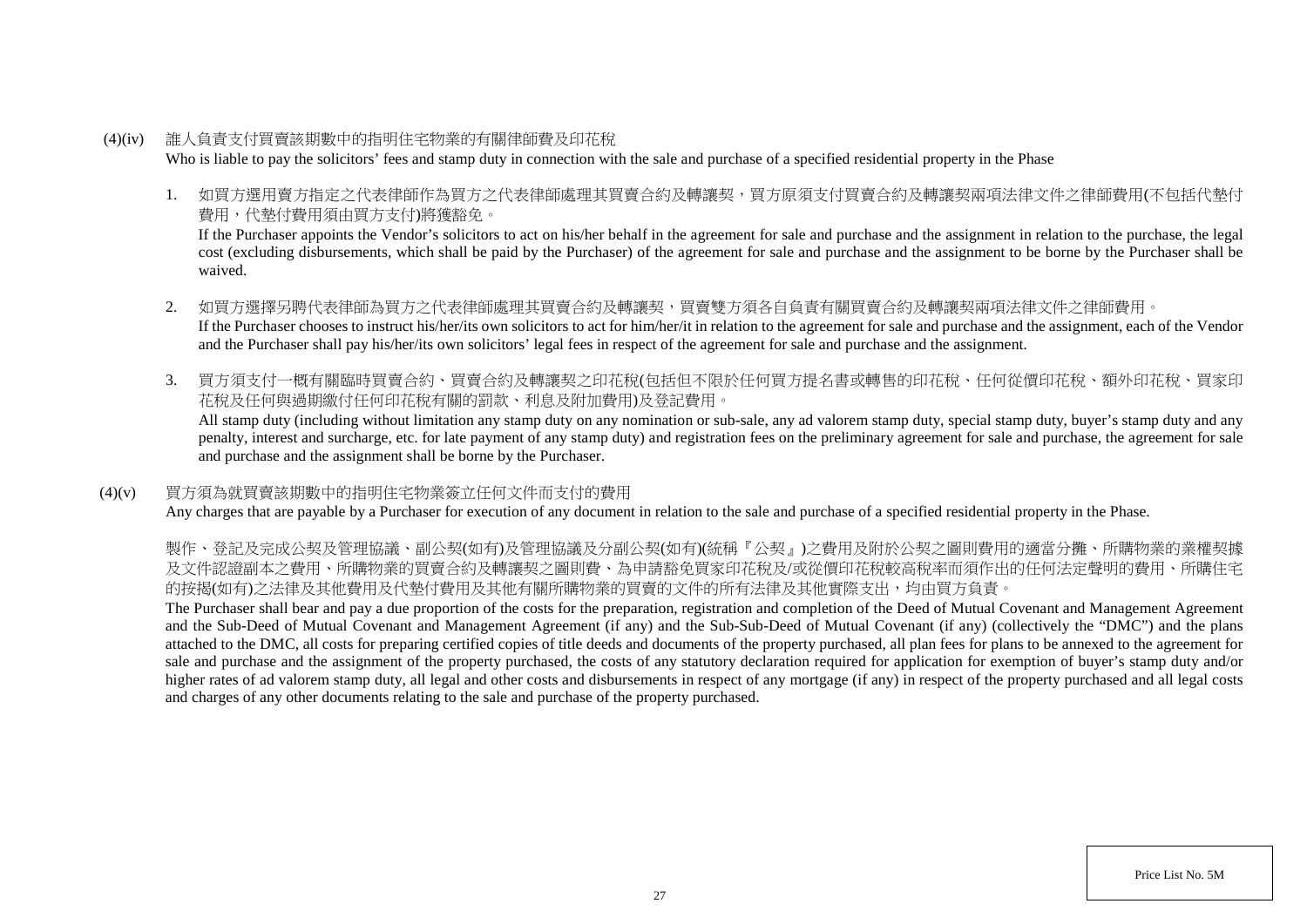## 備註:

Notes:

1. 根據香港金融管理局指引,銀行於計算按揭貸款成數時,必須先從樓價中扣除所有提供予買方就購買住宅物業而連帶獲得的全部現金回贈或其 賞或優惠 (如有);而有關還款能力之要求(包括但不限於供款與入息比率之上限)將按個別銀行及香港金融管理局不時公佈之指引而變更。詳情請向有關銀行查 詢。

According to Hong Kong Monetary Authority guidelines, the value of all cash rebates or other forms of monetary incentives or benefits (if any) made to the Purchaser in connection with the purchase of a residential property will be deducted from the purchase price when calculating the loan-to-value ratio by the bank; and the relevant repayment ability requirement (including but not limited to the cap of debt servicing ratio) may vary according to the banks themselves and the guidelines announced from time to time by Hong Kong Monetary Authority. For details, please enquire with the banks.

2. 所有就購買該期數中的指明住宅物業而連帶獲得的任何折扣、贈品、財務優惠或利益均只提供予臨時買賣合約中訂明的一手買方及不可轉讓 權決定買方是否符合資格可獲得該等折扣、贈品、財務優惠或利益。賣方亦保留解釋該等折扣、贈品、財務優惠或利益的相關條款的權利。如有任何爭議,賣 方之決定為最終並對買方有約束力。

All of the discount, gift, financial advantage or benefit to be made available in connection with the purchase of a specified residential property in the Phase are offered to firsthand Purchaser as specified in the preliminary agreement for sale and purchase only and shall not be transferable. The Vendor has absolute discretion in deciding whether a Purchaser is entitled to those discount, gift, financial advantage or benefit. The Vendor also reserves the right to interpret the relevant terms and conditions of those discount, gift, financial advantage or benefit. In case of dispute, the Vendor's decision shall be final and binding on the Purchasers.

3. 如買方希望更改付款計劃或更改任何已選擇之折扣、贈品、財務優惠或利益而須更新成交記錄冊內的記錄,可於不早於簽署臨時買賣合約後30日但不遲於付清 樓價餘額之日前30日向賣方提出申請,並須向賣方繳付手續費\$5,000及承擔有關律師費用及代墊付費用(如有)。對前述更改之申請及申請條件的批准與否,視乎 有關付款計劃、折扣、贈品、財務優惠或利益的有效性和賣方的最終決定。

If the Purchaser wishes to change the payment plan or change any of the selected discount(s), gift(s), financial advantage(s) or benefit(s) which requires update to the entry(ies) in the Register of Transactions , the Purchaser can apply to the Vendor for such change not earlier than 30 days after the date of signing of the preliminary agreement for sale and purchase but not later than 30 days before the date of settlement of the balance of the purchase price, and pay a handling fee of \$5,000 to the Vendor and bear all related solicitor's costs and disbursements (if any). The approval or disapproval of the aforesaid application for change and the application conditions are subject to the availability of the relevant payment plan(s), discount(s), gift(s), financial advantage(s) or benefit(s) and the final decision of the Vendor.

4. 所有由賣方將提供用以支付樓價餘額部份的現金回贈(以向上捨入方式換算至整數),在符合提供現金回贈的相關先決條件的情況下,賣方保留權利以其他方法及 形式將現金回贈支付予買方。

For all cash rebate(s) (rounded up to the nearest integer) that will be offered by the Vendor for part payment of the balance of purchase price, subject to the relevant prerequisite for provision the cash rebate(s) being satisfied, the Vendor reserves the right to pay the cash rebate(s) to the Purchaser by other method(s) and in other manner.

5. 賣方的指定財務機構沒有亦將不會委任任何人士(第三方)處理就向任何擬借款人或任何指明類別的擬借款人批出貸款,無論是促致、洽商、取得或申請貸款,或 是擔保或保證該筆貸款的償還或有關事宜。

The Vendor's designated financing company does not and will not appoint any person (third party) for or in relation to granting a loan to any intending borrower or any specified class of intending borrower, whether as to the procuring, negotiation, obtaining, application, guaranteeing or securing the repayment of such a loan.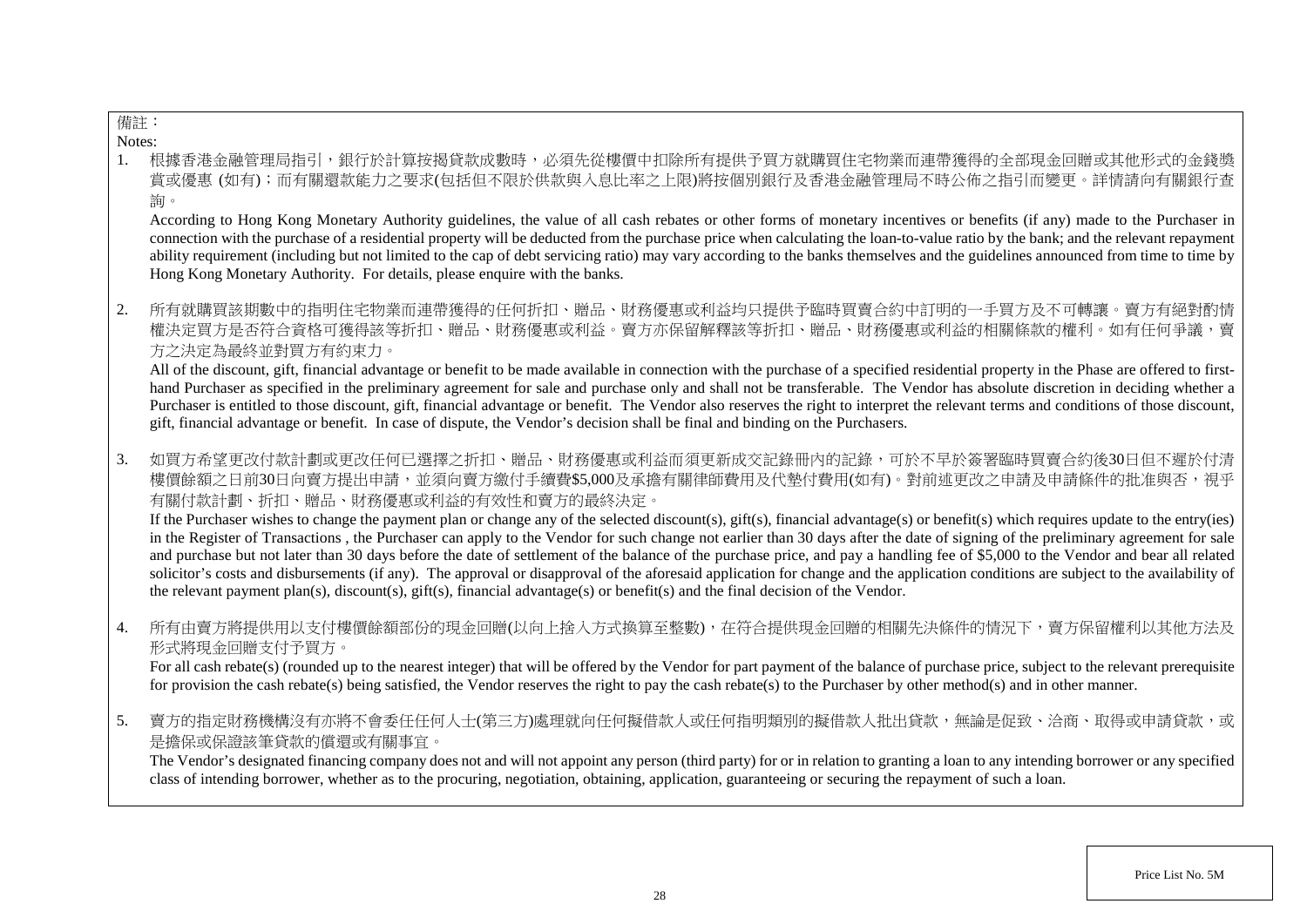6. 由賣方之指定財務機構提供的任何貸款,其最高貸款金額、息率及條款僅供參考,買方實際可獲得的貸款金額、息率及條款須視乎指定財務機構的獨立批核結 果而定,而且可能受法例及政府、香港金融管理局、銀行及相關監管機構不時發出之指引、公布、備忘等(不論是否對指定財務機構有約束力)影響。買方必須提 供指定財務機構所要求的資料及文件,否則貸款申請將不會獲處理。 The maximum loan amount, interest rate and terms of any loan to be offered by the Vendor's designated financing company are for reference only. The actual loan amount, interest rate and terms to be offered to the Purchaser shall be subject to the independent approval of the designated financing company, and may be affected by the laws and the guidelines, announcement, memorandum, etc. (whether the same is binding on the designated financing company) issued by the Government, Hong Kong Monetary Authority, banks and relevant regulatory authorities from time to time. The Purchaser shall provide information and documents requested from the designated financing company,

otherwise, the loan application shall not be processed.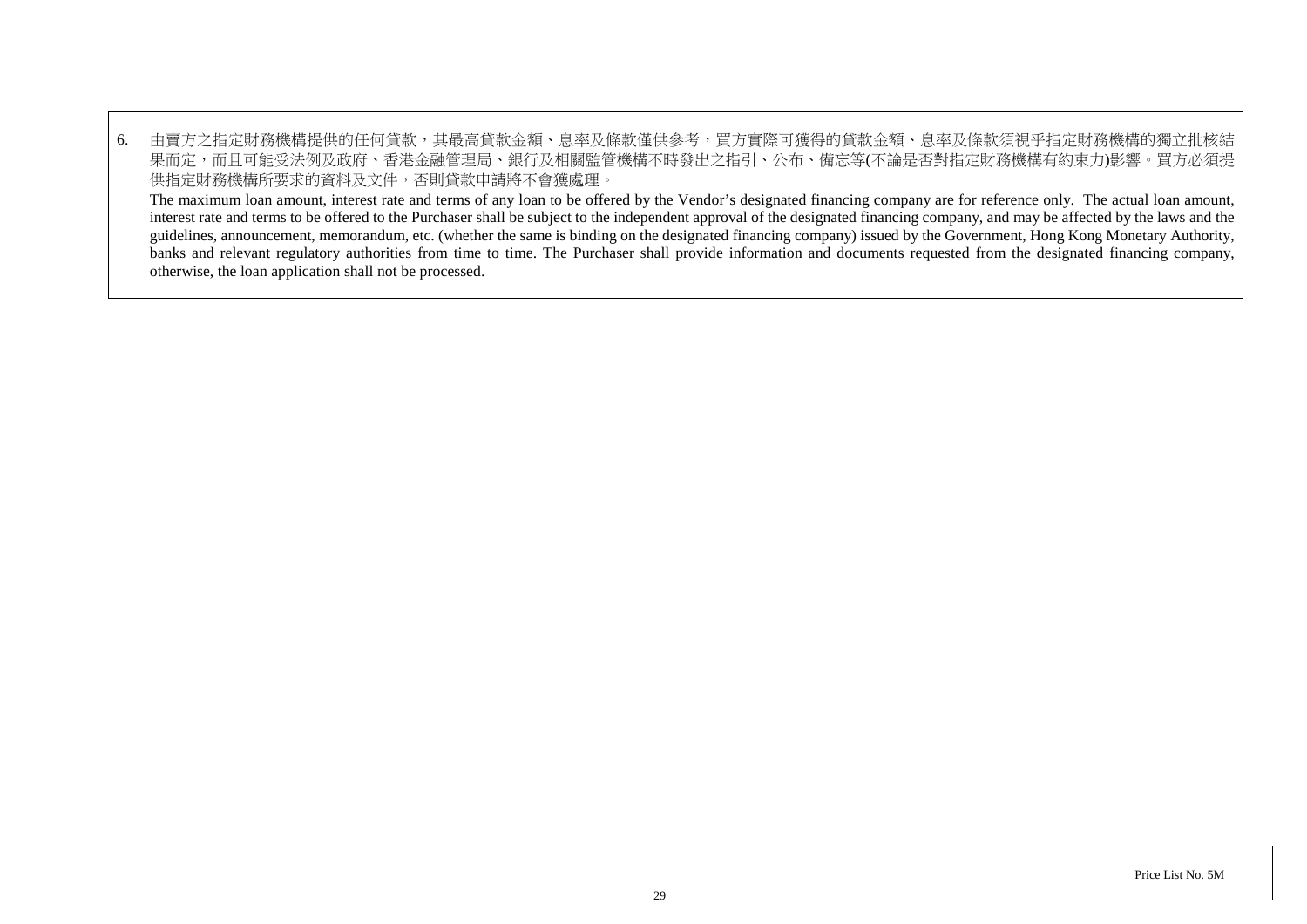附錄 1(a) 印花稅現金回贈

Annex 1(a) Stamp Duty Cash Rebate

(I) 買方須於付清樓價餘額之日前最少30日以書面((如需要)連同就買賣合約應付的所有印花稅的首張正式繳付收據及(如賣方要求)賣方代表律師樓的相關收據)向賣方 申請印花稅現金回贈,賣方會於收到申請並證實有關資料無誤後將印花稅現金回贈直接用於支付部份樓價餘額。

The Purchaser shall apply to the Vendor in writing ((if necessary) accompanied with the first official receipt(s) for payment of all stamp duty payable on the agreement for sale and purchase and (if the Vendor requests) the relevant receipt(s) of the Vendor's solicitors) for the Stamp Duty Cash Rebate at least 30 days before the date of settlement of the balance of the purchase price. After the Vendor has received the application and duly verified the information to be correct, the Vendor will apply the Stamp Duty Cash Rebate for part payment of the balance of the purchase price directly.

(II) 如買方已從賣方的指定財務機構(『指定財務機構』)獲得過渡性貸款(詳情請參閱附錄1(b)),則印花稅現金回贈會首先支付予指定財務機構用作償還過渡性貸款的 未償還欠款,餘款(如有)才會用於支付部份樓價餘額。 If the Purchaser has obtained the Transitional Loan from the Vendor's designated financing company ("designated financing company") (please see Annex 1(b) for details), then

the Stamp Duty Cash Rebate will first be paid to the designated financing company for repayment of any amount outstanding under the Transitional Loan and the balance (if any) will be applied for part payment of the balance of the purchase price.

- (III) 在賣方支付印花稅現金回贈金額後,(如適用)即使實際就買賣合約應繳付的相關印花稅金額大於計算印花稅現金回贈所依據的金額,賣方亦無須再向買方支付任何 其他或額外印花稅現金回贈。若有爭議,賣方有權決定印花稅現金回贈的金額,有關決定為最終決定並對買方具有約束力。 After the Vendor has paid the amount of the Stamp Duty Cash Rebate, (if applicable) if the amount of the relevant stamp duty actually payable on the agreement for sale and purchase exceeds the amount based on which the Stamp Duty Cash Rebate is calculated, the Vendor is not required to pay any other or additional Stamp Duty Cash Rebate to the Purchaser. In case of dispute, the Vendor has the right to determine the amount of the Stamp Duty Cash Rebate, and such determination shall be final and binding on the Purchaser.
- (IV) 印花稅現金回贈受其他條款及細則約束。

The Stamp Duty Cash Rebate is subject to other terms and conditions.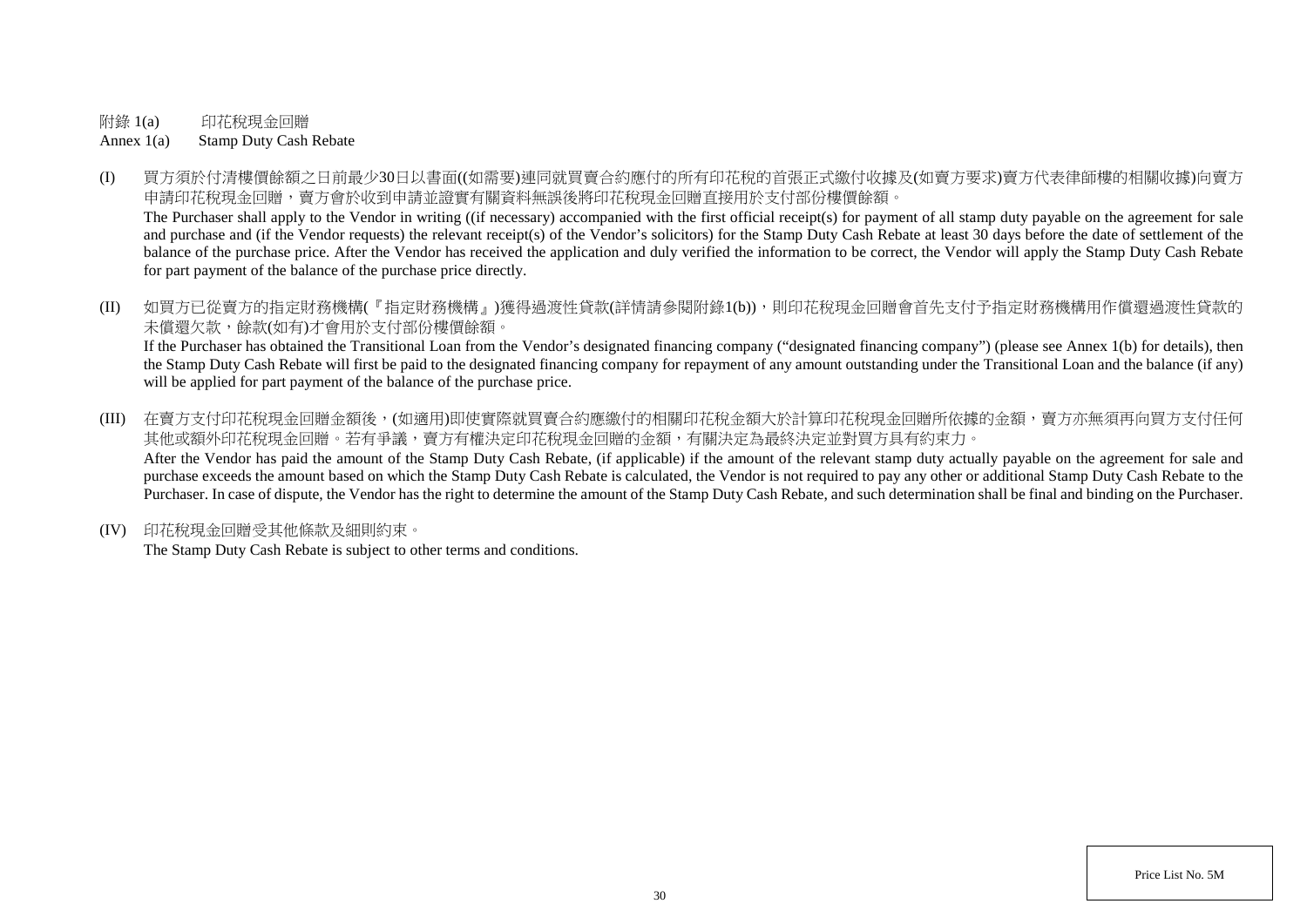### 附錄 1(b) 過渡性貸款(只適用於買方為個人或香港註冊成立的有限公司及其所有股東及董事均為個人)

Annex 1(b) Transitional Loan (only applicable to the Purchaser who is an individual or a limited company incorporated in Hong Kong with all its shareholder(s) and director(s) being individual(s))

## 買方可向賣方的指定財務機構(『指定財務機構』)申請過渡性貸款(『過渡性貸款』),主要條款如下:

The Purchaser can apply to the Vendor's designated financing company ("designated financing company") for a Transitional Loan ("Transitional Loan"). Key terms are as follows:

- (I) 買方須於簽署臨時買賣合約時同時申請過渡性貸款。 The Purchaser shall make the application for the Transitional Loan at the same time as the signing of the preliminary agreement for sale and purchase.
- (II) 買方須提供指定財務機構所要求的財務資料及文件,否則貸款申請將不會獲處理。 The Purchaser shall provide financial information and documents upon request from the designated financing company, otherwise, the loan application will not be processed.
- (III) 於簽署臨時買賣合約時,

At the time of signing of the preliminary agreement for sale and purchase,

- (a) 如買方沒有擁有(不論單獨或連同其他人)其他香港住宅物業,過渡性貸款的到期日為按買賣合約付清樓價餘額的日期。 if the Purchaser does not own (whether in his/her own name or jointly with the other(s)) the other residential property(ies) in Hong Kong, the maturity date of the Transitional Loan shall be the date of settlement of the balance of the purchase price in accordance with the agreement of sale and purchase.
- (b) 如買方擁有(不論單獨或連同其他人)其他香港住宅物業(『現有物業』)。過渡性貸款的到期日為(以較早者為準):

if the Purchaser owns (whether in his/her own name or jointly with the other(s)) the other residential property(ies) in Hong Kong ("Existing Property"), the maturity date of the Transitional Loan shall be (whichever is earlier):

• 按買賣合約付清樓價餘額的日期;

the date of settlement of the balance of the purchase price in accordance with the agreement of sale and purchase;

或

Or

- (如適用)如買方將現有物業賣出或以其他方式轉讓,完成現有物業的買賣或轉讓後14日內。 (if applicable)if the Purchaser shall sell or otherwise dispose of the Existing Property, within 14 days after the completion of sale or disposal of the Existing Property.
- (IV) 利率為5%p.a.。如買方在到期日或之前準時還清過渡性貸款,將獲豁免貸款利息。

Interest rate shall be 5%p.a.. **If the Purchaser shall duly repay the Transitional Loan on or before the maturity date, interest on the Transitional Loan will be waived.**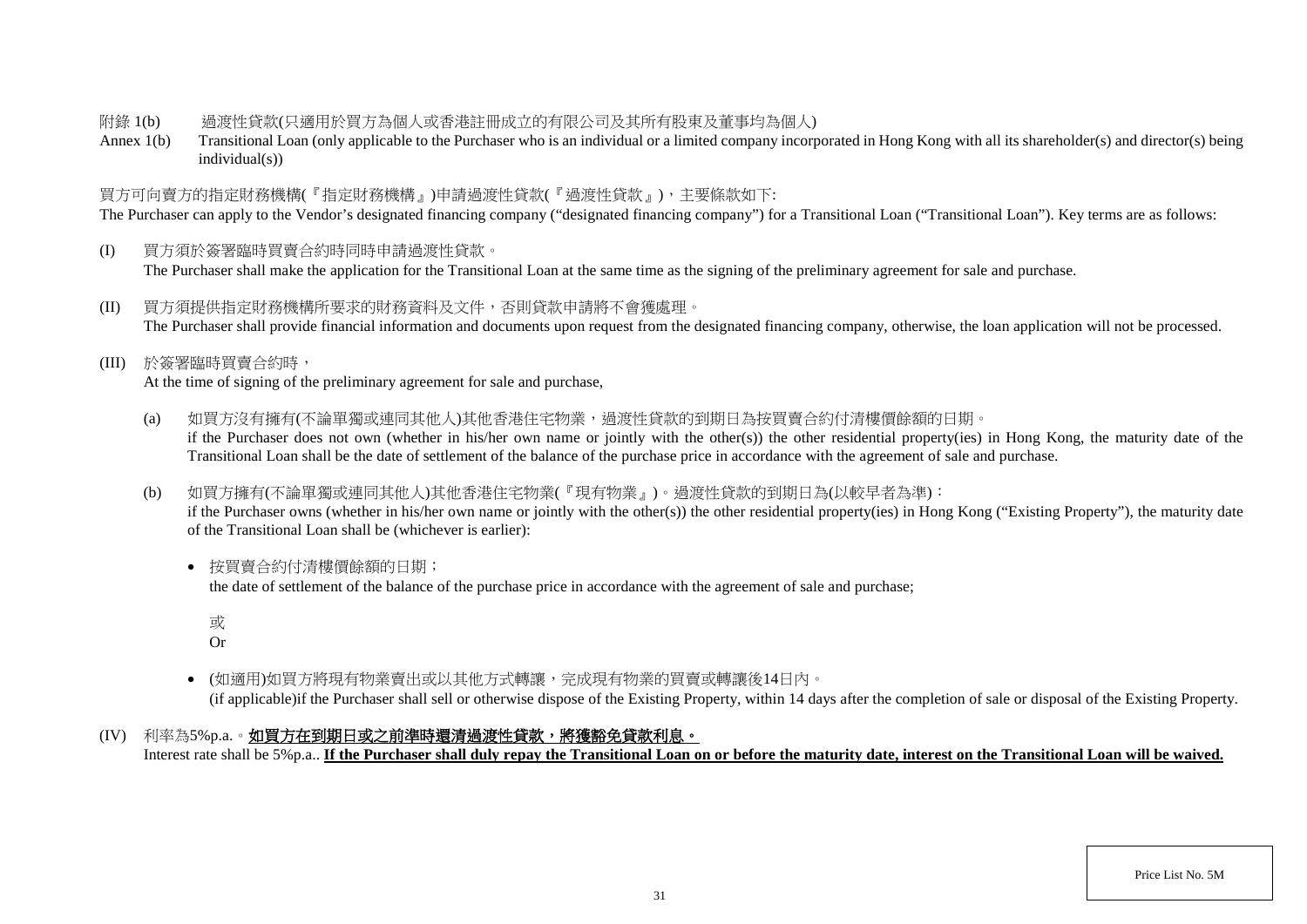(V) 所有過渡性貸款的法律文件須由賣方代表律師準備,並於賣方代表律師的辦事處簽署。買方無須支付任何申請貸款的手續費或法律費用。如買方就過渡性貸款另 行自聘律師作為其代表律師,買方須負責其代表律師有關費用及代墊付費用。

All legal documents of the Transitional Loan shall be prepared by the Vendor's solicitors and signed at the office of the Vendor's solicitors. The Purchaser will not be charged any handling fee or legal fee for processing the loan application. If the Purchaser shall instruct his/her/its own solicitors to act for him/her/it for the Transitional Loan, the Purchaser shall bear his/her/its own solicitors' relevant costs and disbursements.

(VI) 在簽署買賣合約之時,買方須向賣方代表律師存放一筆款項,以使賣方代表律師安排在印花稅條例訂明的時限內讓印花稅署署長為買賣合約及(如印花稅條例要求) 臨時買賣合約加蓋印花。該筆款項金額相等於買賣合約(包括加蓋買賣合約副本的定額費用)及(如印花稅條例要求)臨時買賣合約的從價印花稅及(如適用)買家印花 稅的總額,減過渡性貸款的金額。

Upon signing of the agreement for sale and purchase, the Purchaser shall deposit with the Vendor's solicitors a fund for the Vendor's solicitors to arrange for the agreement for sale and purchase and (where required by the Stamp Duty Ordinance) the preliminary agreement for sale and purchase to be stamped by the Collector of Stamp Revenue within the time limit prescribed by the Stamp Duty Ordinance. The amount of the fund is equal to the total amount of ad valorem stamp duty on the agreement for sale and purchase (including the fixed fee for stamping a counterpart of the agreement for sale and purchase) and (where required by the Stamp Duty Ordinance) the preliminary agreement for sale and purchase and (if applicable) the amount of buyer's stamp duty, less the Transitional Loan amount.

(VII) 買方敬請向指定財務機構查詢有關貸款用途及詳情。貸款批出與否及其條款,指定財務機構有最終決定權。不論貸款獲批與否,買方仍須按買賣合約完成住宅物 業的交易及繳付住宅物業的樓價全數。

The Purchaser is advised to enquire with the designated financing company about the purpose and details of the loan. The approval or disapproval of the loan and the terms thereof are subject to the final decision of the designated financing company. Irrespective of whether the loan is approved or not, the Purchaser shall complete the purchase of the residential property and shall pay the full purchase price of the residential property in accordance with the agreement for sale and purchase.

(VIII) 此貸款受其他條款及細則約束。

This loan is subject to other terms and conditions.

(IX) 賣方無給予或視之為已給予任何就過渡性貸款之批核的陳述或保證。

No representation or warranty is given or shall be deemed to have been given by the Vendor as to the approval of the Transitional Loan.

1. 如買方享有印花稅現金回贈但沒有使用過渡性貸款,在買方按買賣合約付清樓價餘額的情況下,可就每個住宅物業獲港幣\$5,000現金回贈(『港幣\$5,000現金回 贈』)。

If the Purchaser is entitled to the Stamp Duty Cash Rebate but has not utilized the Transitional Loan, subject to settlement of the balance of the purchase price in accordance with the agreement for sale and purchase, a cash rebate of HK\$5,000 for each residential property ("HK\$5,000 Cash Rebate") would be offered to the Purchaser.

2. 買方須於付清樓價餘額之日前最少30日,以書面向賣方申請港幣\$5,000現金回贈,賣方會於收到申請並證實有關資料無誤後將港幣\$5,000現金回贈直接用於支付 部份樓價餘額。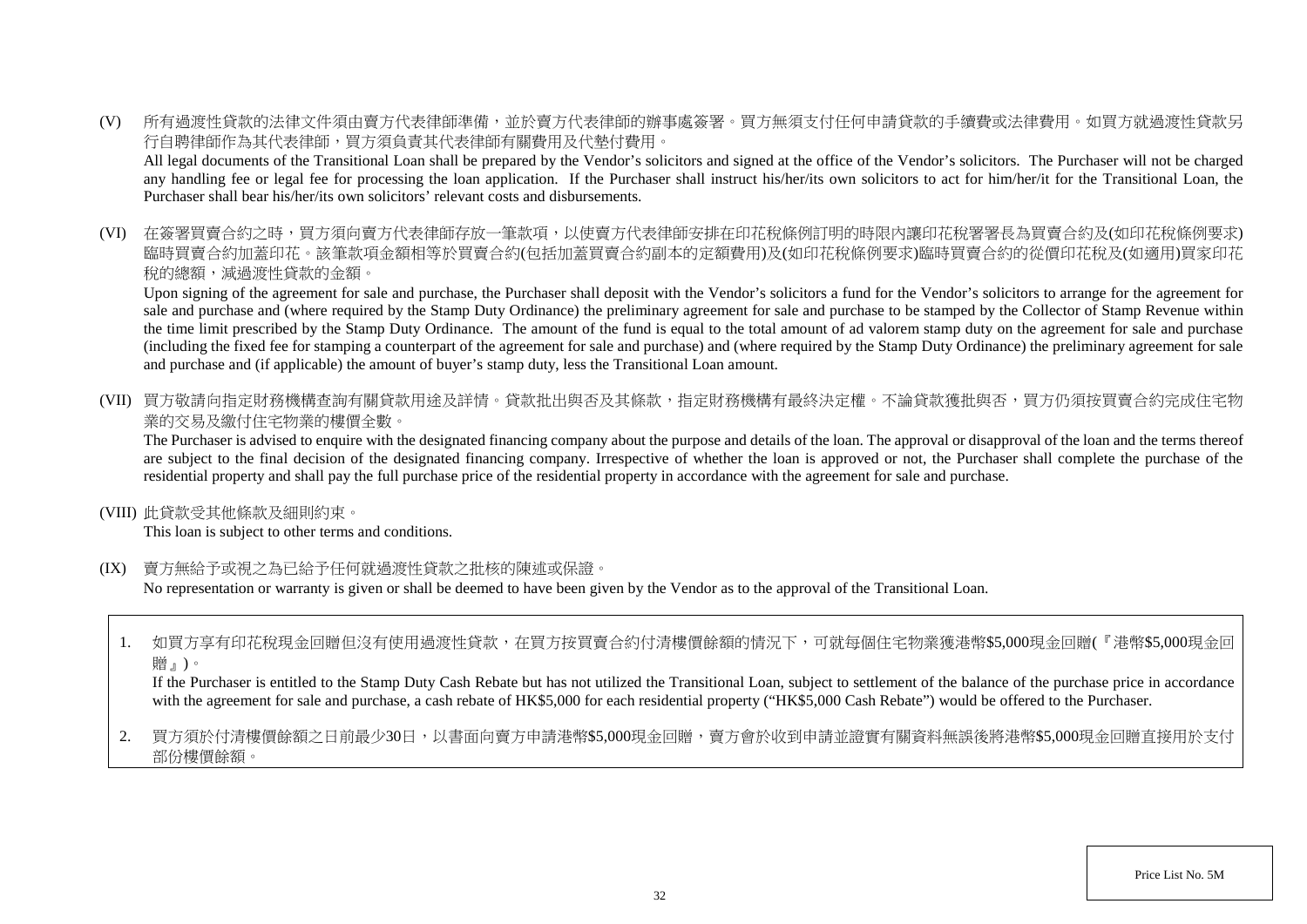The Purchaser shall apply to the Vendor in writing for the HK\$5,000 Cash Rebate at least 30 days before the date of settlement of balance of purchase price. After the Vendor has received the application and duly verified the information to be correct, the Vendor will apply the HK\$5,000 Cash Rebate for part payment of the balance of the purchase price directly.

3. 為免疑問,就購買每個住宅物業,買方只可選擇使用過渡性貸款或獲得港幣\$5,000現金回贈的其中一項。買方須為於同一份臨時買賣合約下購買的所有住宅物 業選擇相同之優惠。

For the avoidance of doubt, for each purchase of a residential property, the Purchaser can only choose either to utilize the Transitional Loan or to obtain the HK\$5,000 Cash Rebate. The Purchaser must choose the same offer for all the residential properties purchased under the same preliminary agreement for sale and purchase.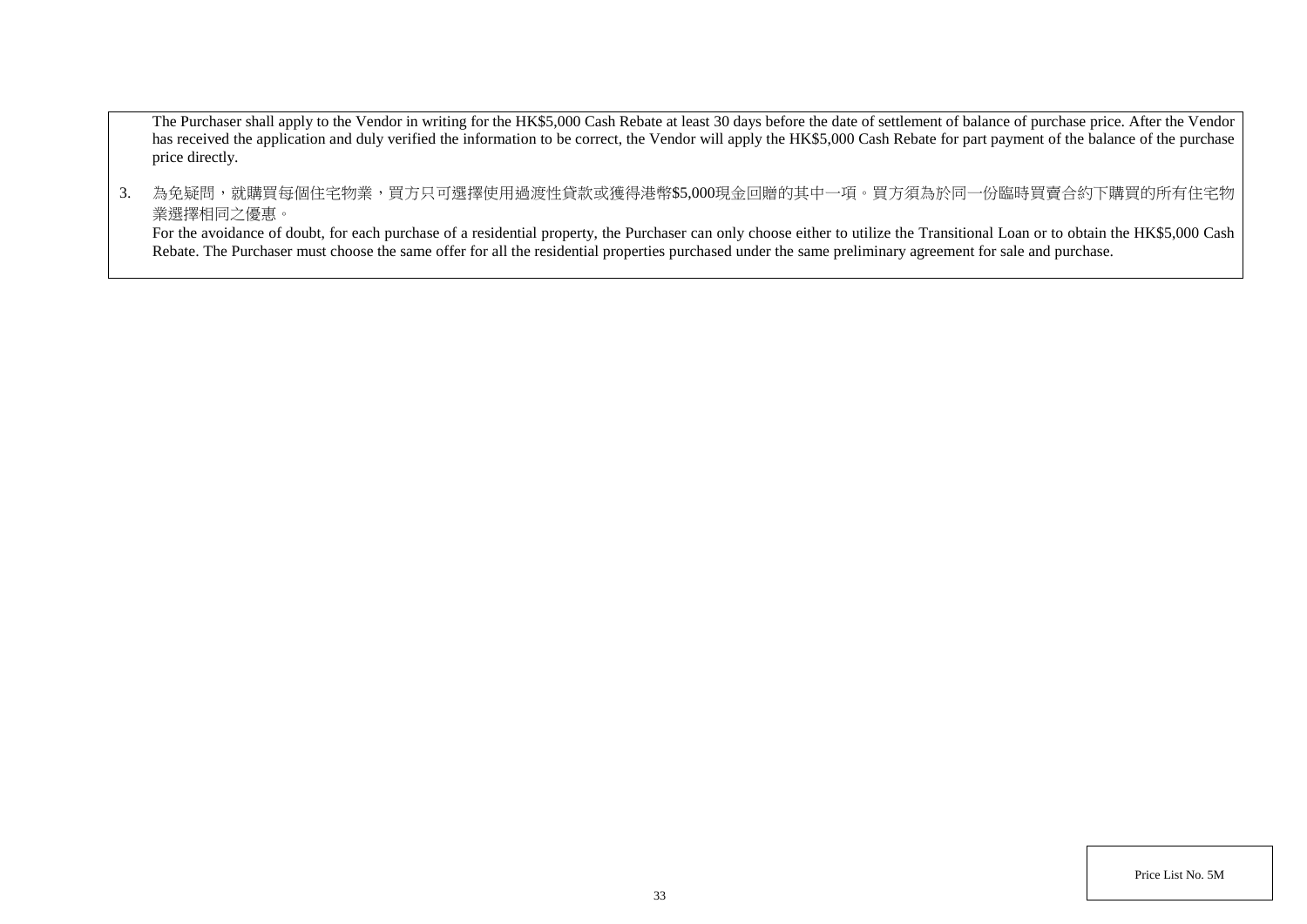#### 附錄 2 額外 1%現金回贈(只適用於個人名義買方)

- Annex 2 Extra 1% Cash Rebate (only applicable to the Purchaser(s) who is/are an individual(s))
- (I) 如符合以下條件,在買方按買賣合約付清樓價餘額的情況下,買方可獲額外1%現金回贈:-

If the following conditions have been satisfied, subject to settlement of the balance of the purchase price in accordance with the agreement for sale and purchase, the Purchaser shall be entitled to an Extra 1% Cash Rebate:-

- (a) 買方已簽署買賣合約購買在本價單上之任何住宅物業(『指定住宅物業』);及 the Purchaser has signed an agreement for sale and purchase to purchase any residential property in this price list ("designated residential property"); and
- (b) 於付清指定住宅物業的樓價餘額之日前最少30日,買方(或買方其中一位)或買方的親屬(即配偶、父母、子女、兄弟、姊妹或其他親屬)(或買方其中一位的親 屬)(不論單獨或連同其他人)(『關聯買方』)已簽署買賣合約以個人名義購買御半山(第一期或第二期)之其他住宅物業(『關聯住宅物業』)。 the Purchaser (or any one of the Purchasers) or a relative (i.e. spouse, parents, children, brothers, sisters, or other relatives) of the Purchaser (or a relative of any one of the Purchasers) (whether in his/her sole name or together with other individual(s)) ("related purchaser") has signed an agreement for sale and purchase to purchase in individual name(s), other residential property of Mount Regency (Phase 1 or Phase 2)("related residential property") at least 30 days before the date of settlement of the balance of the purchase price of the designated residential property.
- (II) 額外1%現金回贈金額相當於指定住宅物業樓價的1%。 The amount of the Extra 1% Cash Rebate shall be equal to 1% of the purchase price of the designated residential property.
- (III) 為免疑問,就每個指定住宅物業只可獲一次額外1%現金回贈。 For the avoidance of doubt, each designated residential property shall only be entitled to the Extra 1% Cash Rebate once.
- (IV) 買方須於買方付清指定住宅物業的樓價餘額之日以書面向賣方申請額外1%現金回贈,並(如適用)須提供今至賣方滿意的書面文件(賣方對此有絕對酌情權,賣方之 決定為最終並對買方有約束力。)以証明上述第(I)(b)分段所述之『親屬』關係。賣方會於收到申請並證實有關資料無誤後將額外1%現金回贈直接用於支付指定住宅 物業的部份樓價餘額。

The Purchaser shall apply to the Vendor in writing for the Extra 1% Cash Rebate at least 30 days before the date of settlement of the balance of the purchase price of the designated residential property and (if applicable) shall provide satisfactory documentary evidence to prove the "relative" relationship mentioned in sub-paragraph (I)(b) above. After the Vendor has received the application and duly verified the information to be correct, the Vendor will apply the Extra 1% Cash Rebate for part payment of the balance of the purchase price of the designated residential property directly.

(V) 額外1%現金回贈受其他條款及細則約束。

The Extra 1% Cash Rebate is subject to other terms and conditions.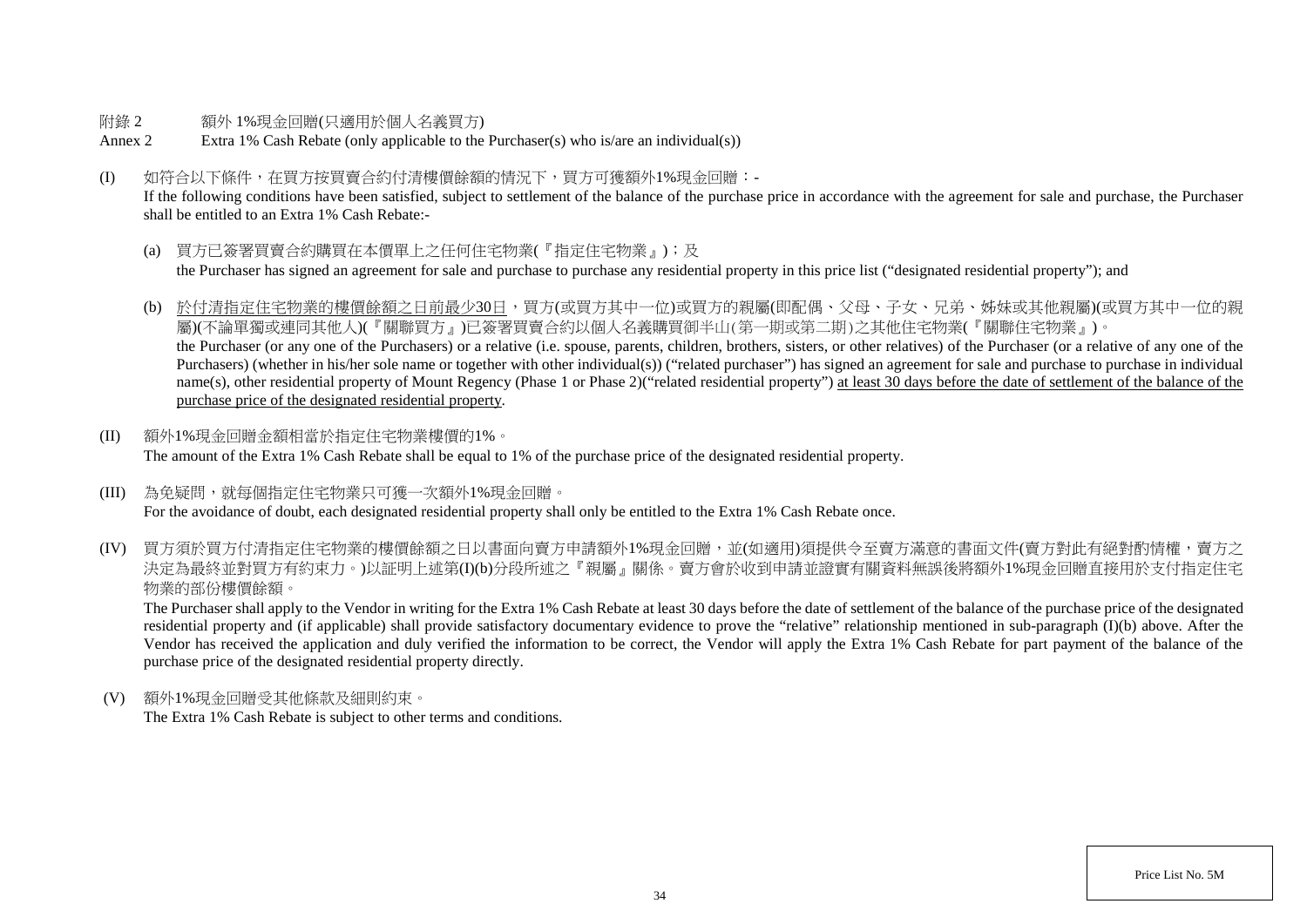#### 附錄 3(a) 備用第一按揭貸款(只適用於買方為個人或香港註冊成立的有限公司及其所有股東及董事均為個人)

Annex 3(a) Standby First Mortgage Loan(only applicable to the Purchaser who is an individual or a limited company incorporated in Hong Kong with all its shareholder(s) and director(s) being individual(s))

### 賣方的指定財務機構(『指定財務機構』)提供備用第一按揭貸款 (『第一按揭貸款』) 之主要條款如下:

The key terms of a Standby First Mortgage Loan ("First Mortgage Loan") offered by the Vendor's designated financing company ("designated financing company") are as follows:

- (I) 買方必須於付清樓價餘額之日前最少60日以書面向指定財務機構申請第一按揭貸款。指定財務機構將不會處理逾期貸款申請。 The Purchaser shall make a written application to the designated financing company for a First Mortgage Loan not less than 60 days before date of settlement of the balance of the purchase price. Late loan applications will not be processed by the designated financing company.
- (II) 第一按揭貸款的最高金額為淨樓價的80%,惟貸款金額不可超過應繳付之樓價餘額。首36個月之按揭利率為:

The maximum amount of the First Mortgage Loan shall be 80% of the net purchase price, provided that the loan amount shall not exceed the balance of purchase price payable. Interest rate for the first 36 months shall be:

• (如第一按揭貸款的金額不超過淨樓價的70%)香港上海滙豐銀行有限公司不時報價之港元最優惠利率(『港元最優惠利率』)減2.85% p.a.;或 (If the amount of the First Mortgage Loan does not exceed 70% of the net purchase price) Hong Kong Dollar Best Lending Rate quoted from time to time by The Hongkong and Shanghai Banking Corporation Limited ("Hong Kong Dollar Best Lending Rate") minus 2.85% p.a.; or

• (如第一按揭貸款的金額超過淨樓價的70%,但不超過淨樓價的80%)港元最優惠利率減2.35% p.a., (If the amount of the First Mortgage Loan exceeds 70% of the net purchase price, but does not exceed 80% of the net purchase price) Hong Kong Dollar Best Lending Rate minus 2.35% p.a.,

其後之按揭利率為港元最優惠利率加1% p.a., 利率浮動。最終利率以指定財務機構審批結果而定。

thereafter at Hong Kong Dollar Best Lending Rate plus 1% p.a., subject to fluctuation. The final interest rate will be subject to approval by the designated financing company.

# (III) 指定財務機構會因應買方及其擔保人**(**如有**)**的信貸審查及評估結果,對有關付款計劃所述的貸款條款**(**包括但不限於貸款金額、利率、年期及**/**或其他條件**)**作出調 整。

In accordance with the result of credit check and assessment of the Purchaser and his/her/its guarantor(s) (if any), the designated financing company will adjust the **loan term(s) (including without limitation the loan amount, the interest rate, the tenor and/ or the other conditions) as set out in the relevant payment plan.**

(IV) 第一按揭貸款以該住宅物業之第一法定按揭作抵押。

The First Mortgage Loan shall be secured by a first legal mortgage over the residential property.

(V) 該住宅物業只可供買方自住。

The residential property shall be self-occupied by the Purchaser only.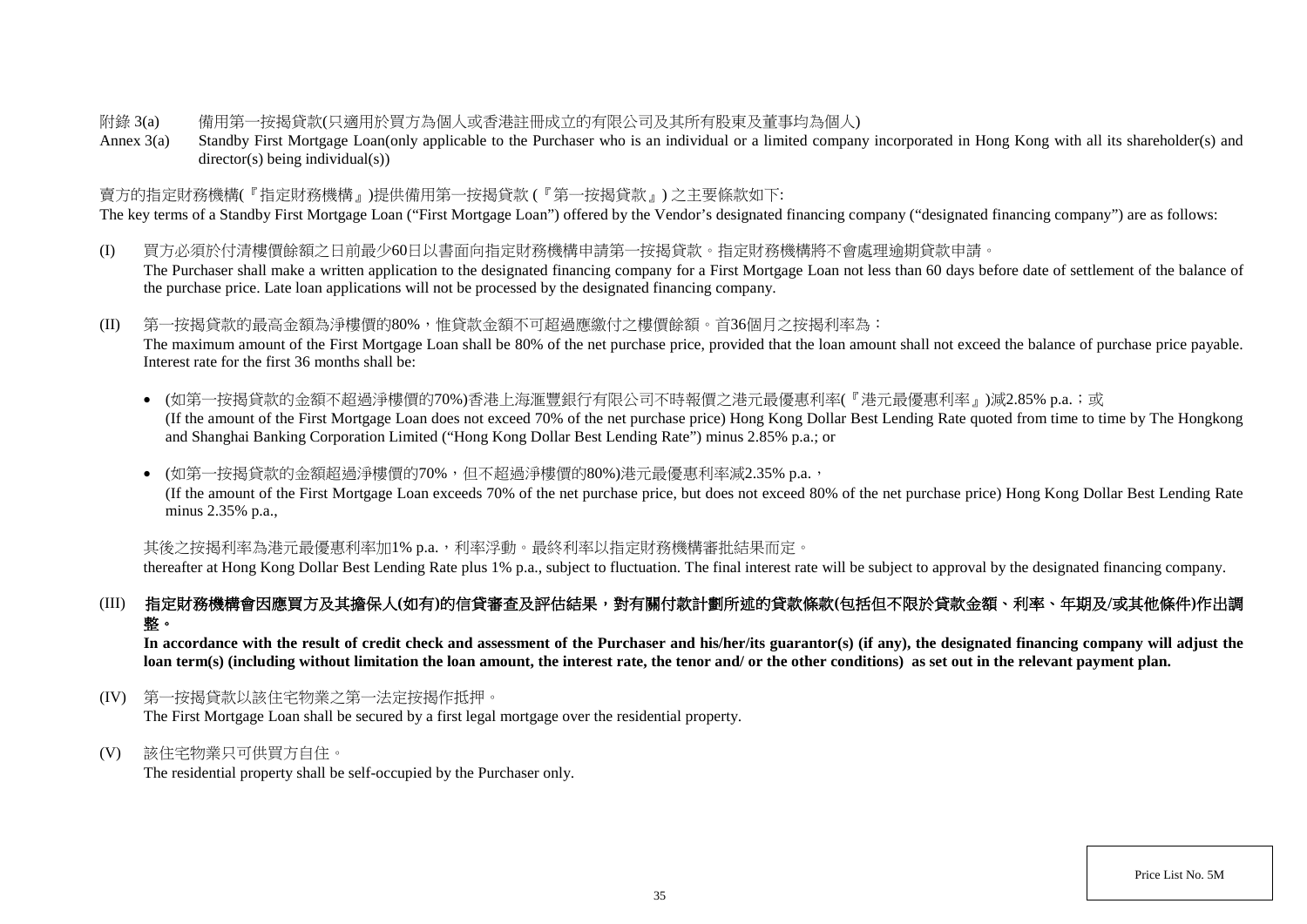- (VI) 第一按揭貸款年期最長為25年。 The maximum tenor of First Mortgage Loan shall be 25 years.
- (VII) 買方須以按月分期償還第一按揭貸款。 The Purchaser shall repay the First Mortgage Loan by monthly instalments.
- (VIII) 買方及其擔保人(如有)須提供足夠文件證明其還款能力,包括但不限於在指定財務機構要求下提供信貸報告、最近2年的香港稅單、其他收入證明及/或銀行紀錄。 指定財務機構會對買方及其擔保人(如有)進行信貸審查及評估。買方及其擔保人(如有)必須提供指定財務機構所要求的資料及文件,否則貸款申請將不會獲處理。 The Purchaser and his/her/its guarantor (if any) shall provide sufficient documents to prove his/her/its repayment ability, including without limitation the provision of credit report, Hong Kong Tax Demand Notes of latest 2 years, other income proof and/or banking record upon request from the designated financing company. The designated financing company will conduct credit check and assessment on the Purchaser and his/her/its guarantor (if any). The Purchaser and his/her/its guarantor (if any) shall provide information and documents as requested by the designated financing company, otherwise, the loan application will not be processed.
- (IX) 第一按揭貸款申請須由指定財務機構獨立審批。 The First Mortgage Loan shall be approved by the designated financing company independently.
- (X) 買方須就申請第一按揭貸款支付港幣\$5,000不可退還的申請手續費。 The Purchaser shall pay HK\$5,000 being the non-refundable application fee for the First Mortgage Loan.
- (XI) 所有第一按揭貸款法律文件須由賣方代表律師辦理,並由買方負責有關律師費用及代墊付費用。買方可選擇另行自聘律師作為買方代表律師,在此情況下,買方 亦須負責其代表律師有關第一按揭貸款的律師費用及代墊付費用。 All legal documents of the First Mortgage Loan shall be handled by the Vendor's solicitors and all the costs and disbursements relating thereto shall be borne by the Purchaser. The Purchaser can choose to instruct his/her/its own solicitors to act for him/her/it, and in such event, the Purchaser shall also bear his/her/its own solicitors' costs and disbursements relating to the First Mortgage Loan.
- (XII) 買方敬請向指定財務機構查詢有關第一按揭貸款用涂及詳情。第一按揭貸款批出與否、批出貸款金額及其條款,指定財務機構有最終決定權。不論審批結果如何, 買方仍須按買賣合約完成住宅物業的交易及繳付住宅物業的樓價全數。

The Purchaser is advised to enquire with the designated financing company about the purpose and the details of the First Mortgage Loan. The approval or disapproval and the approved loan amount of the First Mortgage Loan and the terms thereof are subject to the final decision of the designated financing company. Irrespective of the assessment result, the Purchaser shall complete the purchase of the residential property and shall pay the full purchase price of the residential property in accordance with the agreement for sale and purchase.

(XIII) 第一按揭貸款受其他條款及細則約束。

The First Mortgage Loan is subject to other terms and conditions.

(XIV) 有關第一按揭貸款之條款及條件以及申請之相關安排及批核一概以指定財務機構之最終決定為準,與賣方無關,且於任何情況下賣方均無需為此負責。賣方無給 予或視之為已給予任何就第一按揭貸款之安排及批核的陳述或保證。

Price List No. 5M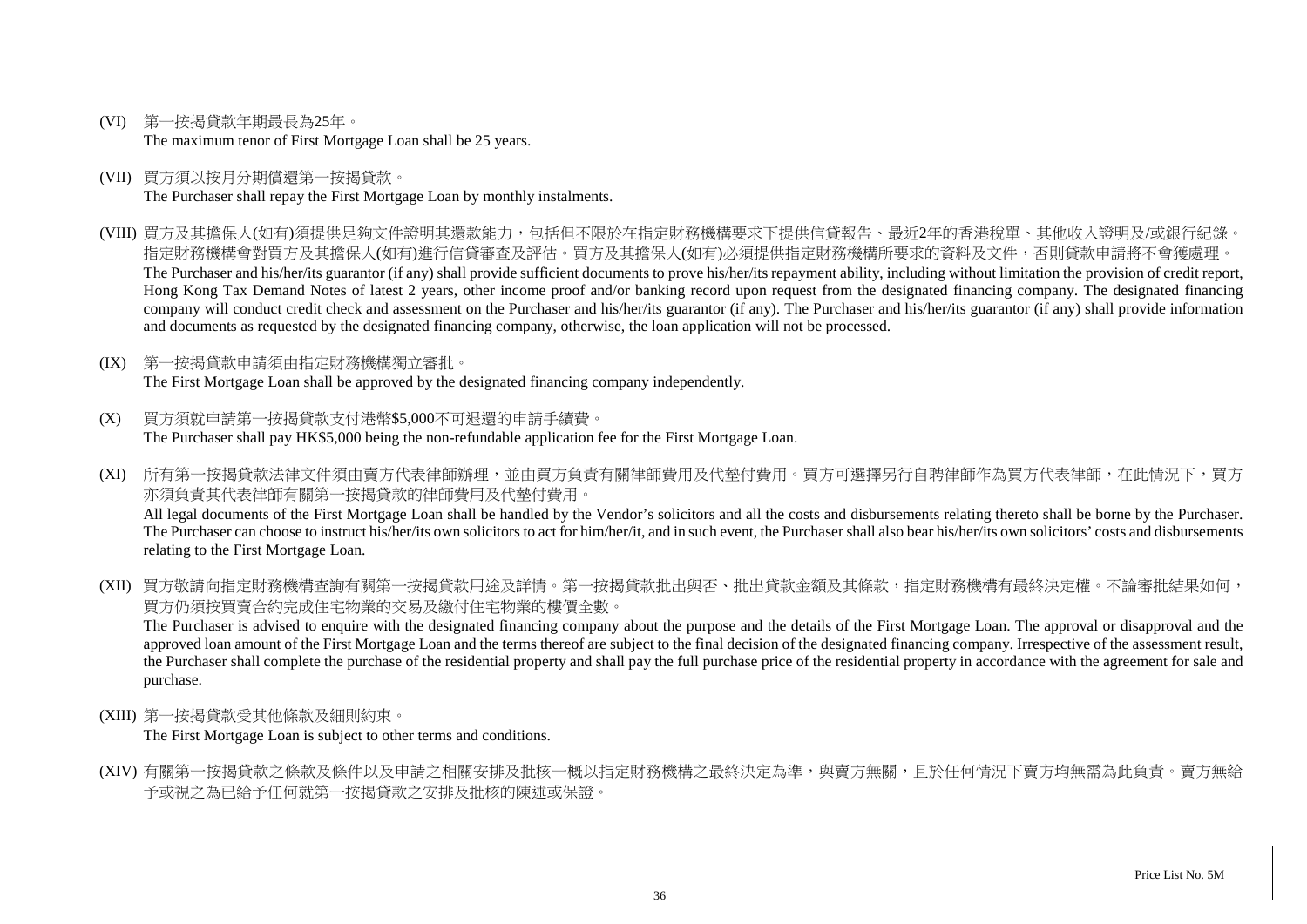The terms and conditions, the approval of application and the relevant arrangements of and for the First Mortgage Loan are subject to the final decision of the designated financing company, and are not related to the Vendor (who shall under no circumstances be responsible thereof). No representation or warranty is given or shall be deemed to have been given by the Vendor as to the arrangement and the approval of the First Mortgage Loan.

Price List No. 5M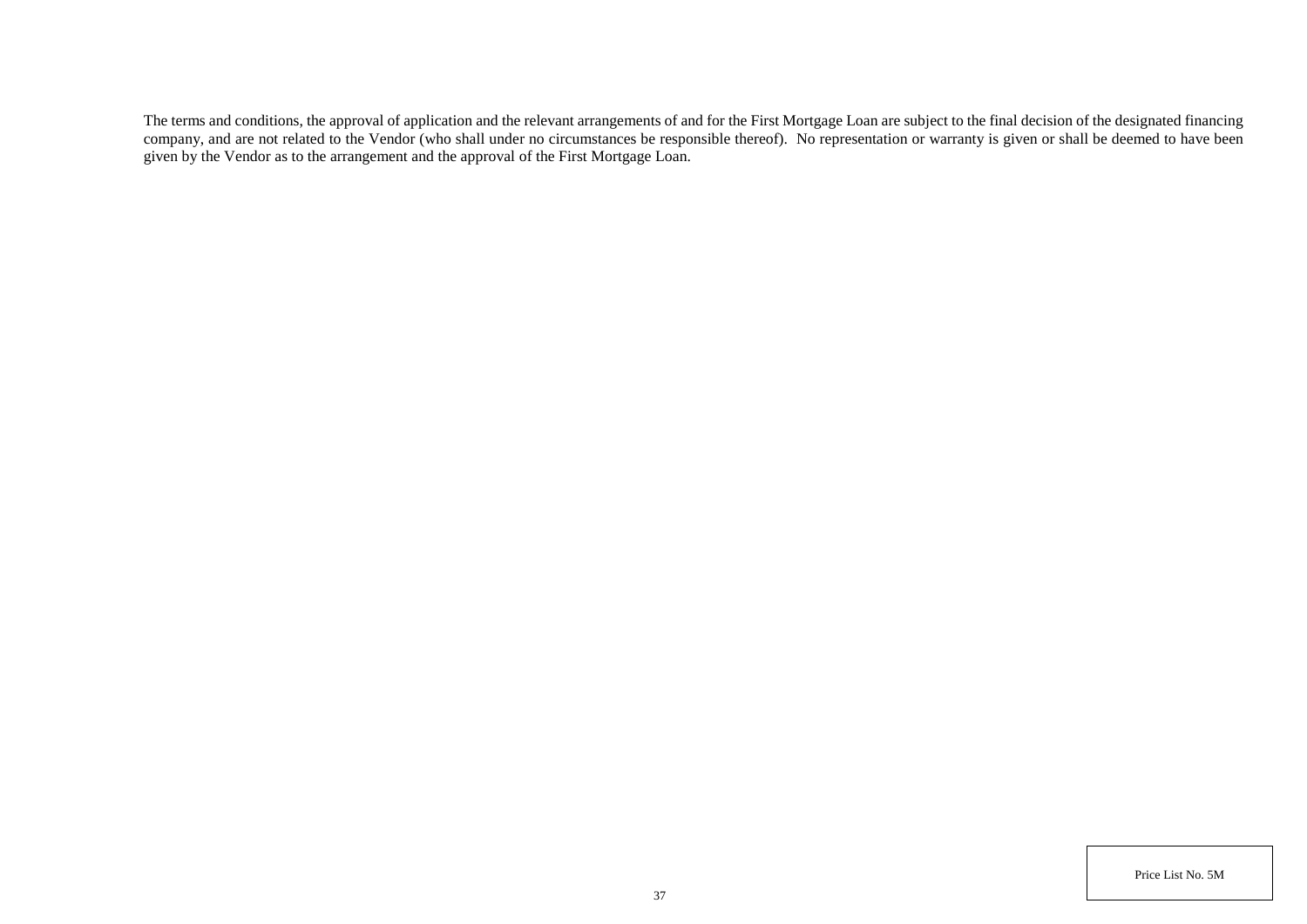#### 附錄 3(b) 備用第二按揭貸款(只適用於買方為個人或香港註冊成立的有限公司及其所有股東及董事均為個人)

Annex 3(b) Standby Second Mortgage Loan (only applicable to the Purchaser who is an individual or a limited company incorporated in Hong Kong with all its shareholder(s) and director(s) being individual(s))

### 賣方的指定財務機構(『指定財務機構』)提供備用第二按揭貸款 (『第二按揭貸款』) 之主要條款如下:

The key terms of a Standby Second Mortgage Loan ("Second Mortgage Loan") offered by the Vendor's designated financing company ("designated financing company") are as follows:

- (I) 買方必須於付清樓價餘額之日前最少60日以書面向指定財務機構申請第二按揭貸款。指定財務機構將不會處理逾期貸款申請。 The Purchaser shall make a written application to the designated financing company for a Second Mortgage Loan not less than 60 days before the date of settlement of the balance of the purchase price. Late loan applications will not be processed by the designated financing company.
- (II) 第二按揭貸款的最高金額為淨樓價的25%,惟第一按揭貸款(由第一按揭銀行提供)及第二按揭貸款總金額不可超過淨樓價的80%,或應繳付之樓價餘額,以較低者 為準。

The maximum amount of the Second Mortgage Loan shall be 25% of the net purchase price, provided that the total amount of first mortgage loan (offered by the first mortgagee bank) and the Standby Second Mortgage Loan shall not exceed 80% of the net purchase price, or the balance of purchase price payable, whichever is lower.

首36個月之按揭利率為:

Interest rate for the first 36 months shall be:

• (如第二按揭貸款的金額不超過淨樓價的20%)香港上海滙豐銀行有限公司不時報價之港元最優惠利率(『港元最優惠利率』)減3% p.a.;或 (If the amount of the Second Mortgage Loan does not exceed 20% of the net purchase price) Hong Kong Dollar Best Lending Rate quoted from time to time by The Hongkong and Shanghai Banking Corporation Limited ("Hong Kong Dollar Best Lending Rate") minus 3% p.a.; or

• (如第二按揭貸款的金額超過淨樓價的20%,但不超過淨樓價的25%)港元最優惠利率減2.5% p.a., (If the amount of the Second Mortgage Loan exceeds 20% of the net purchase price, but does not exceed 25% of the net purchase price) Hong Kong Dollar Best Lending Rate minus 2.5% p.a.,

其後之按揭利率為港元最優惠利率加1% p.a.,利率浮動。最終利率以指定財務機構審批結果而定。

thereafter at Hong Kong Dollar Best Lending Rate plus 1% p.a., subject to fluctuation. The final interest rate will be subject to approval by the designated financing company.

- (III) 指定財務機構會因應買方及其擔保人(如有)的信貸審查及評估結果,對有關付款計劃所述的貸款條款(包括但不限於貸款金額、利率、年期及/或其他條件)作出調整。 In accordance with the result of credit check and assessment of the Purchaser and his/her/its guarantor(s) (if any), the designated financing company will adjust the loan term(s) (including without limitation the loan amount, the interest rate, the tenor and/or the other conditions) as set out in the relevant payment plan.
- (IV) 第二按揭貸款以該住宅物業之第二法定按揭作抵押。 The Second Mortgage Loan shall be secured by a second legal mortgage over the residential property.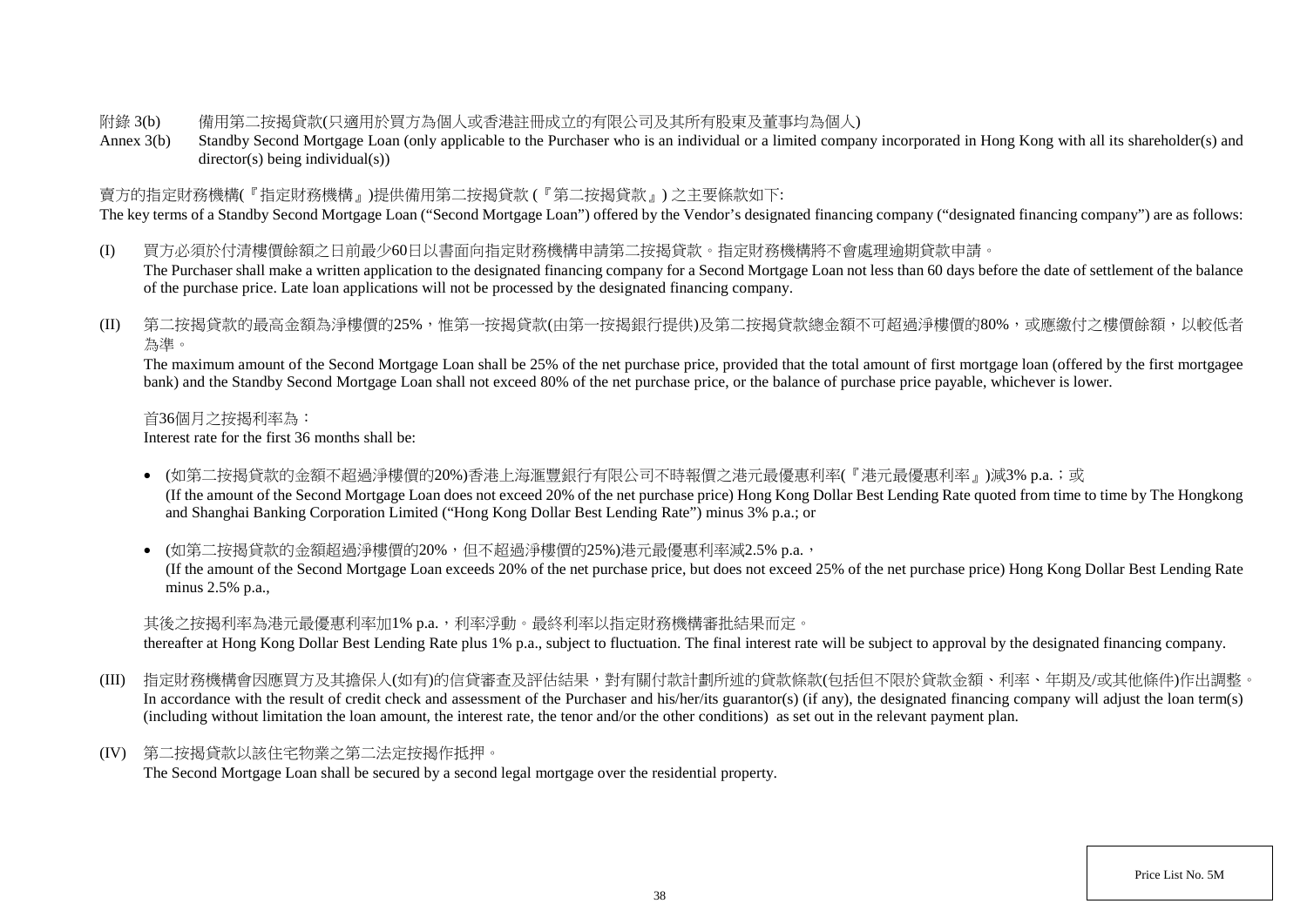(V) 該住宅物業只可供買方自住。

The residential property shall be self-occupied by the Purchaser only.

- (VI) 第二按揭貸款年期最長為25年,或第一按揭貸款(由第一按揭銀行提供)之年期,以較短者為準。 The maximum tenor of the Second Mortgage Loan shall be 25 years or the tenor of first mortgage loan (offered by the first mortgagee bank), whichever is shorter.
- (VII) 買方須以按月分期償還第二按揭貸款。

The Purchaser shall repay the Second Mortgage Loan by monthly instalments.

- (VIII) 買方及其擔保人(如有)須提供足夠文件證明其還款能力,包括但不限於在指定財務機構要求下提供信貸報告、最近2年的香港稅單、其他收入證明及/或銀行紀錄。 指定財務機構會對買方及其擔保人(如有)進行信貸審查及評估。買方及其擔保人(如有)必須提供指定財務機構所要求的資料及文件,否則貸款申請將不會獲處理。 The Purchaser and his/her/its guarantor (if any) shall provide sufficient documents to prove his/her/its repayment ability, including without limitation the provision of credit report, Hong Kong Tax Demand Notes of latest 2 years, other income proof and/or banking record upon request from the designated financing company. The designated financing company will conduct credit check and assessment on the Purchaser and his/her/its guarantor (if any). The Purchaser and his/her/its guarantor (if any) shall provide information and documents as requested by the designated financing company, otherwise, the loan application will not be processed.
- (IX) 第一按揭銀行須為指定財務機構所指定及轉介之銀行,買方並且須首先得到該銀行同意辦理第二按揭貸款。 The first mortgagee bank shall be nominated and referred by the designated financing company and the Purchaser shall obtain prior consent from the first mortgagee bank to apply for the Second Mortgage Loan.
- (X) 第一按揭貸款(由第一按揭銀行提供)及第二按揭貸款須由有關承按機構獨立審批。 The first mortgage loan (offered by the first mortgagee bank) and the Second Mortgage Loan shall be approved by the relevant mortgagees independently.

(XI) 所有第二按揭貸款法律文件須由賣方代表律師辦理,並由買方負責有關律師費用及代墊付費用。買方可選擇另行自聘律師作為買方代表律師,在此情況下,買方 亦須負責其代表律師有關第二按揭貸款的律師費用及代墊付費用。

All legal documents of the Second Mortgage Loan shall be handled by the Vendor's solicitors and all the costs and disbursements relating thereto shall be borne by the Purchaser. The Purchaser can choose to instruct his/her/its own solicitors to act for him/her/it, and in such event, the Purchaser shall also bear his/her/its own solicitors' costs and disbursements relating to the Second Mortgage Loan.

- (XII) 買方須就申請第二按揭貸款支付港幣\$5,000不可退還的申請手續費。 The Purchaser shall pay HK\$5,000 being the non-refundable application fee for the Second Mortgage Loan.
- (XIII) 買方敬請向指定財務機構查詢有關第二按揭貸款用途及詳情。第二按揭貸款批出與否、批出貸款金額及其條款,指定財務機構有最終決定權。不論審批結果如何, 買方仍須按買賣合約完成住宅物業的交易及繳付住宅物業的樓價全數。

The Purchaser is advised to enquire with the designated financing company about the purpose and the details of the Second Mortgage Loan. The approval or disapproval and the approved loan amount of the Second Mortgage Loan and the terms thereof are subject to the final decision of the designated financing company. Irrespective of the assessment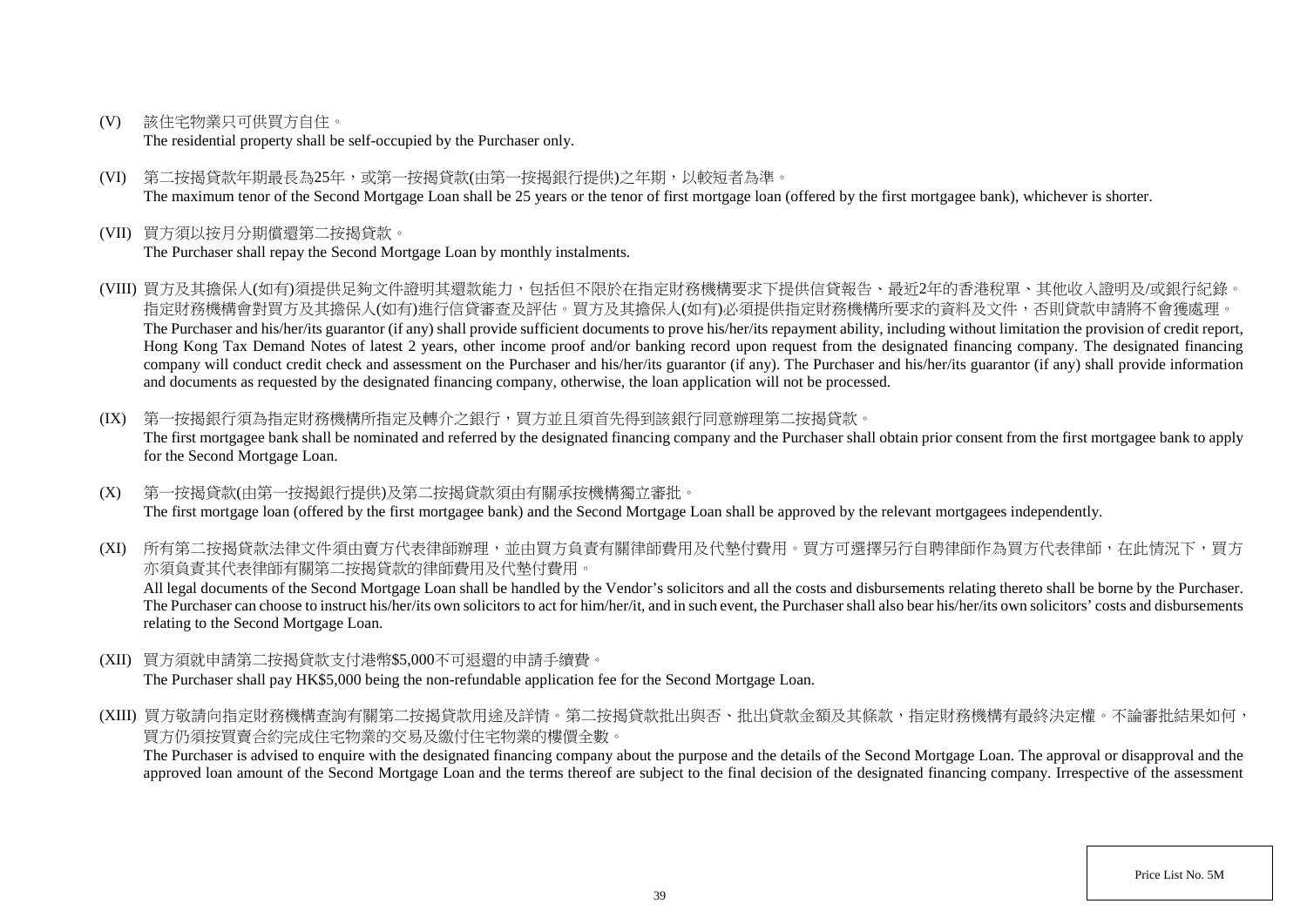result, the Purchaser shall complete the purchase of the residential property and shall pay the full purchase price of the residential property in accordance with the agreement for sale and purchase.

(XIV) 此第二按揭貸款受其他條款及細則約束。

This Second Mortgage Loan is subject to other terms and conditions.

(XV) 有關第二按揭貸款之條款及條件以及申請之相關安排及批核一概以指定財務機構之最終決定為準,與賣方無關,且於任何情況下賣方均無需為此負責。賣方無給 予或視之為已給予任何就第二按揭貸款之安排及批核的陳述或保證。

The terms and conditions, the approval of application and the relevant arrangements of and for the Second Mortgage Loan are subject to the final decision of the designated financing company, and are not related to the Vendor (who shall under no circumstances be responsible thereof). No representation or warranty is given or shall be deemed to have been given by the Vendor as to the arrangement and the approval of the Second Mortgage Loan.

### 備註:銀行會根據香港金融管理局的指引,將第二按揭貸款的條款納入銀行的按揭審批考慮。詳情請向有關銀行查詢。

Note: The bank will, in the course of approving any mortgage, take into account the terms and conditions of the Second Mortgage Loan in accordance with Hong Kong Monetary Authority guidelines. For details, please enquire with the banks.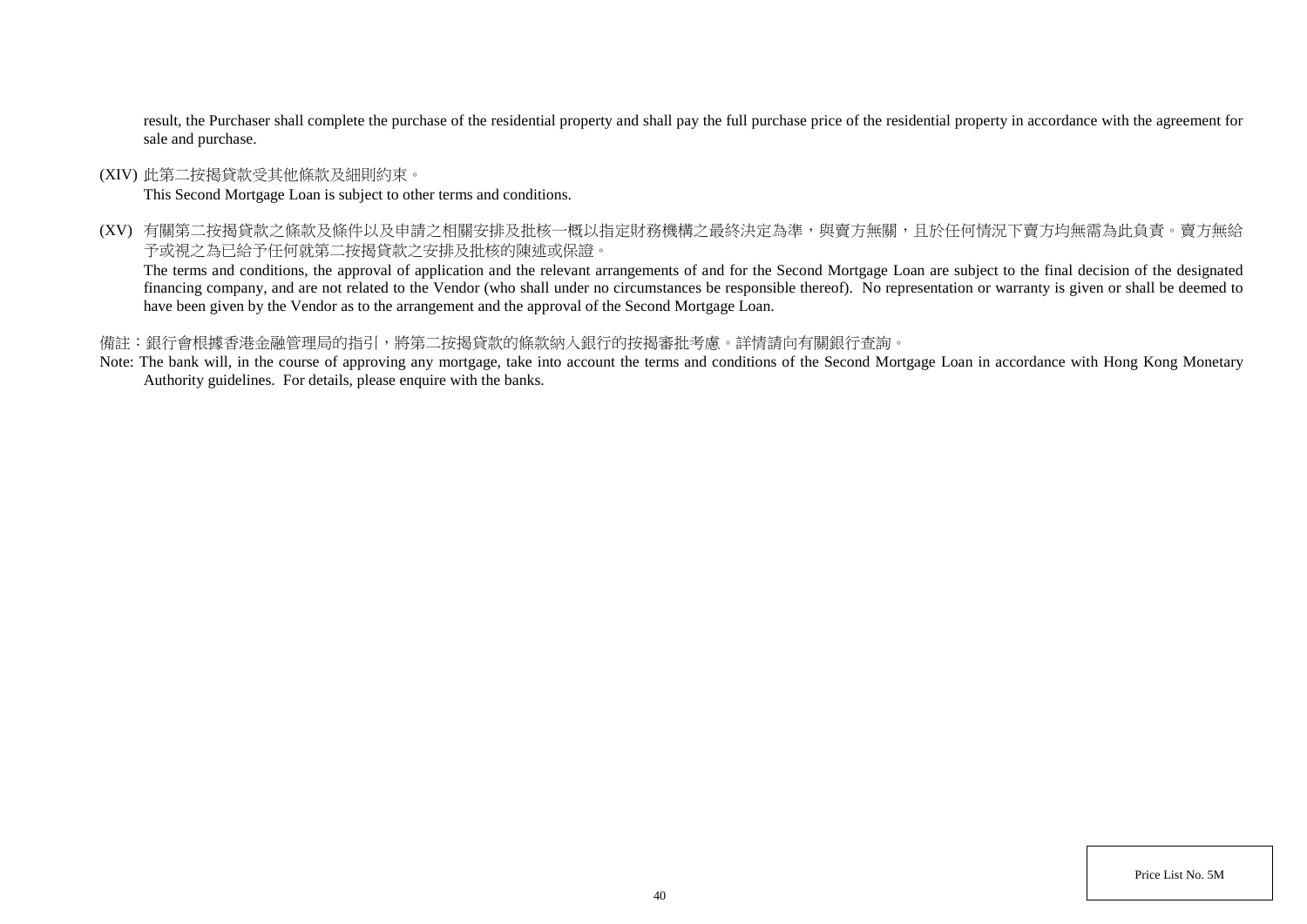附錄 3(c) Regency 120 (只適用於個人名義買方)

Annex 3(c) Regency 120 (only applicable to the Purchaser who is an individual)

買方可向賣方的指定財務機構(『指定財務機構』)申請Regency 120 (『樓價貸款』),主要條款如下: The Purchaser can apply to the Vendor's designated financing company ("designated financing company") for the Regency 120 ("Payment Financing"). Key terms are as follows:

(I) 買方必須於付清樓價餘額之日前最少60日以書面向指定財務機構申請樓價貸款。指定財務機構將不會處理逾期貸款申請。 The Purchaser shall make a written application to the designated financing company for a Payment Financing not less than 60 days before date of settlement of the balance of the purchase price. Late loan applications will not be processed by the designated financing company.

(II) 樓價貸款必須以該住宅物業之第一法定按揭及一個香港住宅物業(『現有物業』)之第一法定按揭作為抵押。以下為現有物業的基本要求: The Payment Financing shall be secured by a first legal mortgage over the residential property and a first legal mortgage over a Hong Kong residential property ("Existing Property"). The following are the basic requirements of the Existing Property:

● 現有物業的註冊業主(或其中一位註冊業主)必須為買方(或買方其中一位)或買方的至親(即配偶、父母、子女、兄弟、姊妹、祖父母、外祖父母、孫、孫女、外 孫或外孫女)或買方其中一位的至親;及

The registered owner of the Existing Property (or any one of the registered owners) must be the Purchaser (or any one of the Purchasers) or a connected family member (i.e. spouse, parents, children, brothers, sisters, grandparents or grandchildren) of the Purchaser or a connected family member of any one of the Purchasers; and

- 現有物業的業權良好;及 The title to the Existing Property is good; and
- 現有物業沒有出租;及 The Existing Property is not leased out; and
- 現有物業沒有銀行按揭以外的其他按揭或產權負擔;及 The Existing Property is not subject to any mortgage or incumbrance other than bank mortgage; and
- 現有物業不屬於村屋、1980年前發出入伙紙的單幢式住宅物業、有轉讓限制的物業或非屋苑式的離鳥物業等;及 The Existing Property is not a village-type house, residential property in a single block with an Occupation Permit issued before 1980, property which is subject to alienation restrictions and non-estate-type property situated on the outlying islands, etc; and
- 現有物業的價值必須符合以下要求: The value of the Existing Property must satisfy the following requirement: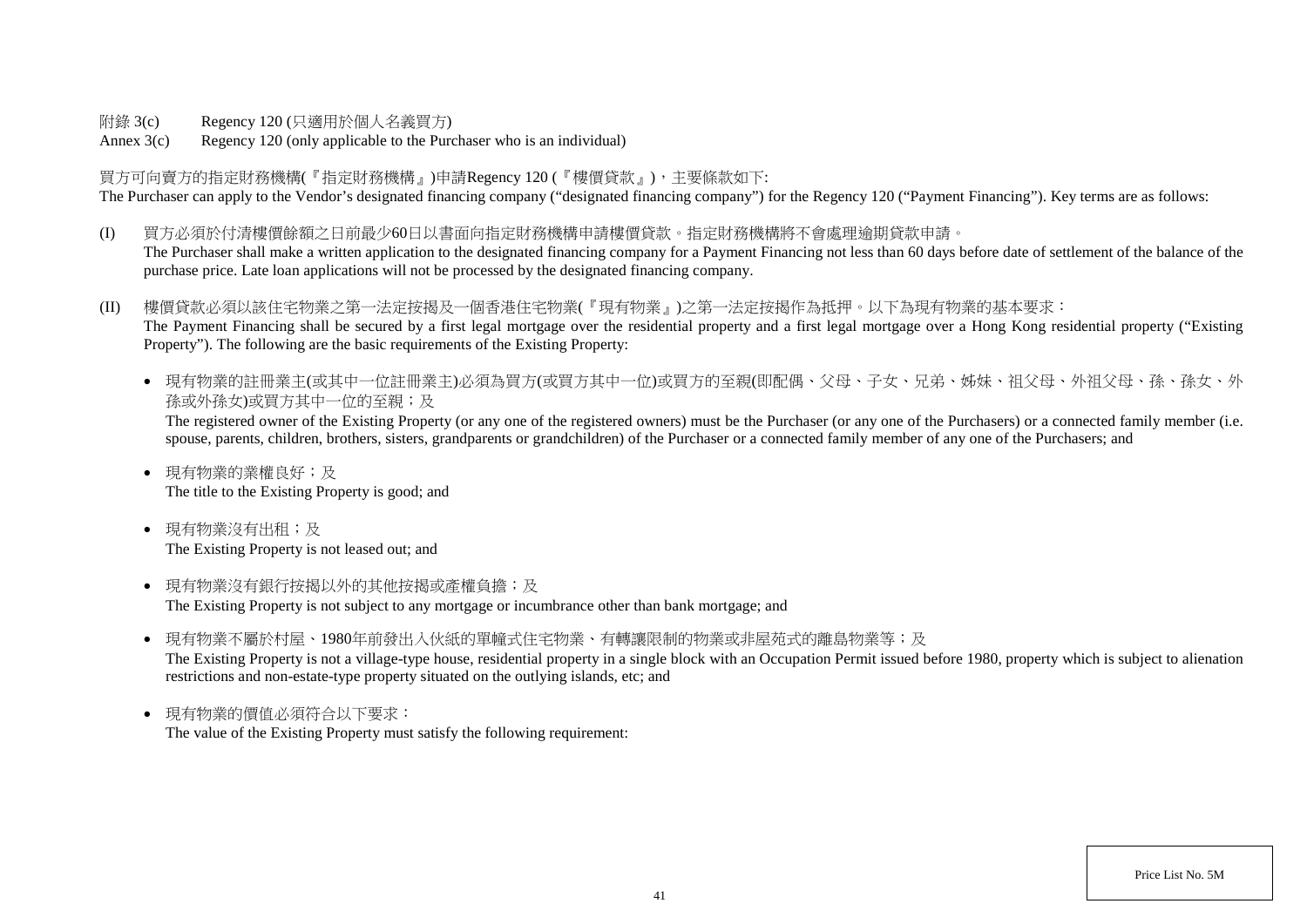| 於申請樓價貸款時,現有物業的按揭情況:<br>The mortgage status of the Existing Property at<br>the time of application for the Payment<br>Financing: | 指定財務機構估算現有物業的價值<br>The designated financing company's valuation of the Existing Property                                                                                                                    |
|---------------------------------------------------------------------------------------------------------------------------------|-------------------------------------------------------------------------------------------------------------------------------------------------------------------------------------------------------------|
| 沒有任何按揭<br>does not have any mortgage                                                                                            | 不低於住宅物業之樓價的40%(或總樓價的40%,如購買兩個或以上住宅物業)<br>not less than 40% of the purchase price (or 40% of the total purchase price, if two or above residential properties are<br>purchased) of the residential property. |
| 有銀行按揭<br>mortgaged to a bank                                                                                                    | 不低於住宅物業之樓價的70%(或總樓價的70%,如購買兩個或以上住宅物業)<br>not less than 70% of the purchase price (or 70% of the total purchase price, if two or above residential properties are<br>purchased) of the residential property. |

# 儘管符合上述要求,指定財務機構保留權利不接受現有物業作為抵押品。

Notwithstanding meeting the above requirements, the designated financing company reserves the right not to accept the Existing Property as security.

## (III) 樓價貸款的最高金額為:

The maximum amount of Payment Financing shall be:

| 部份                                           | 樓價貸款的最高金額                                                                                                           |
|----------------------------------------------|---------------------------------------------------------------------------------------------------------------------|
| Tranche                                      | The maximum amount of Payment Financing                                                                             |
|                                              |                                                                                                                     |
| A部份:用於繳付樓價餘額                                 | 樓價的70%及扣除所有賣方將提供用以支付樓價餘額部份的現金回贈(如有)後的金額(如現有物業的估算                                                                    |
| Tranche A: for payment of the balance of the | 價值為樓價40%或以上,但少於樓價50%);或                                                                                             |
| purchase price                               | 70% of the purchase price less all cash rebate(s) (if any) that will be offered by the Vendor for part payment of   |
|                                              | the balance of purchase price (if the valuation of the Existing Property is 40% of the purchase price or above, but |
|                                              | less than 50% of the purchase price); or                                                                            |
|                                              |                                                                                                                     |
|                                              | 樓價的80%及扣除所有賣方將提供用以支付樓價餘額部份的現金回贈(如有)後的金額(如現有物業的估算                                                                    |
|                                              | 價值為樓價50%或以上,但少於樓價60%);或                                                                                             |
|                                              | 80% of the purchase price less all cash rebate(s) (if any) that will be offered by the Vendor for part payment of   |
|                                              | the balance of purchase price (if the valuation of the Existing Property is 50% of the purchase price or above, but |
|                                              | less than 60% of the purchase price); or                                                                            |
|                                              |                                                                                                                     |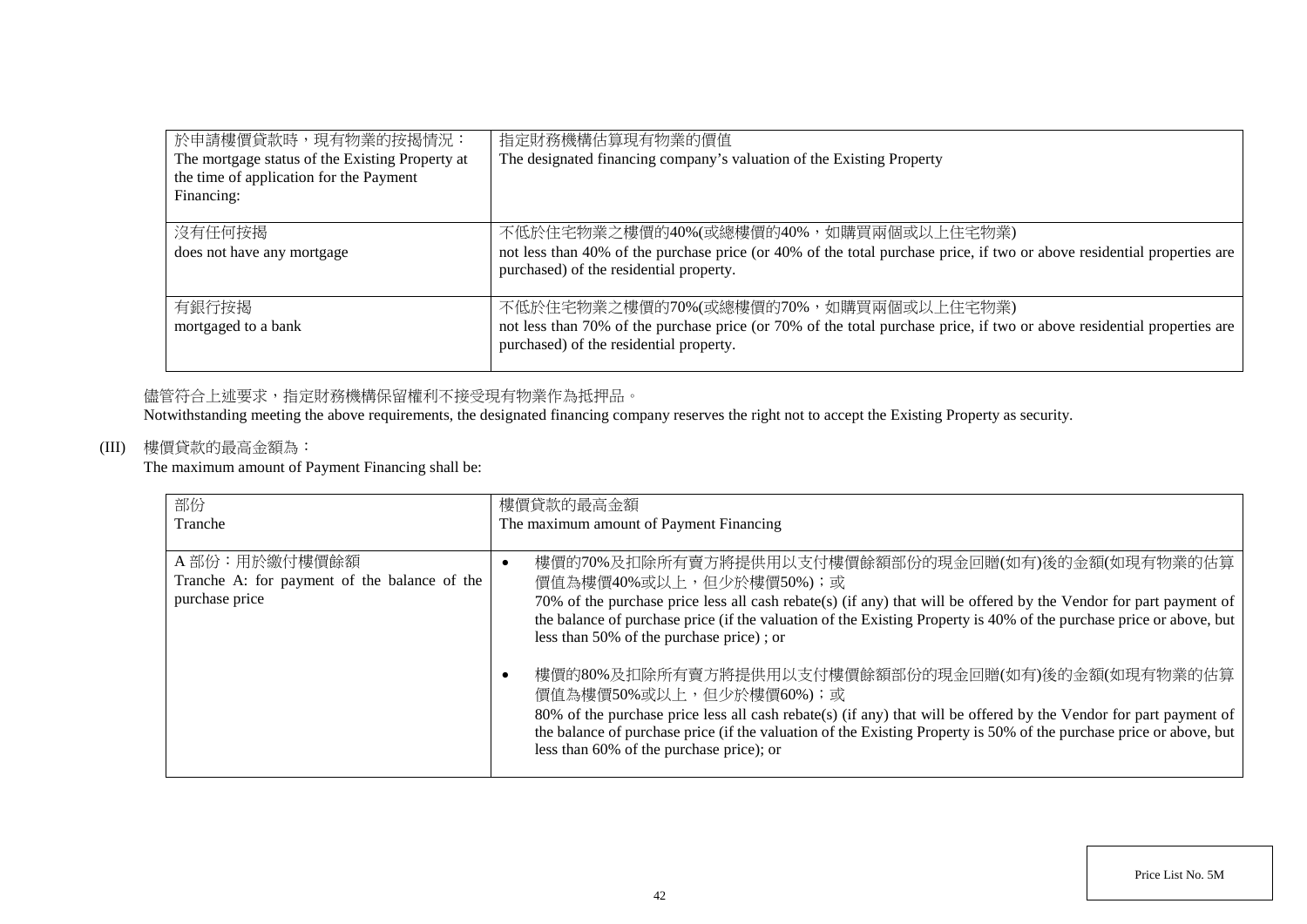|                                                                                                                           | 樓價的90%及扣除所有賣方將提供用以支付樓價餘額部份的現金回贈(如有)後的金額(如現有物業的估算<br>價值為樓價60%或以上),<br>90% of the purchase price less all cash rebate(s) (if any) that will be offered by the Vendor for part payment of<br>the balance of purchase price (if the valuation of the Existing Property is 60% of the purchase price or above),<br>惟貸款金額不可超過應繳付之樓價餘額。<br>provided that the loan amount shall not exceed the balance of purchase price payable.                                                                                                                                                                                                                                                                                      |
|---------------------------------------------------------------------------------------------------------------------------|----------------------------------------------------------------------------------------------------------------------------------------------------------------------------------------------------------------------------------------------------------------------------------------------------------------------------------------------------------------------------------------------------------------------------------------------------------------------------------------------------------------------------------------------------------------------------------------------------------------------------------------------------------------------------------------------------------------|
| B 部份(如適用): 用於償還現有物業的按揭貸<br>款<br>Tranche B (if applicable): for repayment of the<br>mortgage loan of the Existing Property | 樓價的10%(如現有物業的估算價值為樓價70%或以上,但少於樓價80%);或<br>10% of the purchase price (if the valuation of the Existing Property is 70% of the purchase price or above, but<br>less than 80% of the purchase price); or<br>樓價的20%(如現有物業的估算價值為樓價80%或以上,但少於樓價90%);或<br>O<br>20% of the purchase price (if the valuation of the Existing Property is 80% of the purchase price or above, but<br>less than 90% of the purchase price); or<br>樓價的30%(如現有物業的估算價值為樓價90%或以上),<br>O<br>30% of the purchase price (if the valuation of the Existing Property is 90% of the purchase price or above),<br>惟貸款金額不可超過現有物業的按揭貸款餘額。<br>provided that the loan amount shall not exceed the balance of the mortgage loan of the Existing Property. |

因應不同付款計劃的支付條款,如買方意欲申請最高貸款金額,可能須提前支付樓價餘額。指定財務機構會因應買方及其擔保人(如有)的信貸評估結果,對貸款金 額作出調整。

Depending on the different terms of payment of the payment plans, the Purchaser intending to apply for the maximum loan amount may have to early settle the balance of purchase price. The designated financing company will adjust the loan amount in accordance with the credit assessment of the Purchaser and his/her/its guarantor (if any).

(IV) 該住宅物業只可供買方自住。

The residential property shall be self-occupied by the Purchaser only.

(V) 買方須提供指定財務機構所需文件,包括但不限於在指定財務機構要求下提供信貸報告、還款紀錄及/或銀行紀錄。指定財務機構會對買方及其擔保人(如有)進行 信貸審查。買方及其擔保人(如有)必須提供指定財務機構所要求的資料及文件,否則貸款申請將不會獲處理。

The Purchaser is required to provide necessary documents upon request from the designated financing company, including without limitation, credit report, repayment record and/or banking record. The designated financing company will conduct credit check on the Purchaser and his/her guarantor (if any). The Purchaser and his/her guarantor (if any) shall provide information and documents as requested by the designated financing company, otherwise, the loan application will not be processed.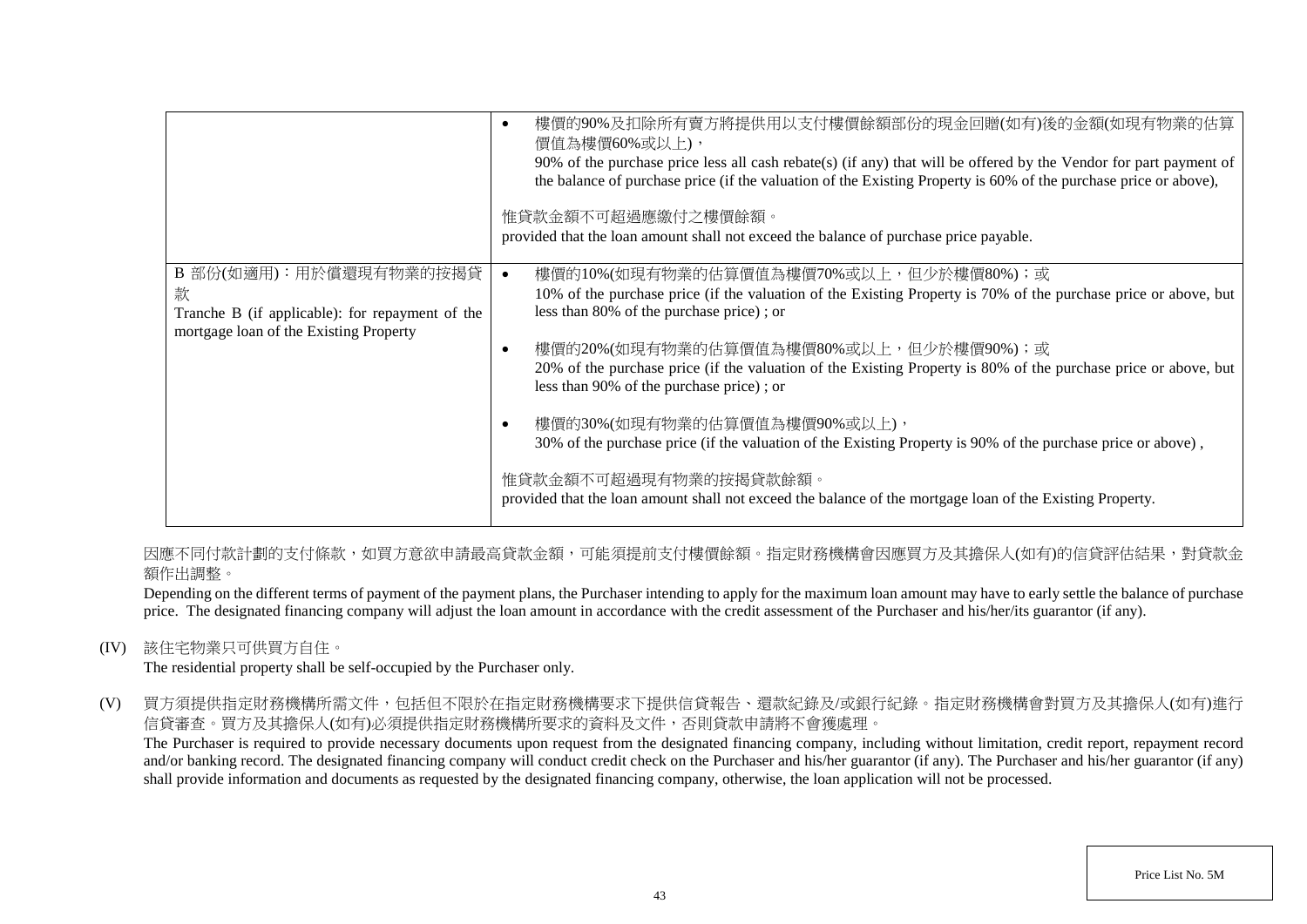(VI) 買方須提供足夠文件證明其還款能力(包括每月供款及到期還款)。

The Purchaser is required to provide sufficient documents to prove his/her repayment ability (including monthly installments and the repayment on maturity).

(VII) 樓價貸款申請須由指定財務機構獨立審批。

The Payment Financing shall be approved by the designated financing company independently.

(VIII) 樓價貸款必須一次過全部提取,並只可用於繳付樓價餘額及(如適用)償還現有物業的按揭貸款。如樓價貸款不足以償清現有物業的按揭貸款,現有物業的業主須自 行安排資金以償清現有物業的按揭貸款。

The Payment Financing shall be fully drawn in one lump sum and shall only be applied for payment of the balance of purchase price and (if applicable) repayment of the mortgage loan of the Existing Property. If the mortgage loan of the Existing Property cannot be fully repaid by the Payment Financing, the registered owner of the Existing Property shall arrange his/her own funds to fully repay the mortgage loan of the Existing Property.

(IX) 樓價貸款的年期最長為 3 年。

The maximum tenor of the Payment Financing shall be 3 years.

- (X) 利率為2.38% p.a.。最終利率以指定財務機構審批結果而定。 Interest rate shall be 2.38%p.a.. The final interest rate will be subject to approval by the designated financing company.
- (XI) 買方須以以下方式償還樓價貸款:

The Purchaser shall repay the Payment Financing in the following manner:

- (a) 每月供款相當於樓價0.5%,先用於支付利息,餘款用於償還樓價貸款的貸款A部份;及 monthly installment amount equivalent to 0.5% of the purchase price shall be paid for interest firstly, and the balance shall be applied for repayment of the Tranche A of the Payment Financing; and
- (b) 於到期日,全數償還樓價貸款餘款及利息。 fully repay the balance of the Payment Financing and interest on the maturity date.
- (XII) 買方可向指定財務機構申請附錄3(d)所述的延續貸款,於樓價貸款到期日用以償還樓價貸款的貸款A部份。延續貸款的最高金額為:

The Purchaser may apply to the designated financing company for the Extended Loan as set out in Annex 3(d) for repayment of the Tranche A of the Payment Financing upon the maturity date of the Payment Financing. The maximum amount of the Extended Loan shall be:

| 於申請樓價貸款時,現有物業的按揭情況:<br>The mortgage status of the Existing Property at the<br>time of application for the Payment Financing: | 延續貸款的最高金額<br>The maximum amount of the Extended Loan |
|------------------------------------------------------------------------------------------------------------------------------|------------------------------------------------------|
| 沒有任何按揭                                                                                                                       | 樓價貸款的到期日須償還的樓價貸款的貸款A部份的餘款減去樓價的10%。                   |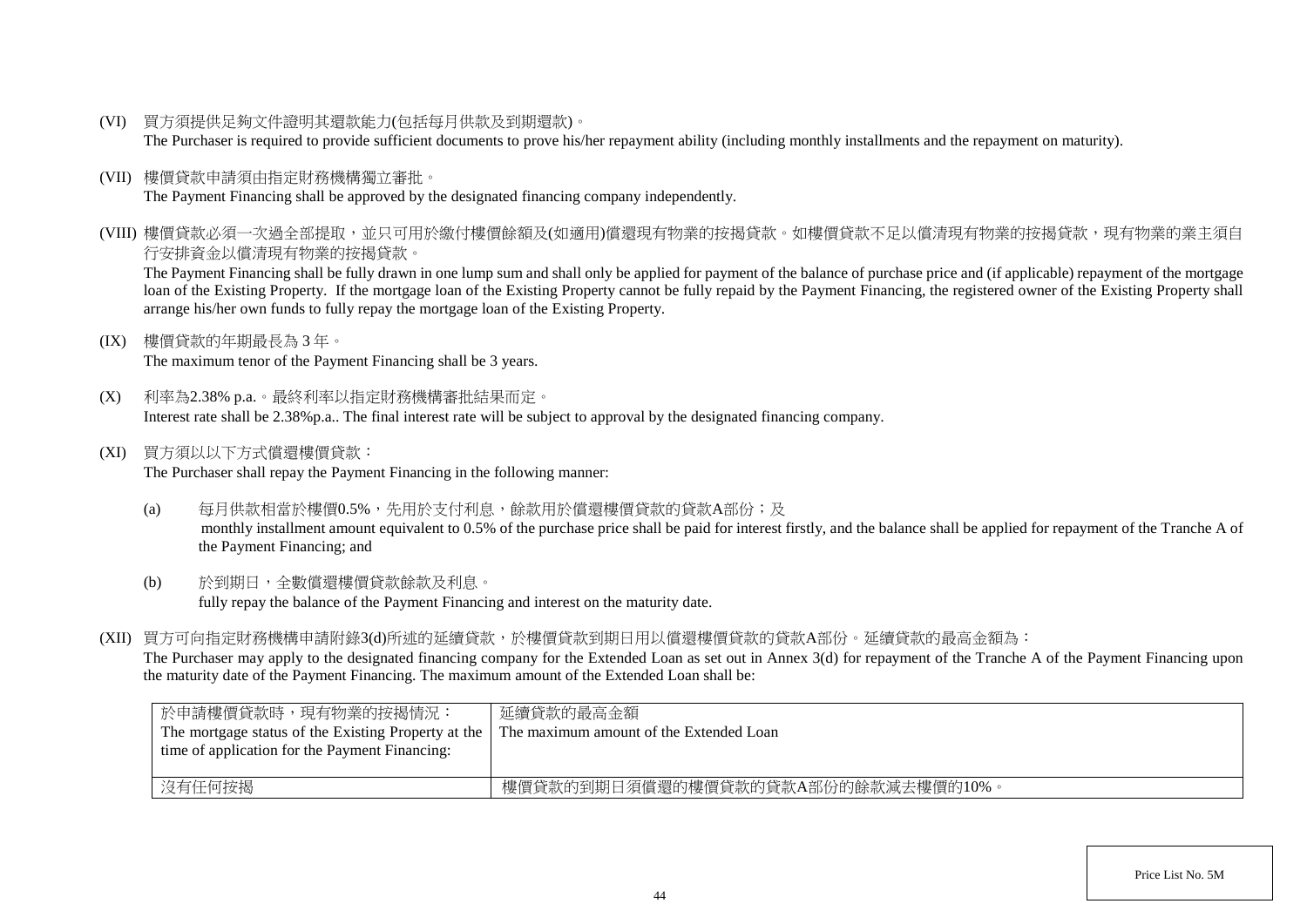| does not have any mortgage | the balance of the Tranche A of the Payment Financing repayable on maturity date of the Payment Financing less 10%<br>of the purchase price. |
|----------------------------|----------------------------------------------------------------------------------------------------------------------------------------------|
| 有銀行按揭                      | 樓價貸款的到期日須償還的樓價貸款的貸款A部份的餘款。                                                                                                                   |
| mortgaged to a bank        | the balance of the Tranche A of the Payment Financing repayable on maturity date of the Payment Financing.                                   |

指定財務機構會因應買方及其擔保人(如有)的信貸評估結果,對貸款金額作出調整。詳情請參閱附錄 3(d)。

The designated financing company will adjust the loan amount in accordance with the credit assessment of the Purchaser and his/her guarantor (if any). Please see Annex 3(d) for details.

(XIII) 所有樓價貸款的法律文件須由賣方代表律師準備,並於賣方代表律師的辦事處簽署。買方無須支付任何申請貸款的手續費或法律費用(惟買方須自行支付為證明其 現有物業良好業權之補契費用(如有))。如買方就樓價貸款另行自聘律師作為其代表律師,買方須負責其代表律師有關費用及代墊付費用。如現有物業有按揭,買 方須自行聘請律師辦理解除按揭手續並支付相關律師費用及代墊付費用。

All legal documents of the Payment Financing shall be prepared by the Vendor's solicitors and signed at the office of the Vendor's solicitors. The Purchaser will not be charged any handling fee or legal fee for processing the loan application (except that the expenses for obtaining any missing title deeds (if any) in order to prove good title of the Existing Property shall be borne by the Purchaser). If the Purchaser shall instruct his/her own solicitors to act for him/her for the Payment Financing, the Purchaser shall bear his/her own solicitors' relevant costs and disbursements. If the Existing Property is mortgaged, the Purchaser shall instruct his/her own solicitors to handle the release of the mortgage and bear his/her own solicitors' relevant costs and disbursements.

# (XIV)指定財務機構會因應買方及其擔保人(如有)的信貸審查及評估結果,對有關付款計劃所述的貸款條款(包括但不限於貸款金額、利率、年期及/或其他條件)作出調整。

In accordance with the result of credit check and assessment of the Purchaser and his/her guarantor(s) (if any), the designated financing company will adjust the loan **term(s) (including without limitation the loan amount, the interest rate, the tenor and/or the other conditions) as set out in the relevant payment plan.**

(XV) 買方敬請向指定財務機構查詢有關貸款用途及詳情。貸款批出與否及其條款,指定財務機構有最終決定權。不論貸款獲批與否,買方仍須按買賣合約完成住宅物 業的交易及繳付住宅物業的樓價全數。

The Purchaser is advised to enquire with the designated financing company about the purpose and details of the loan. The approval or disapproval of the loan and the terms thereof are subject to the final decision of the designated financing company. Irrespective of whether the loan is granted or not, the Purchaser shall complete the purchase of the residential property and shall pay the full purchase price of the residential property in accordance with the agreement for sale and purchase.

### (XVI) 此貸款受其他條款及細則約束。

This loan is subject to other terms and conditions.

### (XVII)賣方無給予或視之為已給予任何就樓價貸款之批核的陳述或保證。

No representation or warranty is given or shall be deemed to have been given by the Vendor as to the approval of the Payment Financing.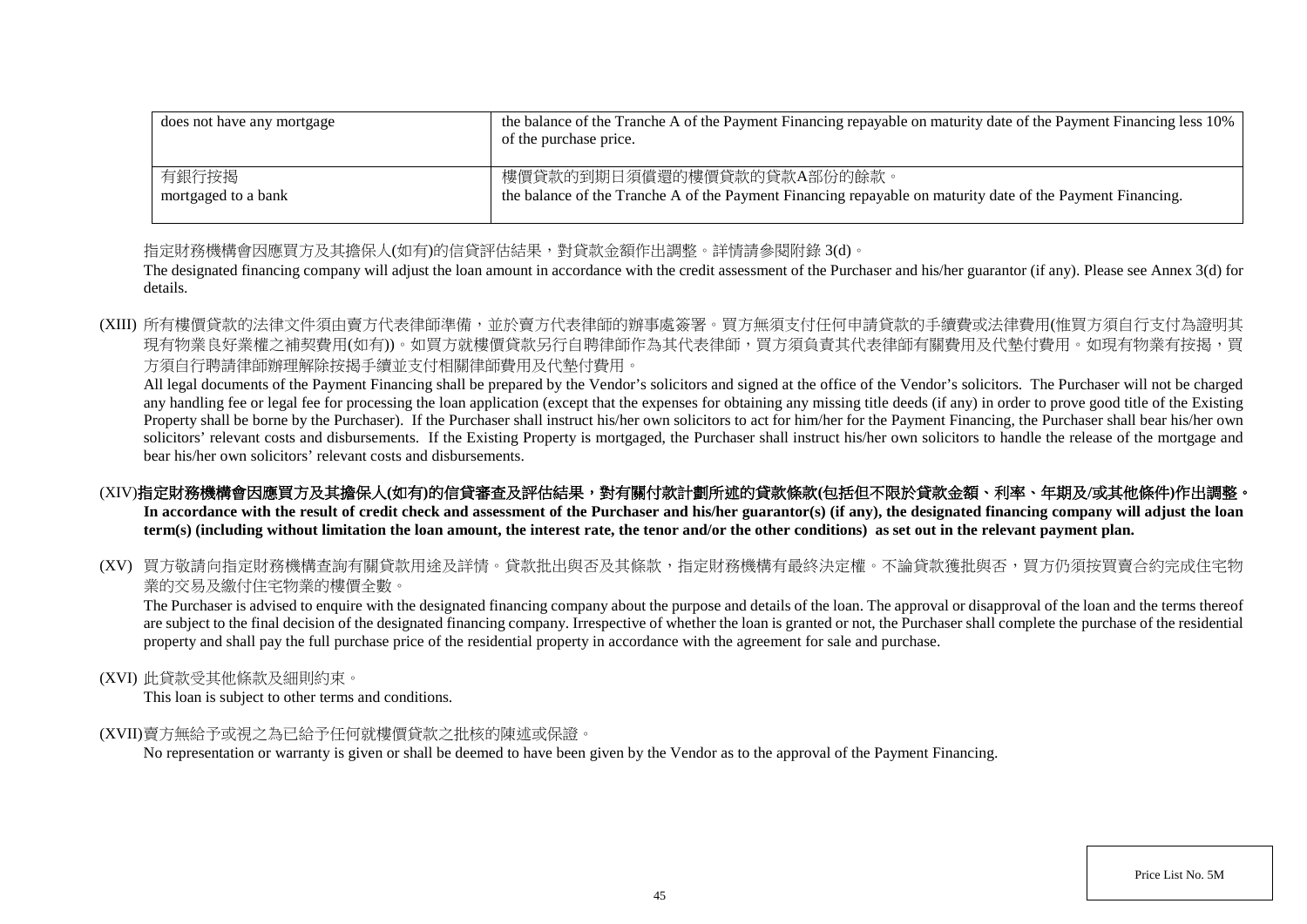- 附錄 3(d) 延續貸款 (只適用於個人名義買方)
- Annex 3(d) Extended Loan (only applicable to the Purchaser who is an individual)
- (I) 買方必須於有關貸款(指附錄 3(c)所述之 Regency 120)的到期日前最少 60 日以書面方式向指定財務機構申請延續貸款 (『延續貸款』)。指定財務機構將不會處理逾 期貸款申請。

The Purchaser shall make a written application to the designated financing company for the Extended Loan ("Extended Loan") not less than 60 days before the maturity date of the relevant loan (refer to Regency 120 as set out in Annex  $3(c)$ ). Late loan applications will not be processed by the designated financing company.

- (II) 延續貸款的最高金額請參閱附錄 3(c)。 The maximum amount of the Extended Loan shall be as mentioned in Annex 3(c).
- (III) 延續貸款必須以有關貸款申請時所要求的第一法定按揭作為抵押。 The Extended Loan shall be secured by the first legal mortgage(s) as per the requirement at the time of application for the relevant loan.
- (IV) 該住宅物業只可供買方自住。 The residential property shall only be self-occupied by the Purchaser.
- (V) 買方及其擔保人(如有)須提供足夠文件證明其還款能力,包括但不限於在指定財務機構要求下提供信貸報告、最近 2 年的香港稅單、其他收入證明及/或銀行紀錄。 指定財務機構會對買方及其擔保人(如有)進行信貸審查及評估。買方及其擔保人(如有)必須提供指定財務機構所要求的資料及文件,否則貸款申請將不會獲處理。 The Purchaser and his/her guarantor (if any) shall provide sufficient documents to prove his/her repayment ability, including without limitation the provision of credit report, Hong Kong Tax Demand Notes of latest 2 years, other income proof and/or banking record upon request from the designated financing company. The designated financing company will conduct credit check and assessment on the Purchaser and his/her guarantor (if any). The Purchaser and his/her guarantor (if any) shall provide information and documents as requested by the designated financing company, otherwise, the loan application will not be processed.
- (VI) 延續貸款申請須由指定財務機構獨立審批。

The Extended Loan shall be approved by the designated financing company independently.

(VII) 延續貸款必須一次過全部提取,並只可用於償還有關貸款餘款。

The Extended Loan shall be fully drawn in one lump sum and shall only be applied for repayment of the balance of the relevant loan.

(VIII) 延續貸款年期最長為 20 年。

The maximum tenor of the Extended Loan shall be 20 years.

(IX) 利率為香港上海滙豐銀行有限公司不時報價之港元最優惠利率加1% p.a., 利率浮動。最終利率以指定財務機構審批結果而定。

Interest rate shall be Hong Kong Dollar Best Lending Rate quoted from time to time by The Hongkong and Shanghai Banking Corporation Limited plus 1% p.a., subject to fluctuation. The final interest rate will be subject to approval by the designated financing company.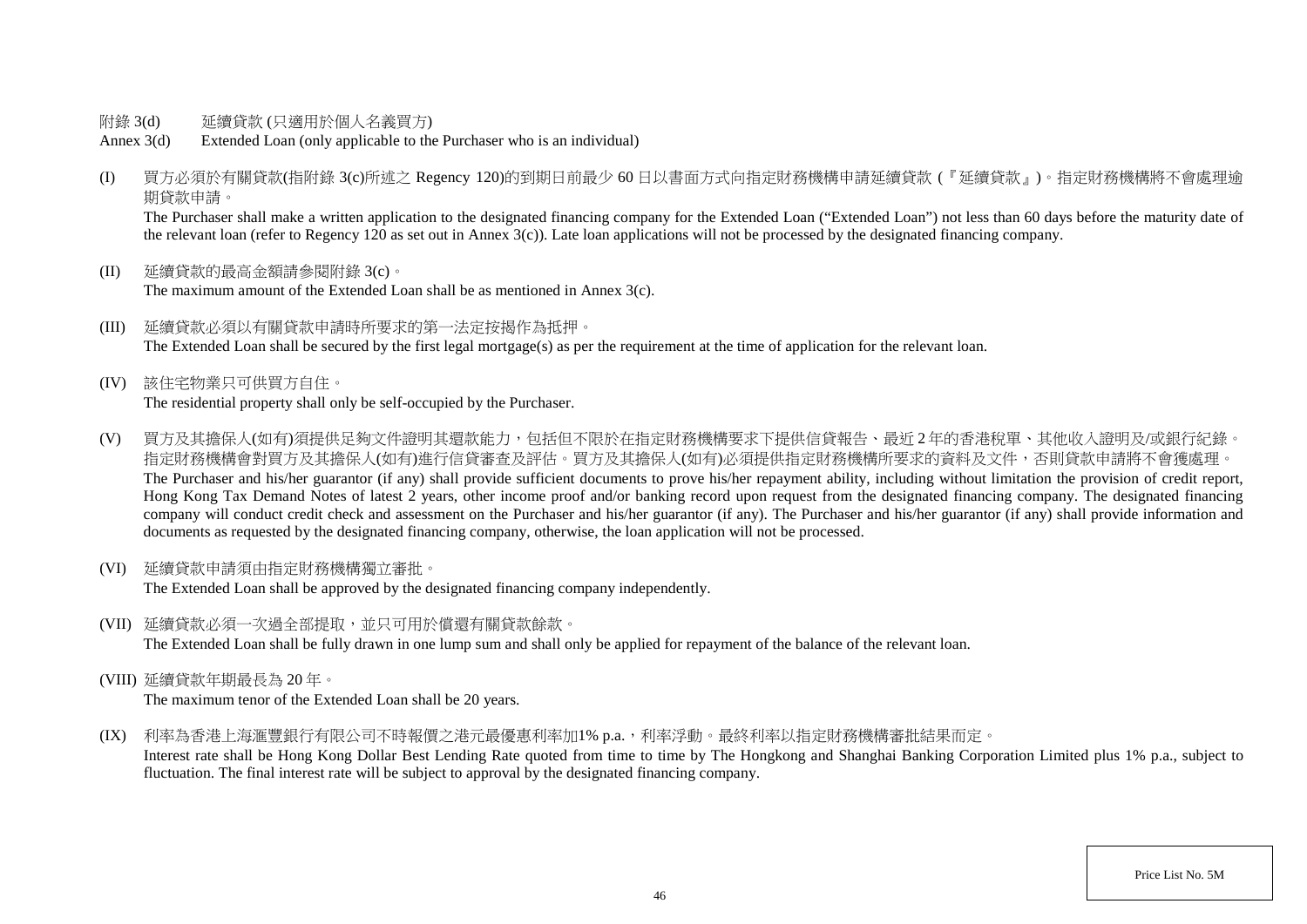- (X) 買方須以按月分期償還延續貸款。 The Purchaser shall repay the Extended Loan by monthly instalments.
- (XI) 所有延續貸款的法律文件須由賣方代表律師辦理,並由買方負責有關律師費用及代墊付費用。買方可選擇另行自聘律師作為買方代表律師,在此情況下,買方亦 須負責其代表律師有關延續貸款的律師費用及代墊付費用。

All legal documents of the Extended Loan shall be handled by the Vendor's solicitors and all the costs and disbursements relating thereto shall be borne by the Purchaser. The Purchaser can choose to instruct his/her own solicitors to act for him/her, and in such event, the Purchaser shall also bear his/her own solicitors' costs and disbursements relating to the Extended Loan.

(XII) 買方須就申請延續貸款支付港幣\$5,000不可退還的申請手續費。

The Purchaser shall pay HK\$5,000 being the non-refundable application fee for the Extended Loan.

- **(XIII)**指定財務機構會因應買方及其擔保人**(**如有**)**的信貸審查及評估結果,對有關付款計劃所述的貸款條款**(**包括但不限於貸款金額、利率、年期及**/**或其他條件**)**作出調整。 In accordance with the result of credit check and assessment of the Purchaser and his/her guarantor (if any), the designated financing company will adjust the loan **term(s) (including without limitation the loan amount, the interest rate, the tenor and/or the other conditions) as set out in the relevant payment plan.**
- (XIV) 買方敬請向指定財務機構查詢有關延續貸款用途及詳情。延續貸款批出與否、批出貸款金額及其條款,指定財務機構有最終決定權。

The Purchaser is advised to enquire with the designated financing company about the purpose and the details of the Extended Loan. The approval, disapproval or the approved loan amount of the Extended Loan and the terms thereof are subject to the final decision of the designated financing company.

(XV) 延續貸款受其他條款及細則約束。

The Extended Loan is subject to other terms and conditions.

(XVI) 賣方無給予或視之為已給予任何就延續貸款之安排及批核的陳述或保證。

No representation or warranty is given or shall be deemed to have been given by the Vendor as to the arrangement and the approval of the Extended Loan.